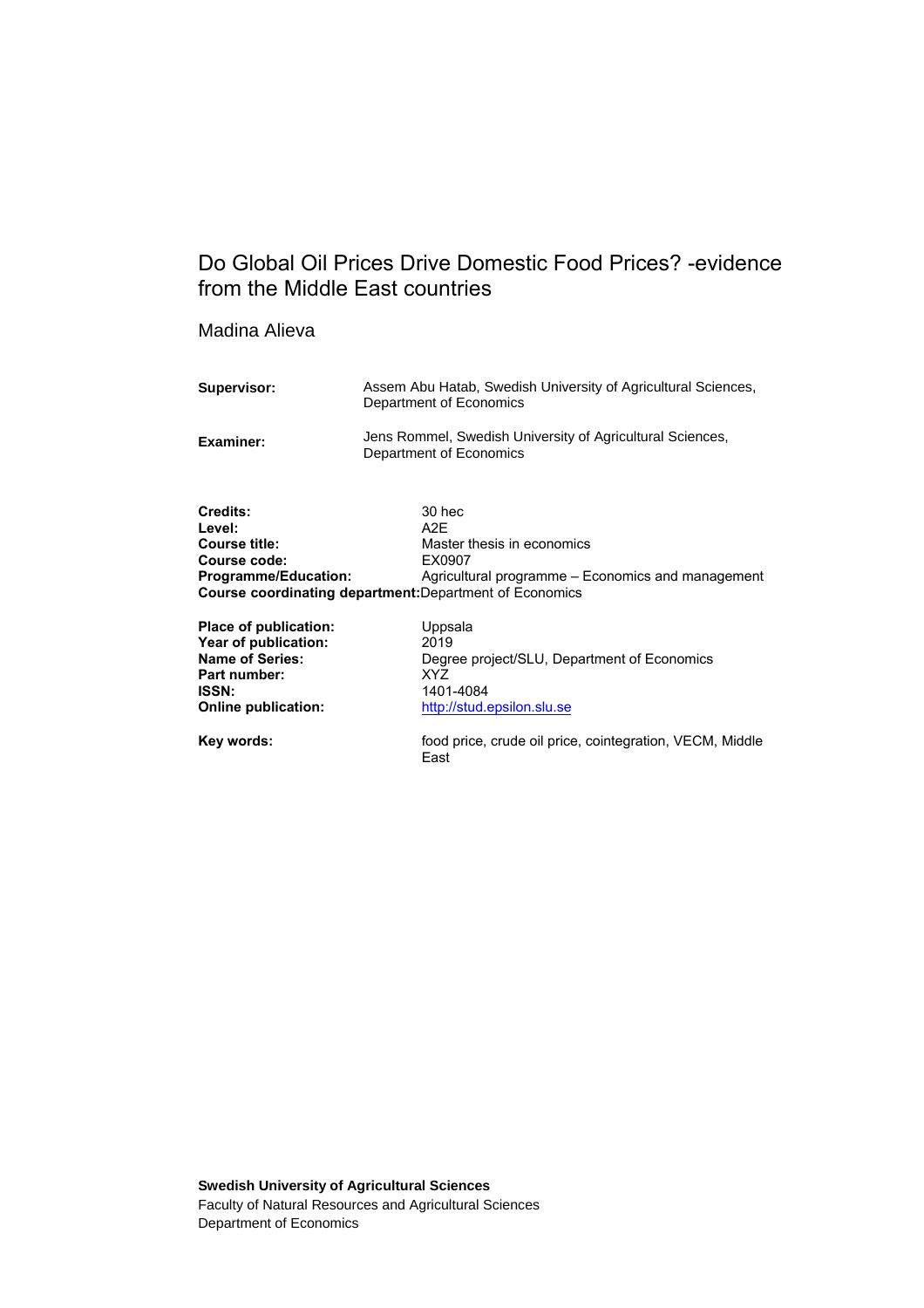## Abstract

This study investigates the dynamic relationship between global oil prices and domestic food prices across 11 countries of the Middle East. Using monthly data covering the period from January 2010 to October 2018, the study employs long-run cointegration tests, vector error correction model (VECM) and vector autoregression (VAR) model to examine the effect of global oil prices on domestic food prices in a sample of Middle East countries.

The results of panel cointegration tests revealed that there is a long-run relationship between global oil and domestic food prices. Panel VECM along with Granger causality tests showed that in the short-run there is no significant causality running from oil to food prices, while in the long-run global oil prices positively affect domestic food prices.

At the country level, the empirical findings provide inconclusive evidence on the impact of global oil prices on domestic food prices in the region. While Johansen cointegration tests showed long-run relationship between oil and food prices for Bahrain, Egypt and Kuwait, VECM indicated long-run positive and significant oil price transmission only for Bahrain and Egypt. The short-run parameters obtained through VAR and Granger causality tests revealed positive and significant oil price causality on domestic food prices for Bahrain and Saudi Arabia with lesser impact in Lebanon, Qatar and Turkey.

The findings provide some policy implications, such as reconsideration of current food subsidies and price controls, tackling domestic issues related to logistics and infrastructure by improving transportation system and supply chains, as well as maintaining trade diversification within and outside the Middle East region.

The paper contributes to the literature on dynamics of commodity prices and global-to-local price transmission in the as understanding of the relationship and the ability to make a prognosis is of a significant importance for policymakers when formulating future fuel and food policies, and for researchers and economic agents when analysing price forecasts and strategies.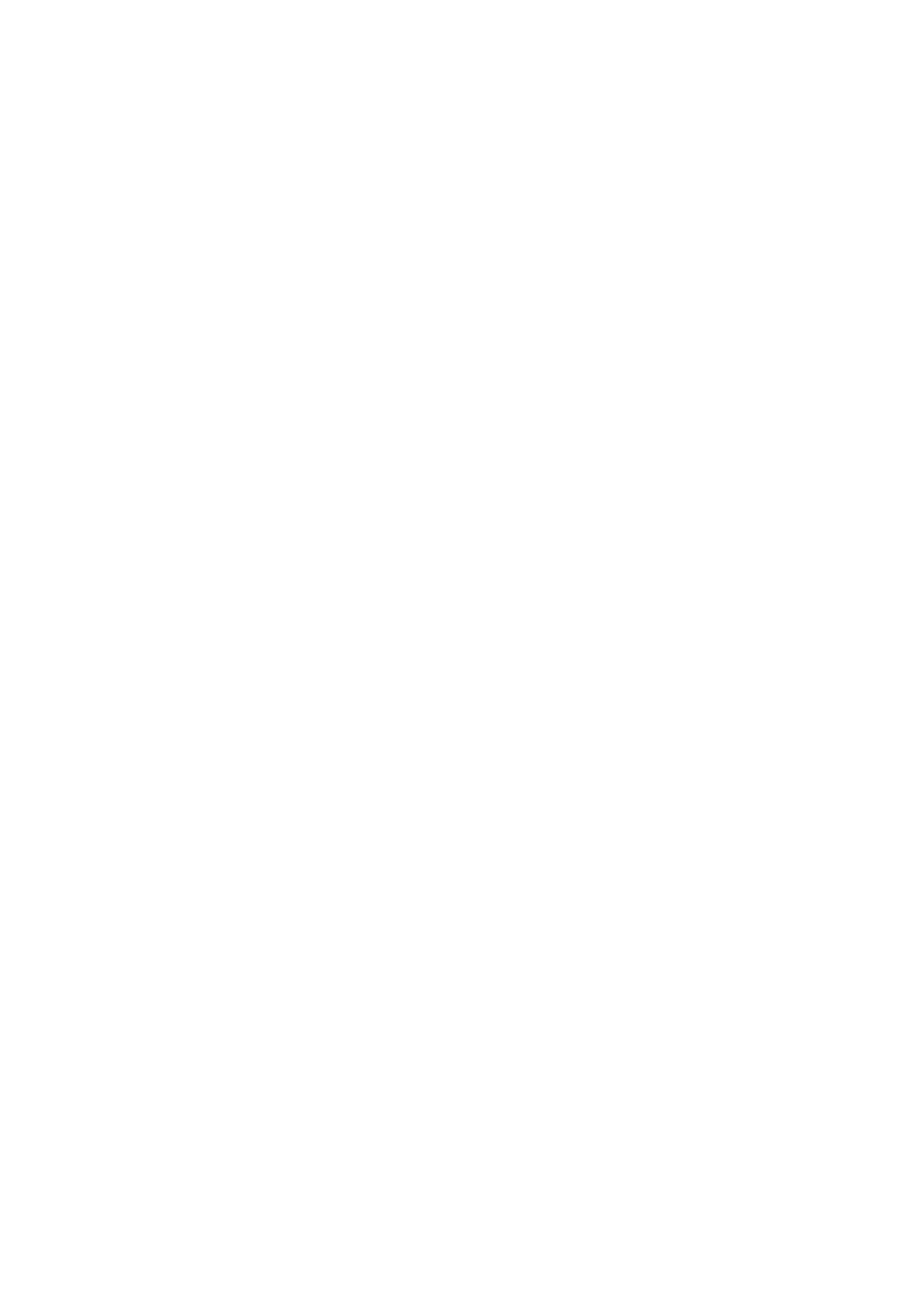# **Table of Contents**

|              | 1.1<br>12<br>1.3<br>1.4                        |  |
|--------------|------------------------------------------------|--|
| $\mathbf{2}$ |                                                |  |
| 3            |                                                |  |
|              | 3.1<br>3.2<br>3.2.1<br>3.2.2<br>3.2.3          |  |
| 4            |                                                |  |
| 5            |                                                |  |
|              | 5.1<br>5.1.1<br>5.1.2<br>5.1.3<br>5.1.4<br>5.2 |  |
| 6            |                                                |  |
|              | 6.1.1<br>6.1.2                                 |  |
|              |                                                |  |
|              | <b>APPENDIX.</b>                               |  |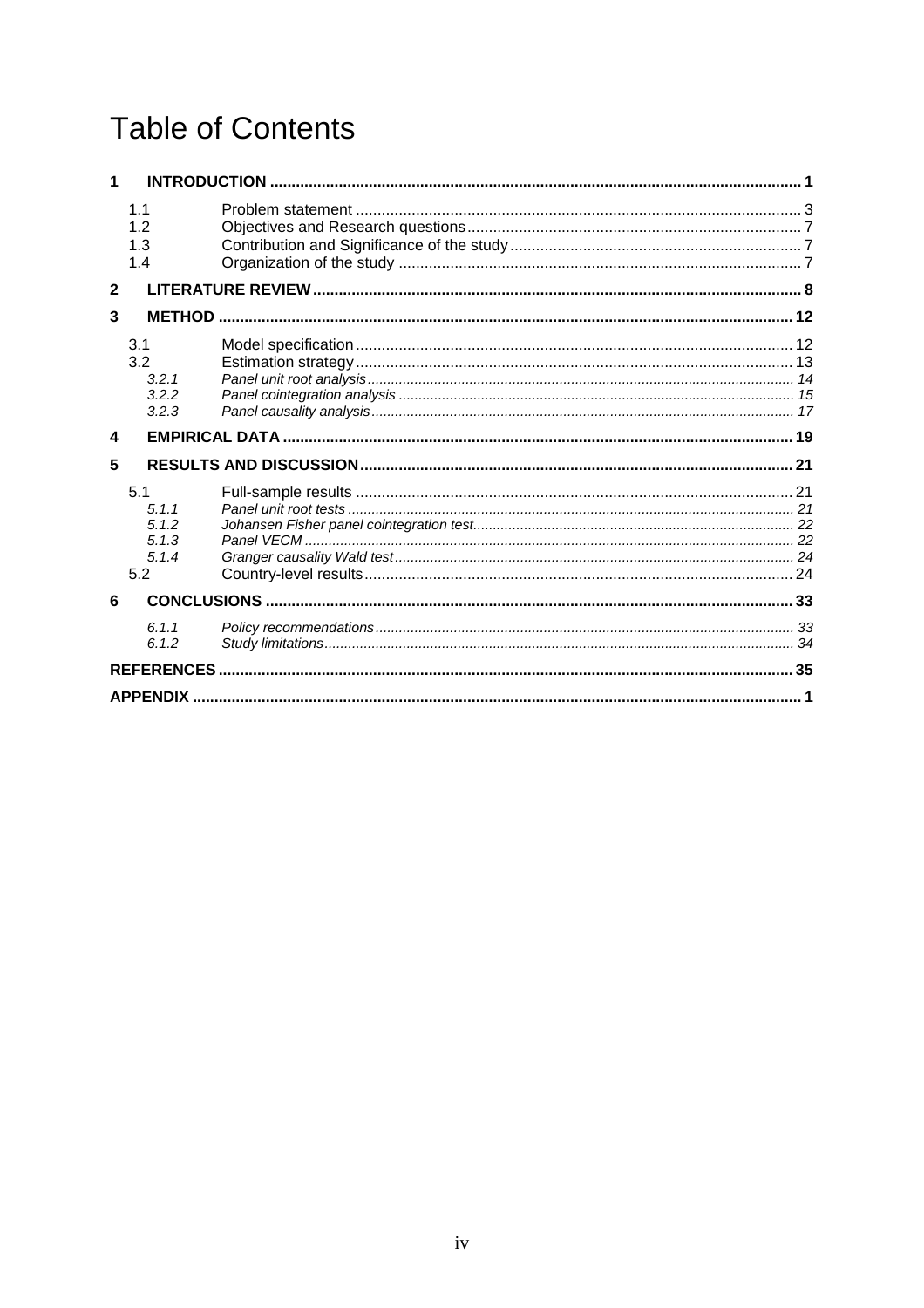# List of figures

# List of tables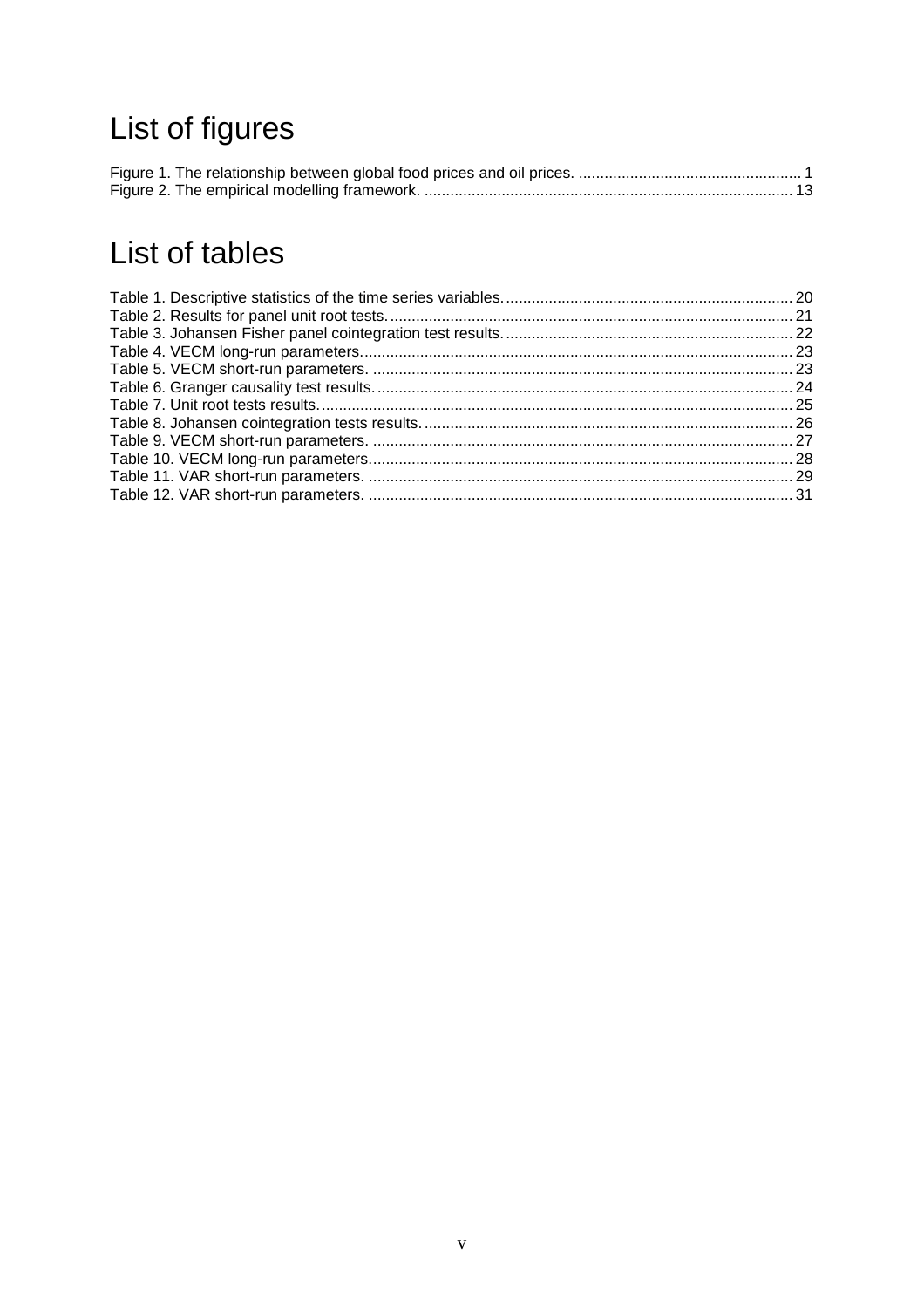# Abbreviations

| <b>ADF</b>     | <b>Augmented Dickey-Fuller test</b>                                          |
|----------------|------------------------------------------------------------------------------|
| <b>ARDL</b>    | Autoregressive Distributed Lag model                                         |
| <b>ARMA</b>    | Autoregressive Moving-Average model                                          |
| <b>CPI</b>     | <b>Consumer Price Index</b>                                                  |
| <b>ECT</b>     | <b>Error Correction Term</b>                                                 |
| <b>FAO</b>     | United Nations Food and Agriculture Organization                             |
| <b>FAOSTAT</b> | Food and Agriculture Organization Statistical Database                       |
| <b>FCPI</b>    | Consumer Price Index corresponding to food                                   |
| GCC            | <b>Gulf Cooperation Council</b>                                              |
| <b>IFPRI</b>   | <b>International Food Policy Research Institute</b>                          |
| <b>IFS</b>     | International Financial Statistics from International Monetary Fund database |
| <b>LLC</b>     | Levin, Lin, and Chu panel unit root test                                     |
| $\bf PP$       | Phillips-Perron unit root test                                               |
| <b>UAE</b>     | <b>United Arab Emirates</b>                                                  |
| <b>VAR</b>     | <b>Vector Autoregression</b>                                                 |
| <b>VECM</b>    | <b>Vector Error Correction Model</b>                                         |
| <b>WDI</b>     | <b>World Development Indicators</b>                                          |
|                |                                                                              |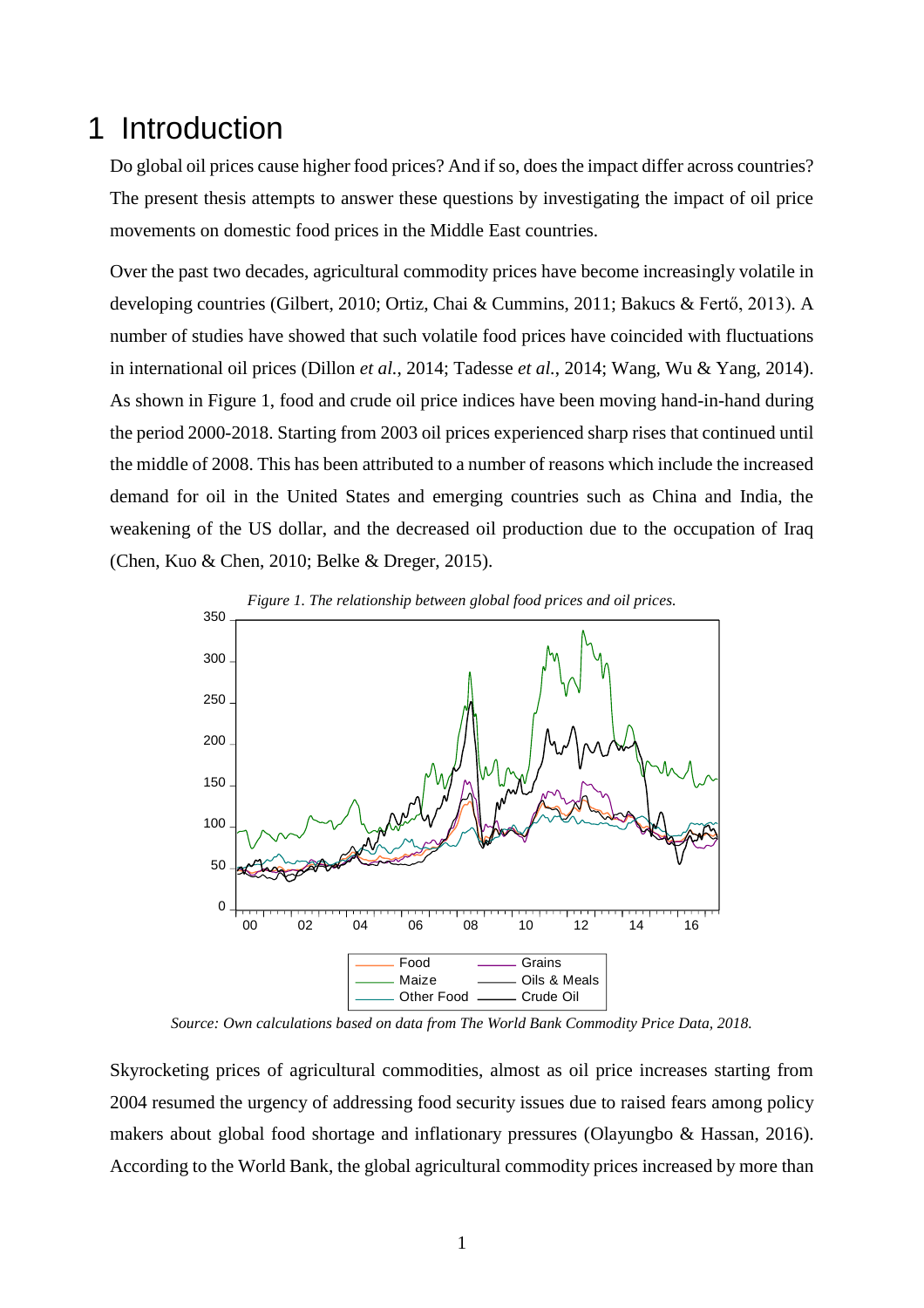80% over the period of 2005 to 2008 (Holt-Giménez & Peabody, 2008). This spike in food prices put significant pressure on developing food-importing countries that had to manage the surge of food and oil prices in a fragile macroeconomic environment.

The explanations given to the food price increases vary and researches find it hard to agree on a single factor. There are various interdependent structural and supply- and demand-side factor that caused the price spikes (Tadesse *et al.*, 2014). The supply-side factors include, but no limited to, global cereal productivity decrease, insufficient global grain reserves, trade restrictions or bans on export of key agricultural commodities, diversion of agricultural land for bioenergy production (Obadi & Korček, 2014). The rapidly increasing global population, shifts in food consumption patterns and urbanization in developing and emerging countries present pressures on the demand side.

While the global economic and financial crises caused a decline of international demand for commodities, negatively affecting oil and food prices, they recovered and surged again in 2010- 2011 before going down from 2012. At present, the aggregate food price index is higher than the levels observed in mid-2000s and prices of certain agricultural commodities remain to be high (World Bank, 2014). Indeed, extreme price fluctuations of agricultural commodities not only affect the food security of the poor segments of population in developing countries, but they also affect the economic growth and social stability (Dillon *et al.*, 2015; Olayungbo & Hassan, 2016; Ceballos *et al.*, 2017).

Given that worldwide surge in food prices followed increases in crude oil prices, researchers raised a concern that oil and food prices are more closely linked (Baumeister & Kilian, 2014). In this context, the academic literature points out that oil price spikes among other factors, affect food prices in the developing countries due to a number of reasons. Ahmadi *et al.* (2015) point out three main linkage channels between oil and agricultural commodity prices. First, due to the increase in oil prices caused by the improved international economic activity, the demand for food also increases, as higher level of income in emerging economies affects the consumption pattern of food. Hochman *et al.* (2012) and Baumeister and Peersman (2013) emphasize the importance of such link through which oil prices influence food prices. Second, the increase in a crude oil price pushes crop production costs up and consequently the supply curve of food commodities to the left, and as a result price of food commodities rises (Wang, Wu & Yang, 2014; Ahmadi, Bashiri Behmiri & Manera, 2016; Chiu *et al.*, 2016). Therefore, it is argued that rising oil prices result in increase of agricultural commodity prices through costpush effects by increasing production costs as farm inputs, such as inorganic fertilizers and fuel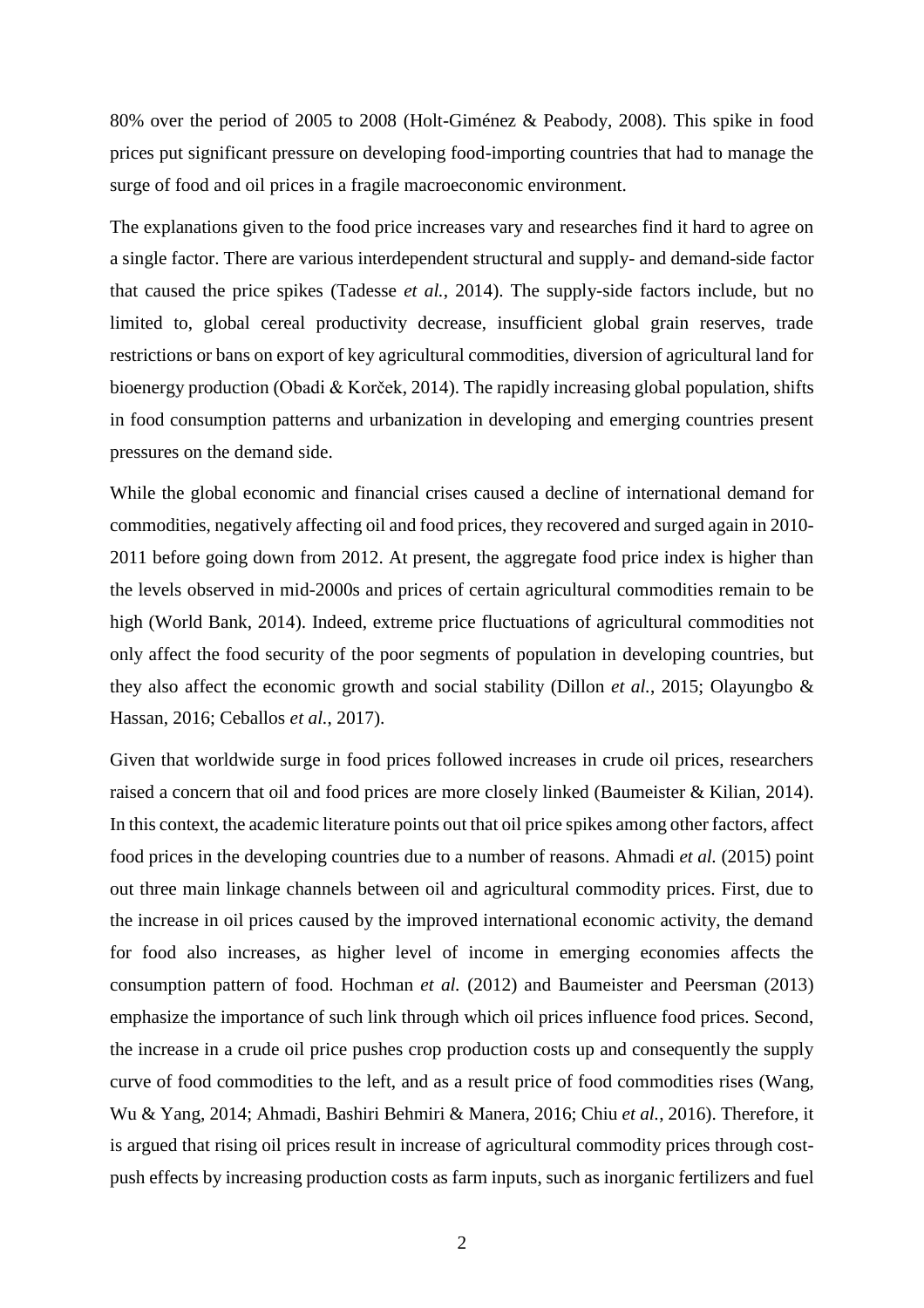for equipment and machinery, are commonly made of oil. Baffes (2007) finds that the price of fertilizers, fuel and transportation costs are influenced directly by the crude oil prices and subsequently the production of agricultural commodities is affected. Third, an increase in price of oil may cause the demand switch to biofuels produced from agricultural commodities, such as maize or wheat. As a result, the demand for biofuels increases which in turn results in higher agricultural commodity prices on the global market, which then transmitted to domestic markets through trade linkages (Larson *et al.*, 2014; Dillon *et al.*, 2015). For instance, the increased ethanol production starting from 2006 triggered the rise in maize demand used in ethanol production and since maize competes with other agricultural products for fertilizer, water and land resources, the price of other agricultural commodities is affected (Baumeister & Peersman, 2013). Furthermore, oil prices drive up international transportation costs and thus affect the prices of traded food commodities, negatively influencing developing food importing countries (Dillon *et al.*, 2015; Ahmadi, Bashiri Behmiri & Manera, 2016; Olayungbo & Hassan, 2016).

### <span id="page-10-0"></span>1.1 Problem statement

Depending on the degree of transmission of oil price to the domestic food price level, the volatile global prices can significantly affect the real side of the economies. Belke and Dreger (2015) point out that price spikes may negatively influence private households and lead to production losses due to firms' decision to choose labor and capital inputs to match the moves in relative prices. They emphasize that the effects would be especially noticeable in developing net food importing countries. As the proportion of food consumption of private households is relatively large in developing countries, accelerating food commodity prices can lead to increasing poverty, unemployment, social injustice and political instability (Lagi, Bertrand & Bar-Yam, 2011). In the wake of the socio-political unrest in the Middle East region in 2011, the so-called Arab Spring, which led to instability throughout many political systems in the region, several studies pointed out that volatile global food prices contributed to these movements (Arezki & Brückner, 2011; Ianchovichina, Loening & Wood, 2014; Hatab, 2016). This is potentially important given that many countries in this region are dependent on food imports. Moreover, due to high food share in consumption basket of the economies in the region the level of food prices play important role as a determinant of consumers' purchasing power (Ianchovichina, Loening & Wood, 2014; Hatab, 2016). Furthermore, food prices impact wage levels and employment within and outside the food sector, and therefore, affect wage income of rural and urban poor (Headey & Fan, 2010).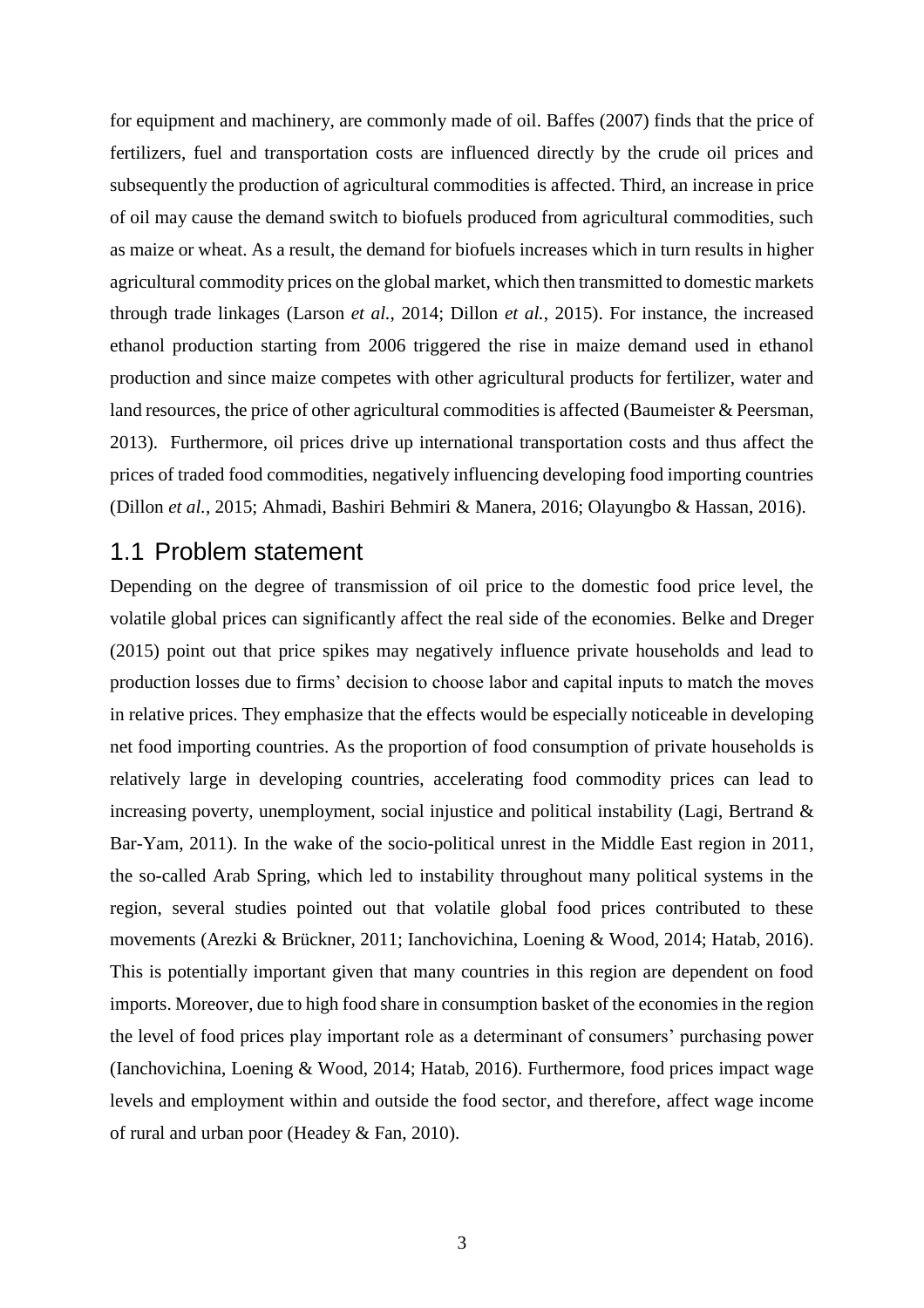Such correlation between high international oil and domestic food prices in the countries of the Middle East in recent years that was followed by a mass revolutionary movement in 2011 have stimulated research and policy debate regarding the transmission of international oil prices into domestic food prices and their subsequent effects on food security and sociopolitical stability in developing countries (Baumeister & Peersman, 2013; Belke & Dreger, 2015; Olayungbo & Hassan, 2016).

However, a critical look at the literature shows that, despite the large body of research analyzing the relationship between oil and food prices in developing countries in general and in the Middle East countries in particular, there is still no consensus on the relative importance of oil price changes to food price moves. That is, there is no consensus among researches on the volume and magnitude of the effects. While there have been empirical results showing no correlation between oil and food prices (e.g. Reboredo, 2012; Baumeister & Kilian, 2014; Burakov, 2016), some research works confirm the causality running from oil prices to food prices (e.g. Rezitis, 2015; Ahmadi, Bashiri Behmiri & Manera, 2016; Cabrera & Schulz, 2016).

Such inconclusive evidence in the literature might be explained by the fact that oil price changes transmit partially and/or to various degrees across economies and change over different periods (Campiche *et al.*, 2007; Nazlioglu, 2011). Moreover, the extent to which international oil prices cause domestic food price fluctuations can be affected by a number of country specific factors, which include countries' policy responces such as food commodity subsidies and price controls, trade and production policies, domestic supply chain issues, exchange rates and infrastructure (Ianchovichina, Loening & Wood, 2012; Belke & Awad, 2015; Belke & Dreger, 2015).

The Middle East region is one of the most rapidly transforming region in political, economic, demographical and environmental aspects. Despite many shared features across the Middle East countries, the region is heterogeneous in terms of political coordination on demographic as well as economic policies and there is comparatively little regional integration as compared to other regions (Belke & Awad, 2015). The Middle East has seen significant economic development due to exploiting large hydrocarbons reserves, which at the same time led to a rentier state economic model in large parts of the region. In such model, countries rely mostly on external rents such as oil and gas revenues rather than on the domestic production sector and economies are not sufficiently diversified. As a result, governments play a major role in distributing the rents that are used to subsidize food, energy and medical services, which in turn negatively affects the development of the private sector (Mckee *et al.*, 2017). The main rentier states are GCC countries, as they possess the largest energy reserves. However, other countries with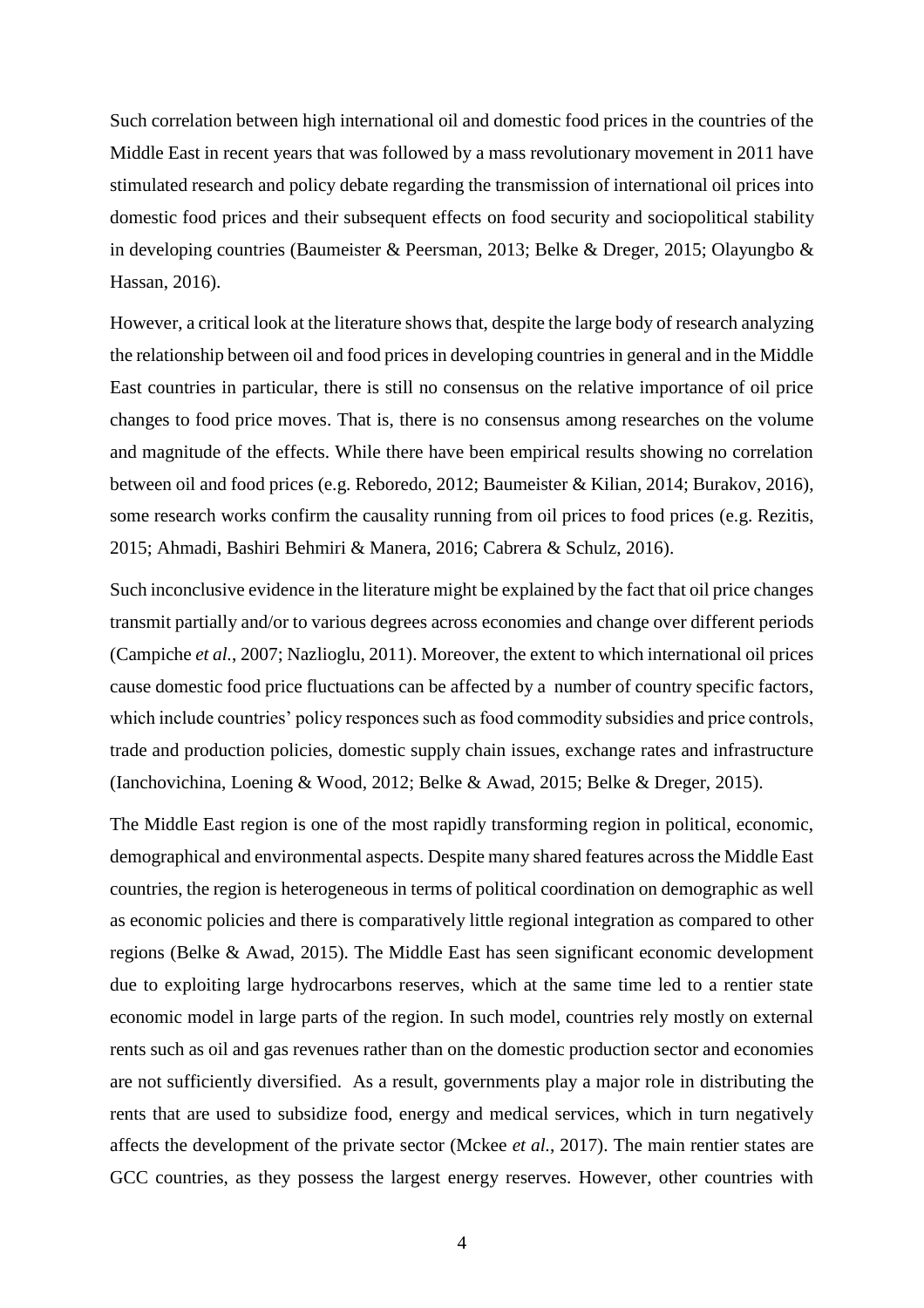fewer resources, such as Syria, Egypt and Lebanon are influenced by the rentier states due to remittances.

In terms of GDP, the countries of the Middle East are diverse. Qatar shows the highest GDP per capita in the world. Other high income countries in terms of GDP per capita basis are represented by Bahrain, United Arab Emirates (UAE), Oman, Saudi Arabia, Kuwait, and Israel. The upper middle-income countries are Turkey, Lebanon, Iran and Iraq. The lower middleincome countries include Syria, Egypt, Jordan and Yemen represents the poorest lower middleincome country (Mckee *et al.*, 2017).

As for the demographics, starting from the 1960s the total population size of the Middle East countries has increased fourfold, from 103,4 million in 1960 to 423,9 million in 2017 (WDI, 2017). According to UNDESA (2017), despite decreasing fertility rates, population is expected to double by 2100. The largest contribution to the population increase will come from countries that are already experiencing demographic transitions, such as Egypt and Iraq and this effect is largely due to the population momentum or high proportion of women of childbearing age. The urban population significantly surpasses rural population across Middle East. As projected by UNDESA (2017), almost 90% of population increase will be accounted from the urban regions by 2050. The GCC already experience high urbanization levels. For instance, more than 80% of people in Kuwait and almost 100% of people in Qatar live in urban areas. This urbanization trends increase agricultural import dependency and introduce food sovereignty and food security issues for regional governments in the future.

Despite the presence of the hydrocarbons and mineral reserves in certain countries of the Middle East, due to arid climate, the region is water-scarce and has limited arable land. Renewable freshwater resources in the region are among the lowest in the world, while over 95% of soils on the Arabian Peninsula is subject to some form of desertification (Bailey  $\&$ Willoughby, 2013). As forecasted by the UNDESA (2017), more than 60% of the Middle East population will depend upon Nile, Euphrates, Jordan, and Tigris rivers by 2100 compared to 48% of today's dependence. This reliance on international river basins have significant implications for the sustainability of maintaining the future increase in agricultural, industrial and municipal water demands which in turn can raise concerns of the transboundary governance, rural livelihood and food security of the region. Accordingly, countries of the Middle East depend heavily on imports of food and are exposed to supply and price volatility risks of food commodities. The Middle East countries import close to 60% of their food needs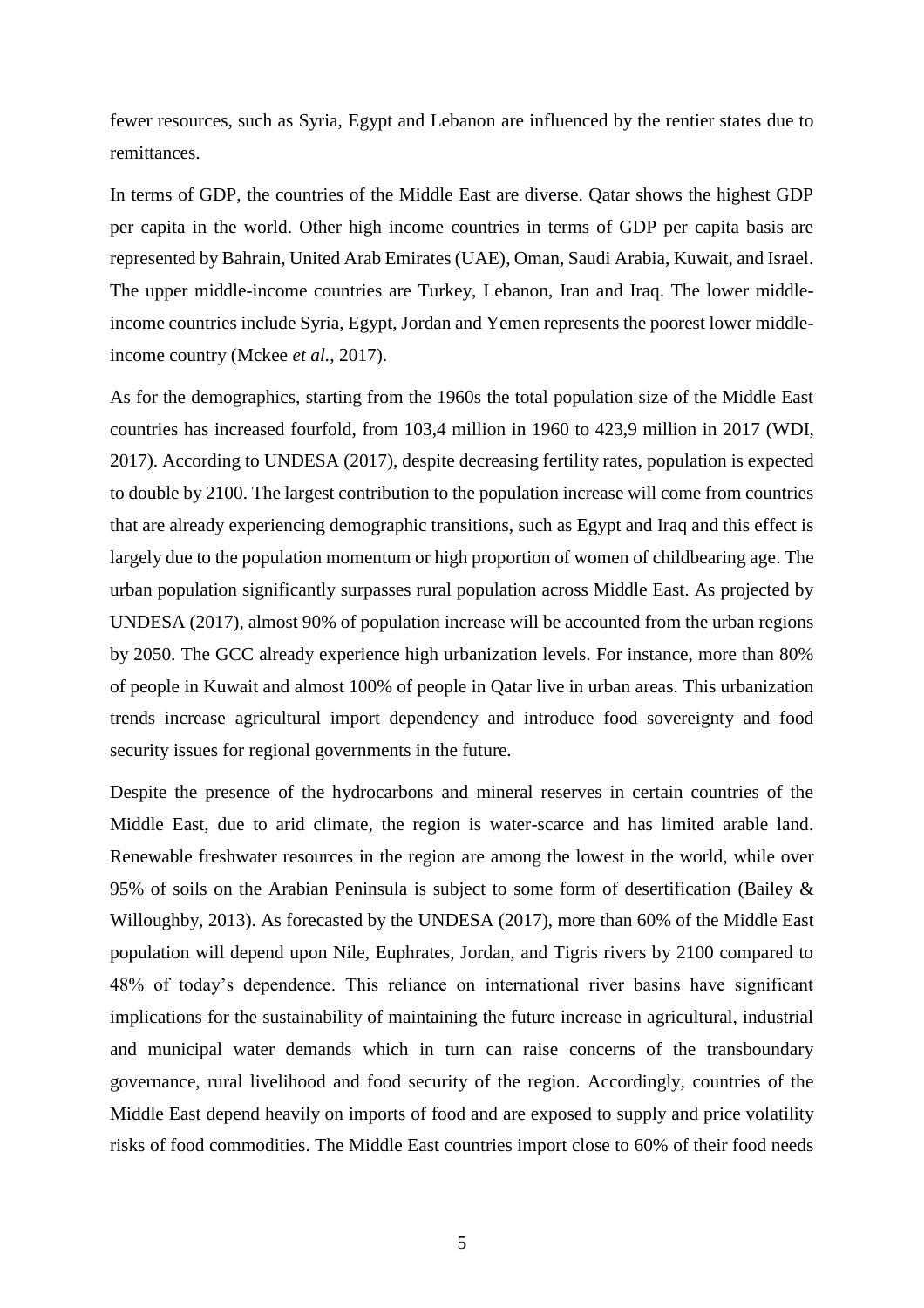and according to the United Nations Food and Agriculture Organization (FAO) are the largest grain importers worldwide (Katkhuda, 2017).

In relation to food policies, the Middle East region stands out among other developing countries for its extensive use of food commodity subsidies and controls (Ortiz, Chai & Cummins, 2011; Ianchovichina, Loening & Wood, 2014). The governments of the region employ policies targeted to regulate and manage food consumption, production and trade through various production subsidies, import protection cuts and food reserves. Yet, the Middle East countries are highly vulnerable to volatile international commodity markets, which introduce a major concern in the region and even contributed to the recent Arab Spring (Breisinger, Ecker & Al-Riffai, 2011). In 2006-2011, food prices increased on average by 10% per year in Egypt, Iran, and Yemen and by 5% per year in Kuwait, Lebanon, Oman, Qatar, Saudi Arabia and UAE (Larson *et al.*, 2014). The impact of soaring prices during world financial crisis was devastating and caused civil uprisings and political unrest due to the substantial food import dependence of the region (Belke & Awad, 2015). Moreover, in 2011, as global agricultural commodity prices skyrocketed once again, approximately 44 million people were pushed into poverty. This had disastrous effects for the Middle East, as almost quarter of the population is poor and three quarters of those poor live in rural areas with limited access to food (Larson *et al.*, 2014). Given the expected rapid population growth, urbanization and climate change, the region's food import dependence will continue to rise, resulting in high vulnerability to food inflation.

According to International Food Policy Research Institute (IFPRI) report, food price volatility and demand for food are expected to continue to rise in upcoming future (Headey & Fan, 2010). In order to meet the demands of growing populations the food import reliance is likely to increase and further worsen trade imbalances and vulnerability associated with world price volatility and restrictions of food exports. Such vulnerability will be particularly prominent in countries with trade deficit and limited agricultural productivity.

The current political instability and insecurity in the Middle East make research about food security urgent as the region is particularly susceptible to fluctuations in both price and availability of global food stocks. These markets are ideal for analyzing the correlation between global oil and local food prices in developing economies. Due to the special sociodemographic and economic characteristics presented in the above paragraphs, further volatilities and instabilities in food prices may trigger political unrest. The evaluation of the impacts of global oil prices on domestic food prices in the region is therefore crucial to develop deeper understanding of the magnitude of these effects that may help policy makers in the Middle East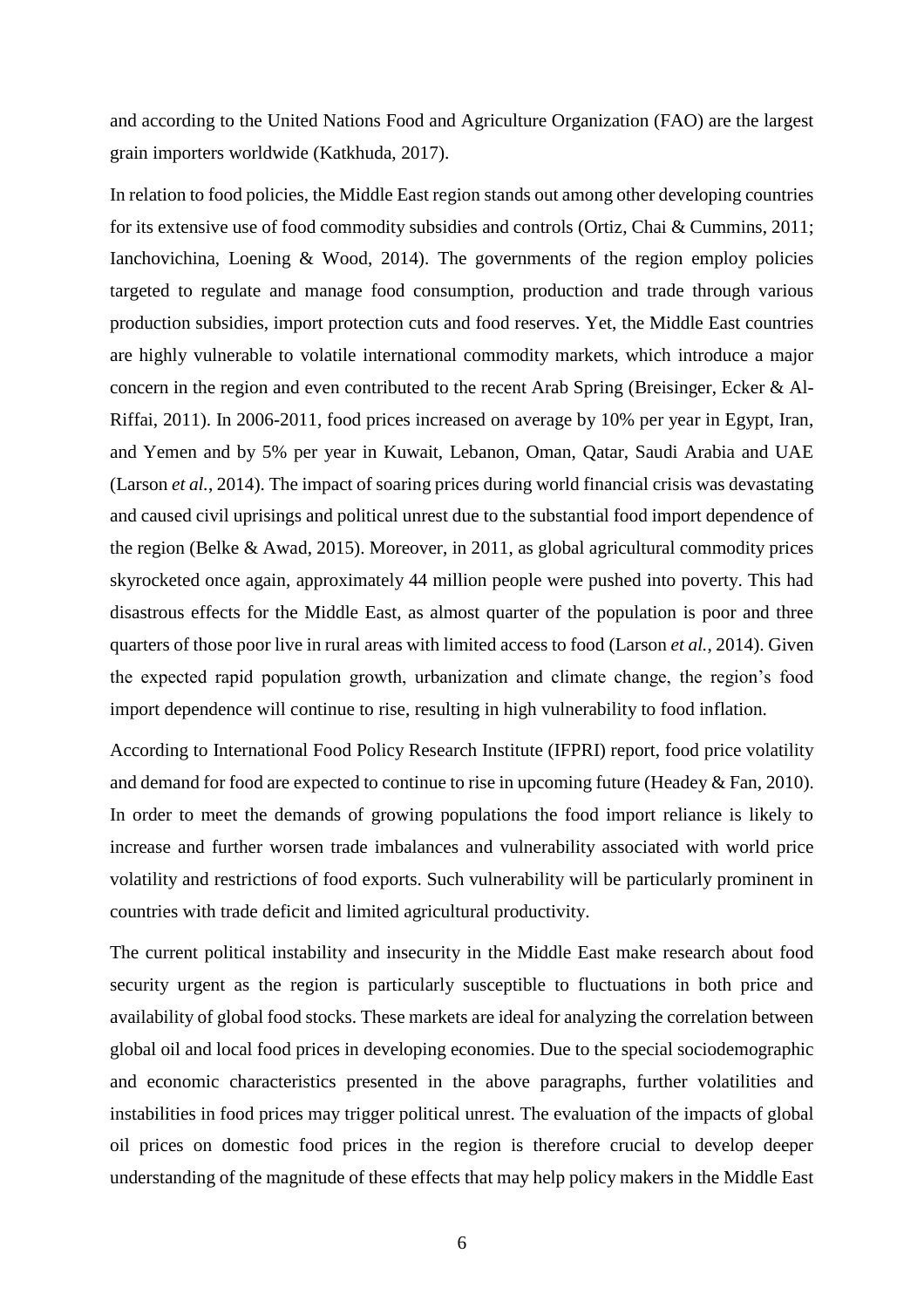countries to implement appropriate policies and actions to mitigate the impacts of global oil prices on domestic food prices.

## <span id="page-14-0"></span>1.2 Objectives and Research questions

Against this background, the aim of this study is twofold to examine impact of global oil price movements on domestic food prices in the Middle East countries, and to assess how such impact differs across countries of the region. Specifically, the study addresses the following two research questions:

- 1. Do global oil price movements affect domestic food prices in the Middle East countries?
- 2. Does (and how) the effect of global oil prices on domestic food prices vary across the countries of the region?

## <span id="page-14-1"></span>1.3 Contribution and Significance of the study

This study contributes to the academic literature in a number of strands. First, effects of changes of international oil prices on a set of domestic food prices of the Middle East countries are studied. The findings add to the literature on food security and vulnerability to shocks for developing food-importing countries. While there is a substantial research on the impact of global oil prices on global food prices, much less is known about the links between the global oil prices and local food prices in the region of the Middle East. Due to the fact that countries of this region are net food importers, the oil price fluctuations represent a more significant threat to welfare. Thus, proper understanding of the relationship between domestic food prices and international oil prices for each country is directly relevant for welfare assessment. This paper connects to prior work on dynamics of commodity prices and global-to-local transmission in the Middle East. The understanding of the commodity price dynamics and the ability to make a prognosis is of a significant importance for policymakers when formulating future fuel and food policies, and for researchers and economic agents when analysing price forecasts and strategies.

## <span id="page-14-2"></span>1.4 Organization of the study

The rest of the work is organized as follows. The next section presents the discussion on the determinants of the increasing food prices as well as the empirical literature. Section 3 outlines the estimation strategy of the study, model specification and explores methodology of the research in detail and implemented data in Section 4, respectively. Empirical findings and discussion of the results for panel data as well as time-series data are provided in Section 5, while concluding remarks, policy recommendations and study limitations are made in Section 6. Finally, references and appendices are presented by the end of the paper.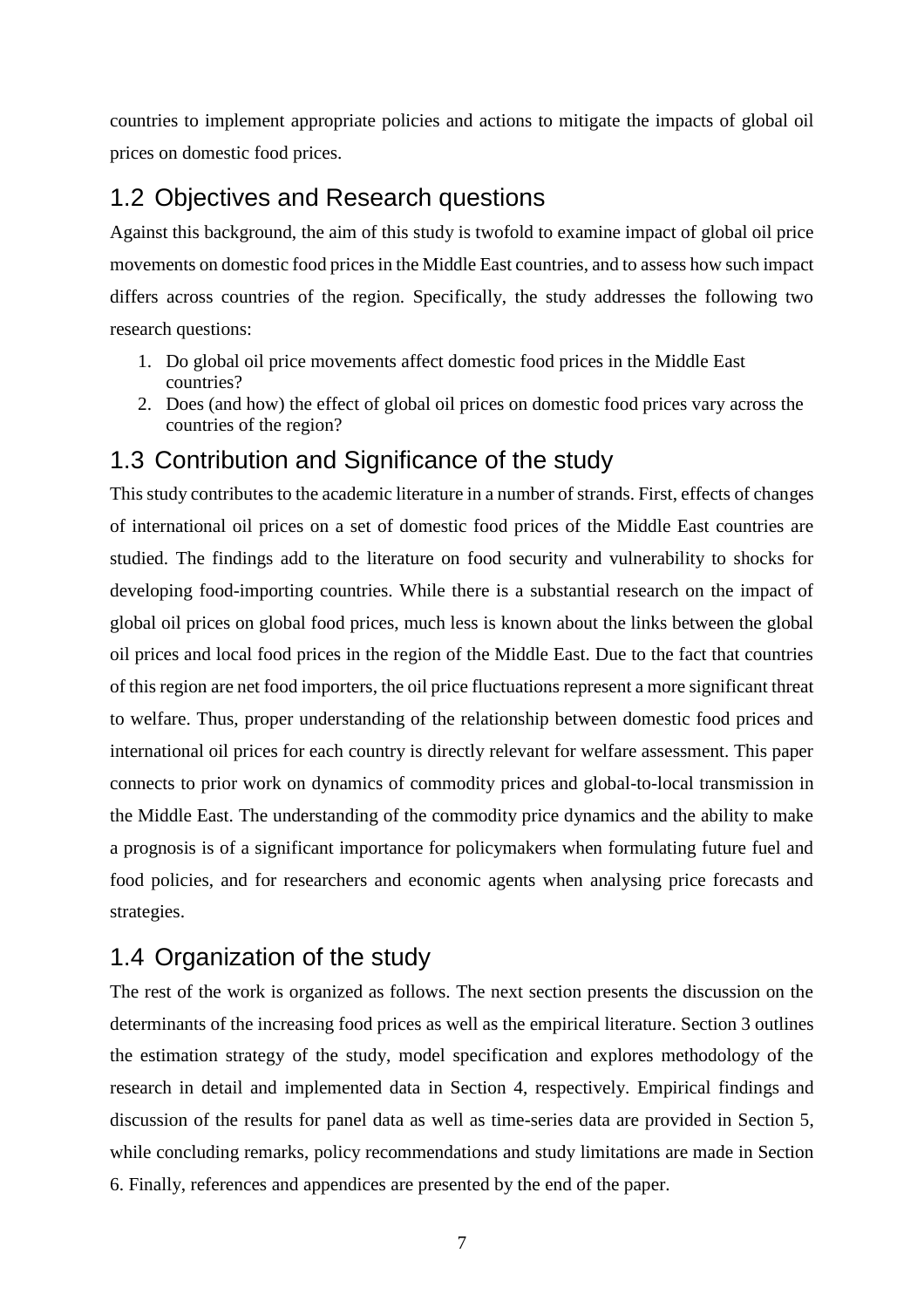## <span id="page-15-0"></span>2 Literature review

This section reviews the existing literature conducted to assess the effects of global oil prices on food prices across different countries and the gap in the literature is identified.

The energy and agricultural market interlinkages become a common subject of discussion for energy, environmental, and agricultural economists specializing on the topic of food security and sustainable development (Baumeister & Kilian, 2014; Cabrera & Schulz, 2016; Zafeiriou *et al.*, 2018). The global food crisis, which was characterized by the sharp increase in agricultural commodity prices and crude oil prices, has captured very wide academic and policy interest within the last decade and it remains influencing policymakers regarding oil prices and food prices concerns. The summary of the academic literature on oil price and food price relationship is provided in the Appendix. Despite the wide literature on the factors causing the increase in food prices, the relative impact of oil price has been a disputable issue. A large number of studies have been conducted to assess the effects of global oil prices on food prices. However, the results of the research conducted have largely been mixed and quite controversial.

On the one hand, there have been empirical results that show no correlation between oil and food prices supporting the evidence of neutrality hypothesis. For instance, Yu *et al.* (2006) examined the relationship between vegetable oil and crude oil prices using weekly data covering the 1999-2006 period by applying time-series methods and acyclic graphs. The authors discovered no significant effect of crude oil price on edible oil prices. Zhang and Reed (2008) studied the effects of world crude oil price on feed grain and pork prices in China based on monthly prices from January 2000 to October 2007 using Vector autoregressive moving average (ARMA) models, Granger causality test, cointegration analysis as well as impulse response functions and variance decompositions to investigate dynamic relationship. The results showed that crude oil price is not a main driver of increasing pork and feed grain prices in China. Kaltalioglu and Soytas (2009) investigated volatility spillover between oil, food and agricultural raw material price indexes for the period from January 1980 to April 2008 using vector autoregressive (VAR) model and concluded that there is no causality between oil prices and world food and agricultural raw material prices. Mutuc, Pan and Hudson (2011) in their analysis of the response of cotton prices in U.S. to fluctuations in global oil prices found the asymmetry of the response of U.S. cotton prices to oil price shocks depending on whether the increase is driven by demand or supply shocks in the crude oil market. By implementing VECM and monthly data from January 1975 to February 2008, the results showed that the increase of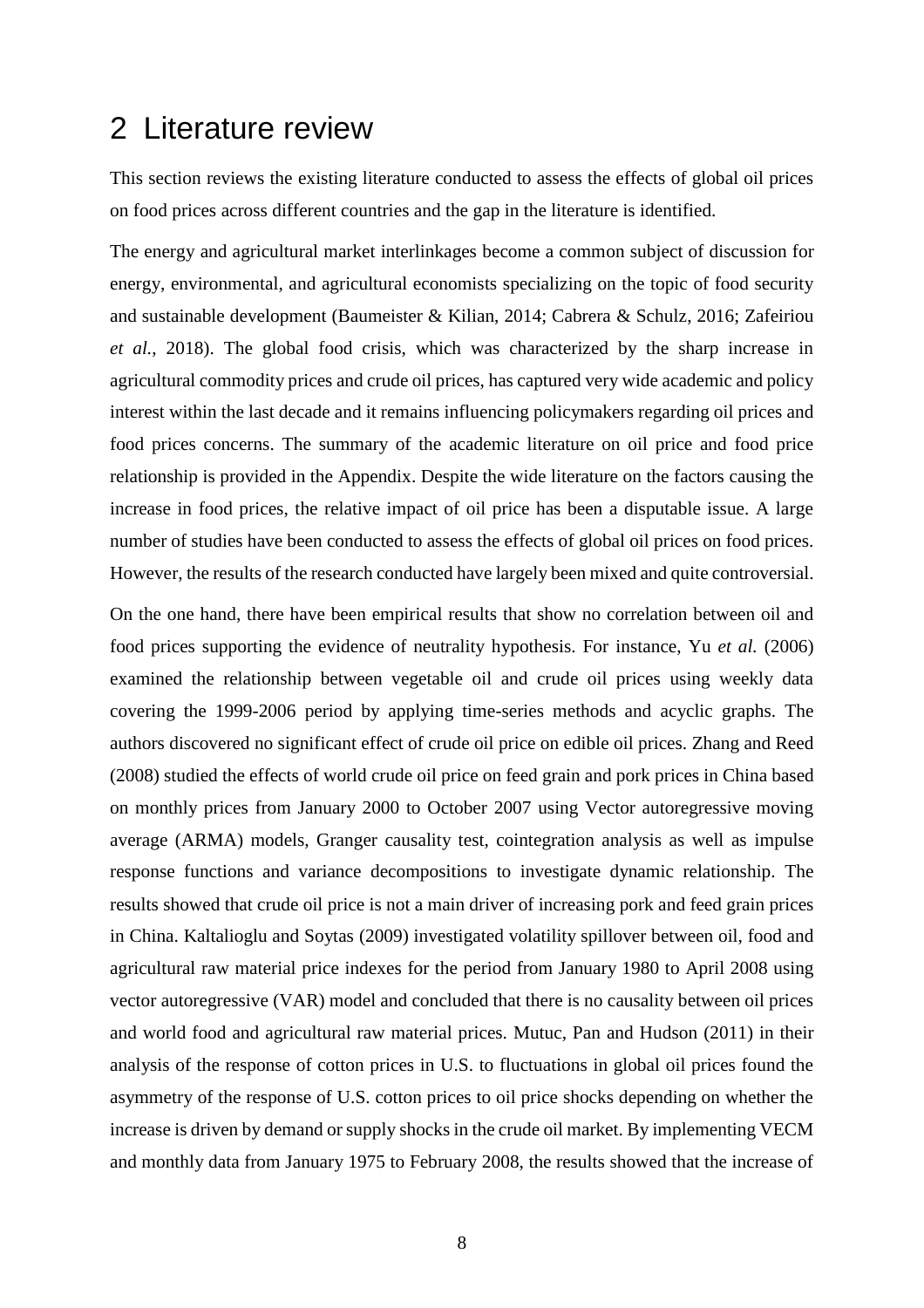cotton prices were not affected by oil price shocks as only 3% of the variability of cotton prices are explained by oil price fluctuations. Reboredo (2012) studied the relationship between international oil prices and prices for corn, soybean and wheat using copulas. Empirical results for weekly data spanning from January 1998 to April 2011 showed weak oil causality and no extreme market dependence. Another research by Baumeister and Kilian (2014) applied VAR models and impulse response functions in order to identify the link between oil prices and U.S. retail agricultural and food prices using monthly data from January 1974 to May 2013. They found no evidence of price transmission from oil prices to agricultural commodity prices.

On the other hand, some researches showed the causality of oil price changes to food price changes. For example, Baffes (2007) examined the effect of crude oil prices on the prices of 35 internationally traded primary commodities for the 1960-2005 period and found 17% passthrough of oil price changes on agricultural commodity prices. Campiche *et al.* (2007) investigated the covariability between crude oil prices and corn, sorghum, sugar, soybeans, soybean oil, and palm oil prices during 2003-2007 using weekly data and applying Johansen cointegration tests. While the results showed no cointegration for the period 2003-2005, corn and soybean prices were cointegrated with crude oil prices during the period 2006-2007. By using a global Computable General Equilibrium (CGE) model Yang *et al.* (2008) showed in their research that the world price rise in maize and soybeans was largely due to higher world oil prices and demand for biofuels. They also identified that an increase in world oil price pushes up prices of food and feed grains from 16,6% to 27,9%. Moreover, results showed world oil prices positively affect soybean and pork prices by 17% and 26,5% respectively. Gilbert (2010) stated that all agricultural markets are affected by oil price changes either by increasing production costs or by using food for bioenergy. Chen, Kuo and Chen (2010) and Nazlioglu and Soytas (2012) also support the causality of oil price changes on food price changes. Chen, Kuo and Chen (2010) investigated the significant influence of crude oil price based on McConnell (1989) cropland allocation model with which the relationship between the crude oil price and the global grain prices for corn, soybean, and wheat was analysed using weekly data spanning from 2005 to 2008. By implying autoregressive distributed lag (ARDL) model, they found that an increase in oil prices will increase price of soybeans by 26,8%, corn price will increase by 29,4% and wheat price by 41,3%. Nazlioglu and Soytas (2012) in their work employed panel cointegration and Granger causality methods for a panel of 24 agricultural products based on monthly prices from January 1980 to February 2010. Their empirical results provided strong evidence on the impact of oil prices on food prices.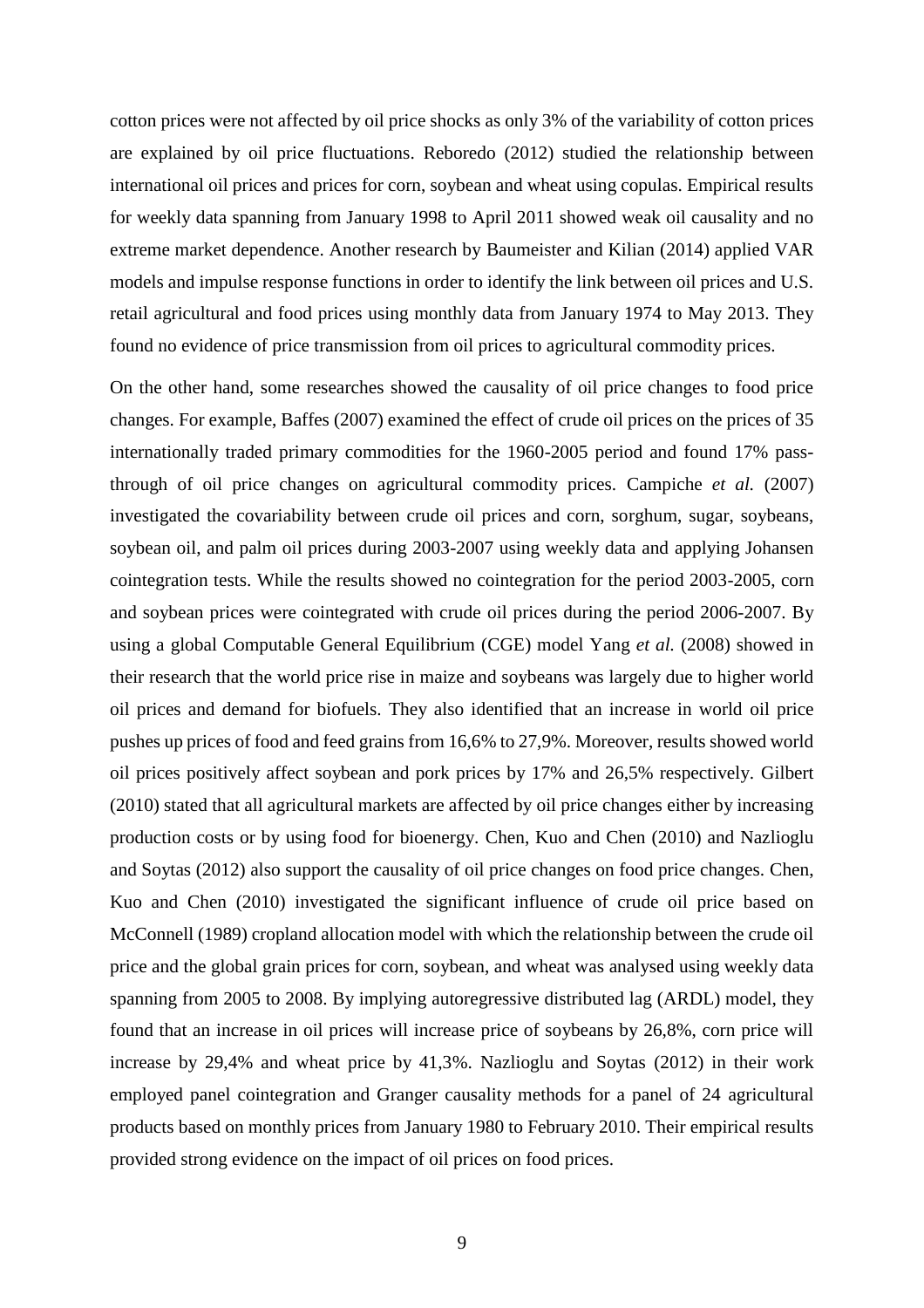Using monthly price indices series from 1995 to 2010, Irz, Niemi and Liu (2013) estimated VECM in cointegration framework and the results showed significant long-run equilibrium relationship between food prices in Finland and world oil prices. The results have been supported by Tadesse *et al.* (2014), Obadi and Korček (2014), Wang, Wu and Yang (2014) and Dillon *et al.* (2015). The more recent works by Rezitis (2015), Cabrera and Schulz (2016), Olayungbo and Hassan (2016), and Zafeiriou *et al.* (2018) also showed long-run cointegration between oil and agricultural commodity prices. Rezitis (2015) implemented panel VECM in order to examine the relationship between monthly crude oil prices, U.S. dollar exchange rates, 30 international agricultural prices and 5 international fertilizer prices for the period June 1983 – June 2013. The results showed positive relationship between oil and agricultural commodity prices. In particular, estimated results indicate that in the long-run agricultural commodity prices respond positively (between 0,32 to 0,41) to oil prices. Using an asymmetric dynamic generalized autoregressive conditional heteroscedasticity (GARCH) model and VECM model, Cabrera and Schulz (2016) found that crude oil, rapeseed oil and biodiesel prices move together in the long run. Olayungbo and Hassan (2016) and Zafeiriou *et al.* (2018) applied ARDL model on annual data sets of 31 developing countries spanning 2001-2013 and monthly futures prices from July 1987 to February 2015 respectively to establish interlinkages between energy and agricultural commodity markets and confirm oil price causality.

For the case of individual Middle East countries, the empirical literature provides little information about the transmission of global oil prices on domestic food prices. Crowley (2010) analysed commodity price inflation in the countries of the Middle East, North Africa, and Central Asia during the period 1996-2009. He concluded that international fuel prices do not explain the co-movement of oil and food prices for these countries. He suggests that subsidies and price controls can explain insignificance of oil price effects on commodity prices in region. Nazlioglu and Soytas (2011) examined short- and long-run interdependence between monthly world oil prices, U.S. dollar exchange rate and five individual agricultural commodity prices in Turkey for the period from January 1994 to March 2010 by applying Toda-Yamamoto approach and generalized impulse response analysis. The result of the research supports the neutrality of agricultural commodity markets in Turkey to direct and indirect effects of oil price fluctuations in both short- and long-run. Belke and Dreger (2015) investigated the effects of global oil and food prices on consumer prices across Algeria, Egypt, Jordan, Morocco and Tunisia using threshold cointegration methods on quarterly data of consumer price indices, world oil prices and exchange rates from January 1990 to last quarter of 2011. Their results indicated long run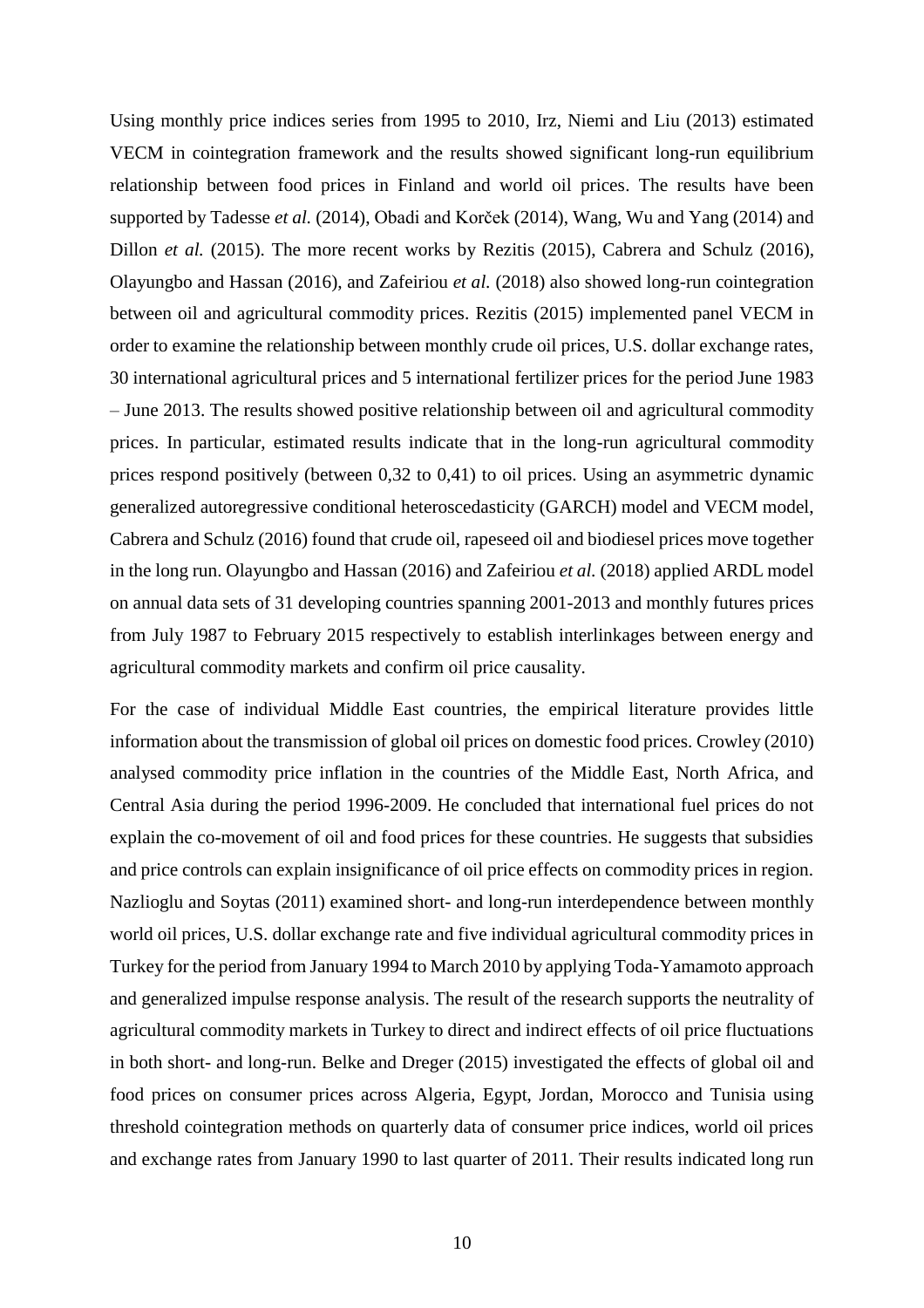relationship between global oil and domestic food prices. Ali and Al-Maadid (2016) analysed how food prices are affected by oil price shocks for the countries of Gulf Cooperation Council (GCC): Bahrain, Kuwait, Oman, Qatar, Saudi Arabia and the United Arab Emirates. Using daily data for two energy spot price series (crude oil and ethanol) and eight food commodity prices (cacao, coffee, corn, soybeans, soybean oil, steer, sugar and wheat) for the period January 2003 – June 2015, he implemented VAR-GARCH model with a Baba-Engle-Kraft-Kroner (BEKK) model representation. The results of volatility spillovers confirm strong linkage between food and energy market for the countries analysed.

As evidence is scares for Middle East countries, further analysis is needed for investigating the short- and long-run effects of oil prices on food prices. This paper, therefore, fills the void and contribute to the literature by investigating the dynamic relationship between world oil prices and domestic food prices for Middle East region, and brings new insights on the food-energy nexus, using data accumulated from various sources throughout the region.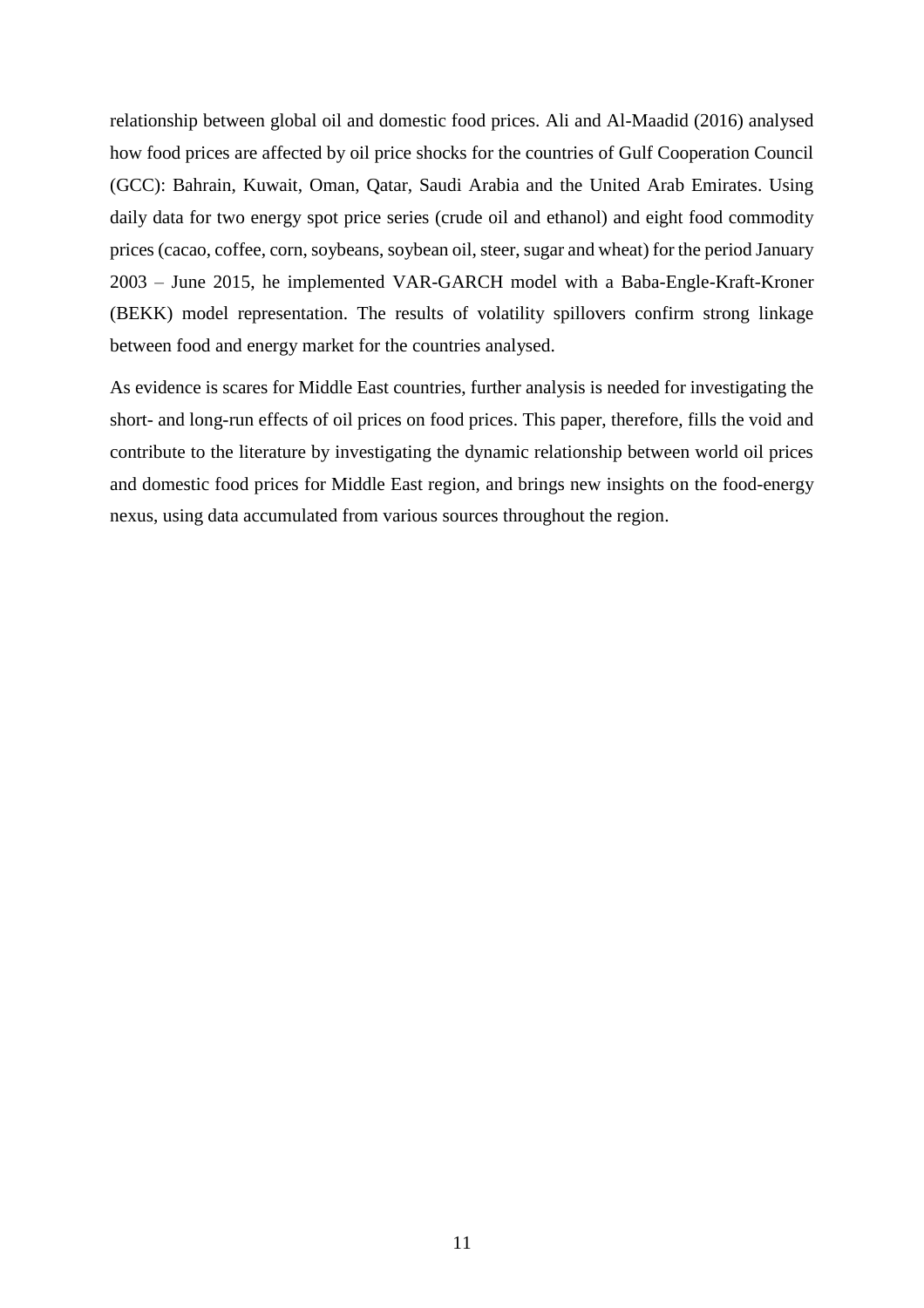## <span id="page-19-0"></span>3 Method

This section is structured into three parts. The first part describes the model specification implied for the analysis of the link between commodity prices of interest. Then, estimation strategy and empirical modelling framework is presented, followed by the methods used in order to investigate the cointegration between oil and food prices. The last part provides information about data sources and description of variables included in the empirical study.

## <span id="page-19-1"></span>3.1 Model specification

Based on the aforementioned discussions, in an attempt to investigate the link between global oil and domestic food prices in the sample of 11 Middle East countries, the food prices are expressed as a function of oil price as follows:

$$
fpl = f(oil)
$$
 (1)

Where *fpl* represents food prices in the Middle East region, while *oil* denotes the average crude oil spot price of Brent, Dubai and West Texas Intermediate. Some previous studies such as Belke and Dreger (2015), Rezitis (2015), Olayungbo and Hassan (2016). have also considered domestic food price to depend on variables such as U.S. dollar effective exchange rate and international food prices. Therefore, taking into consideration these variables, equation (1) becomes:

$$
fpl = f(oil, \text{exr}, \text{fpg})
$$
\n<sup>(2)</sup>

Considering the panel data, the empirical model in the log-log form is specified as followed:

$$
log_f p_{it} = \alpha_i + \delta_i t + \beta_{1i} log_c o_{it} + \beta_{2i} log_c x r_t + \beta_{3i} log_f p g_t + \varepsilon_{it}
$$
(3)

where  $fpl_{it}$  denotes food prices in the sampled country  $i$  ( $i=1,..., 11$ ) in the panel at time  $t$  $(t=2010:01 - 2018:10)$ ,  $\sigma l_t$  is the international crude oil price,  $\epsilon \chi r_t$  denotes US dollar exchange rate,  $fpg_t$  is the global food price, while  $\varepsilon_{it}$  is the error term. The parameter  $\alpha_i$  is a fixed effect parameter, while  $\beta_{1t}$ ,  $\beta_{2t}$ ,  $\beta_{3t}$  are the slope parameters, and  $\delta_i t$  indicates deterministic time trends, which are specific to individual countries in the dataset.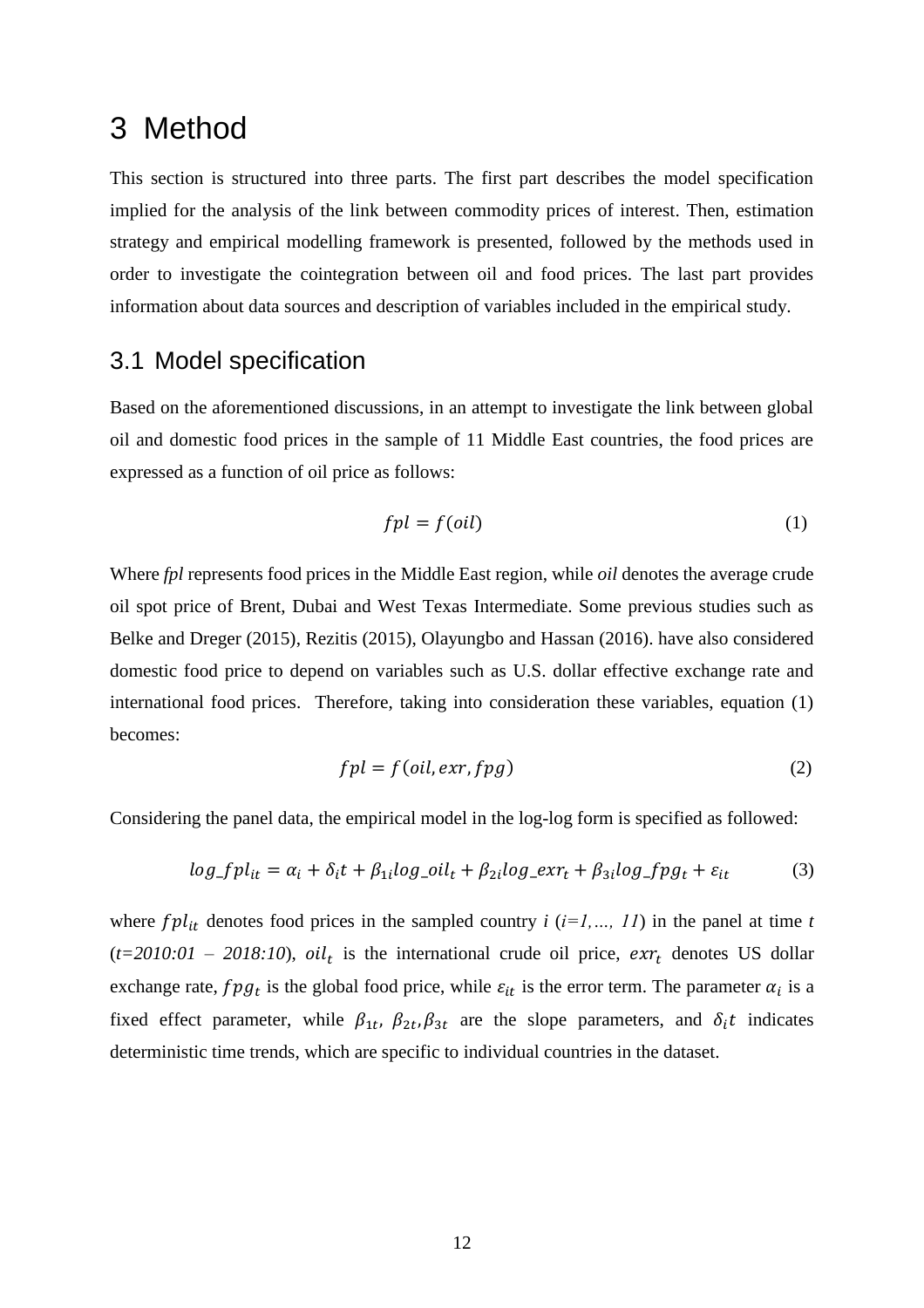## <span id="page-20-0"></span>3.2 Estimation strategy

The current paper utilized panel unit root test in order to provide the stationarity properties of the variables considered, cointegration tests are performed to ascertain the presence of cointegration and then causality analyses in order to examine the interrelationship between the series. Panel data methods combine information from both time and cross-section dimensions, and as a result these methods increase the power of unit root and cointegration tests.

<span id="page-20-1"></span>

*Figure 2. The empirical modelling framework.*

*Source: own figure,* (Obadi and Korček, 2014)

The empirical modelling framework is outlined in Figure 2. The first step focuses on the stochastic stationarity properties of the variables by testing the presence of the unit roots and classifying the order of integration using panel unit root tests. This allows identifying stationary and non-stationary time series, which in turn allows for the model specification and avoidance of the spurious regression. In order to avoid statistical insignificance of coefficients and multicollinearity, the optimal lag length is then determined with application of Akaike information criterion (AIC) and Schwarz information criterion (SIC). Second, an unrestricted VAR is estimated involving potentially non-stationary variables. Then, the cointegration test is applied by implementing Johansen test to ascertain the presence of cointegration and the longrun cointegration parameters are estimated. If the cointegration exists among variables, causal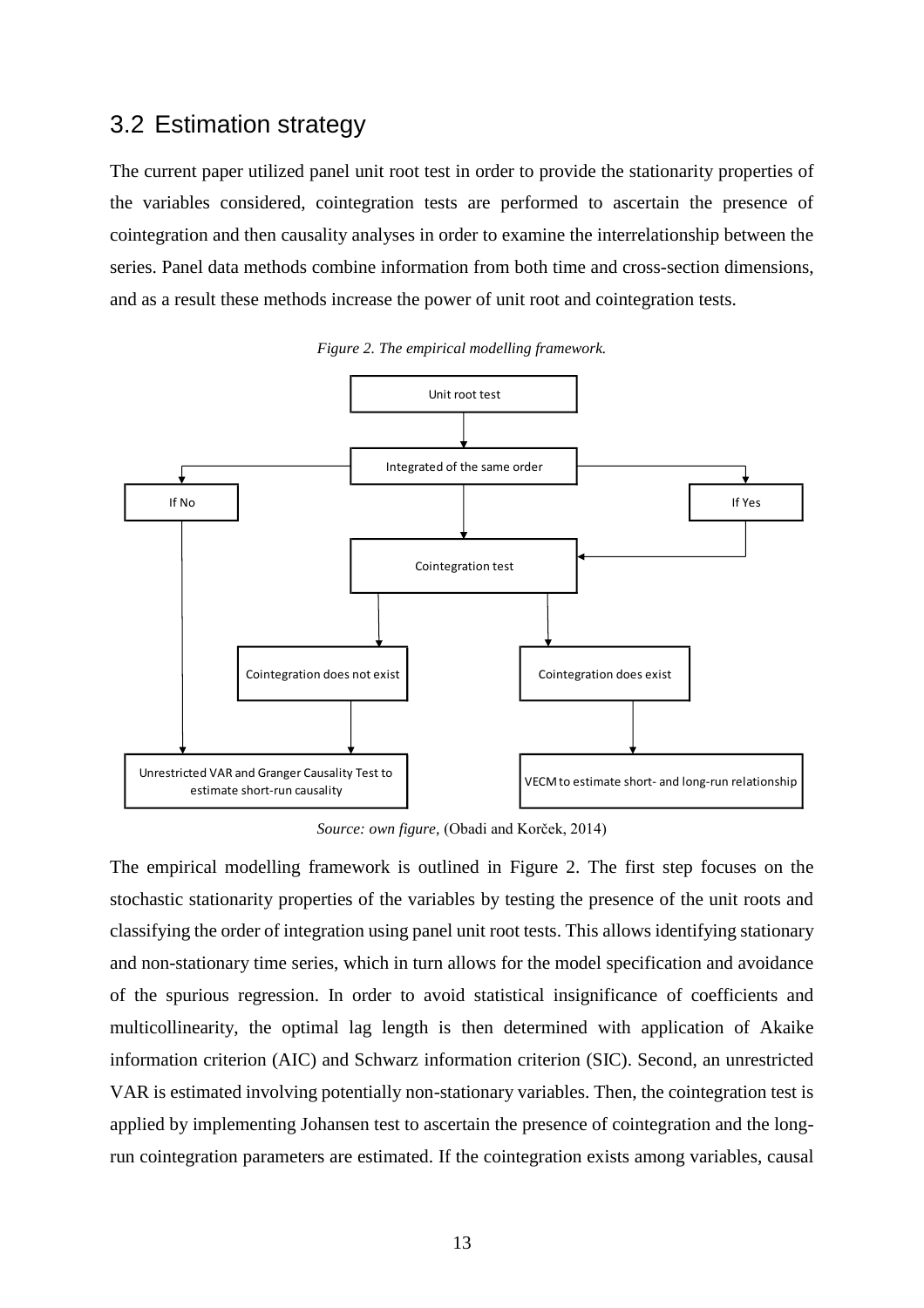relationships are analysed based on the panel VECM model. If cointegration does not exist, unrestricted VAR model is estimated and followed by the Granger Causality test.

### <span id="page-21-0"></span>3.2.1 Panel unit root analysis

The crucial step in empirical analysis is the determination of the order of integration of the variables, since the conventional OLS estimators with non-stationary variables leads to spurious results (Irz, Niemi & Liu, 2013). Many research studies rely on panel unit root tests for the purpose of increasing the statistical power of the estimators (Nazlioglu & Soytas, 2012; Olayungbo & Hassan, 2016). The panel unit root tests entail estimating the following panel model:

$$
\Delta y_{it} = \mu_i + \rho_i y_{it-1} + \sum_{j=1}^k \alpha_{ij} \, \Delta y_{it-j} + \delta_i t + \theta_t + \varepsilon_{it} \tag{4}
$$

where  $\Delta$  is the first difference operator, k is the lag length,  $\mu_i$  and  $\theta_t$  are unit-specific fixed and time effects, respectively.

There are two types of panel unit root processes. Fist type is called a common unit root process when the persistence parameters are common across cross-sections. The null hypothesis is  $\rho_i = 0$ for all *i* is tested against the alternative hypothesis of  $\rho_i$ <0 for all *i*. The null hypothesis implies that all series are non-stationary and have a unit root while the alternative hypothesis implies a panel stationary process. The strong assumption of homogenous  $\rho_i$  is difficult to satisfy, as cross-sections may have different speed of adjustment towards the long-run equilibrium (Nazlioglu & Soytas, 2012).

Second type is characterized by the persistence of parameters moving freely across crosssections and is called an individual unit root process. The null hypothesis of  $\rho_i = 0$  for all *i* is tested against the alternative hypothesis of  $\rho_i$ <0 for at least one *i*. The null hypothesis accordingly implies that all series are non-stationary and have a unit root while the alternative hypothesis implies that some of the series are stationary. Thus, the rejection of null hypothesis suggests stationarity of some of the series in the panel data (Serra & Zilberman, 2013).

In this respect, three unit root tests were employed in the current work: the unit root test developed by Levin, Lin and James Chu (2002) that assumes common unit root process, and two unit root tests, Augmented Dickey and Fuller (1979) (ADF) and Phillips and Perron (1988) (PP) tests, that assume individual unit root process. The tests are conducted with two alternatives for each type of test: consideration of constant trend and consideration of both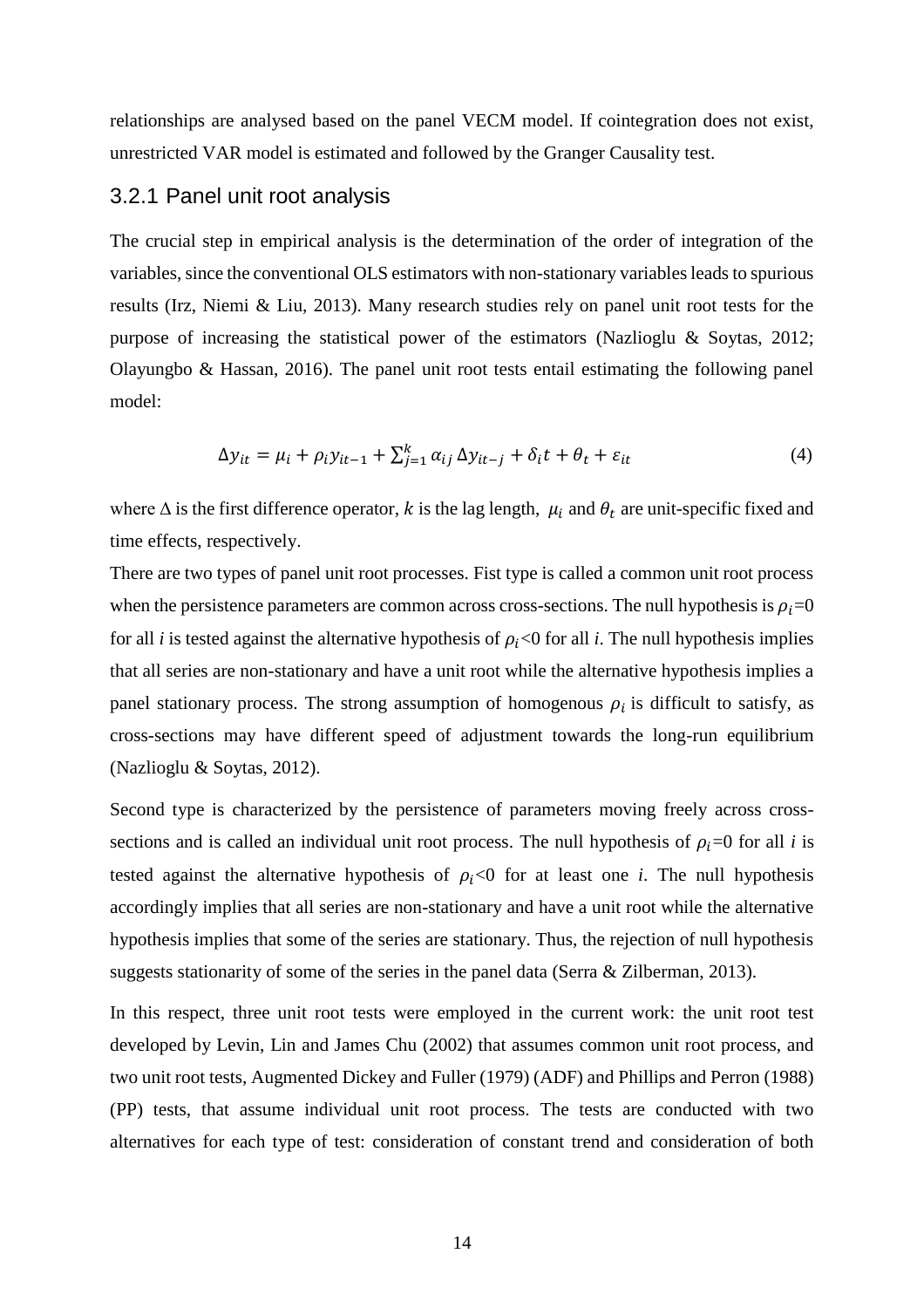constant coefficient and trend. The lag length for each test is automatically selected by SIC criterion.

#### <span id="page-22-0"></span>3.2.2 Panel cointegration analysis

Prior to estimating long-run model, the cointegration relationship between the variables of interest need to be determined. According to Engle and Granger (1987), two series integrated of the same order  $d$ ,  $I(d)$ , are co-integrated, if their linear combination generates a stationary series. The series that are non-stationary and co-integrated may move away in the short run but must be linked together in the long run. The cointegration analysis implies testing the existence of a long run relationship between co-integrated variables that never move far apart and are attracted to their long run relationship (Nwoko, Aye & Asogwa, 2016).

There is a variety of methods for testing the cointegration between series and for the purpose of this study the Johansen-Fisher cointegration test was implemented in order to capture the long-run relationship between variables of interest. The Johansen-Fisher cointegration framework allows determining the number of co-integrating vectors among series but its weakness is that it is based on asymptotic properties and requires the variables to be integrated of the same order. The pre-testing is done by the unit root test discussed above and if the series are integrated of the same order, the estimation of long run equilibrium relationship follows. The Johansen-Fisher cointegration test is based on unrestricted VAR. Consider a general  $p$ dimensional,  $k^{\text{th}}$  order panel unrestricted VAR:

$$
y_{it} = \sum_{k=1}^{k_i} \Pi_{ik} y_{i,t-k} + \varepsilon_{it}
$$
 (5)

where  $i=1, 2,...,N$  cross-section units and  $t=1, 2,..., T$  time periods, and  $\varepsilon_{it}$  are errors that are assumed to be independent and Gaussian with zero mean and covariance matrix  $\Omega$ ,  $\varepsilon_{it} \sim N_P(0,\Omega_i)$ .

The error correction form of VAR:

$$
\Delta y_{it} = \Pi_i y_{i,t-1} + \sum_{j=1}^{k_i - 1} \Gamma_i \Delta y_{i,t-k} + \varepsilon_{it}
$$
\n
$$
\tag{6}
$$

where  $\Delta y_{it}$  is a  $p \times 1$  vector of endogenous variables,  $p$  is a number of variables,  $\Gamma_1$ through  $\Gamma_{k-1}(p \times p)$  and  $\Pi_i$  ( $p \times p$ ) are matrix of parameters to estimate for k order of lags and  $r =$  $1, ..., p.$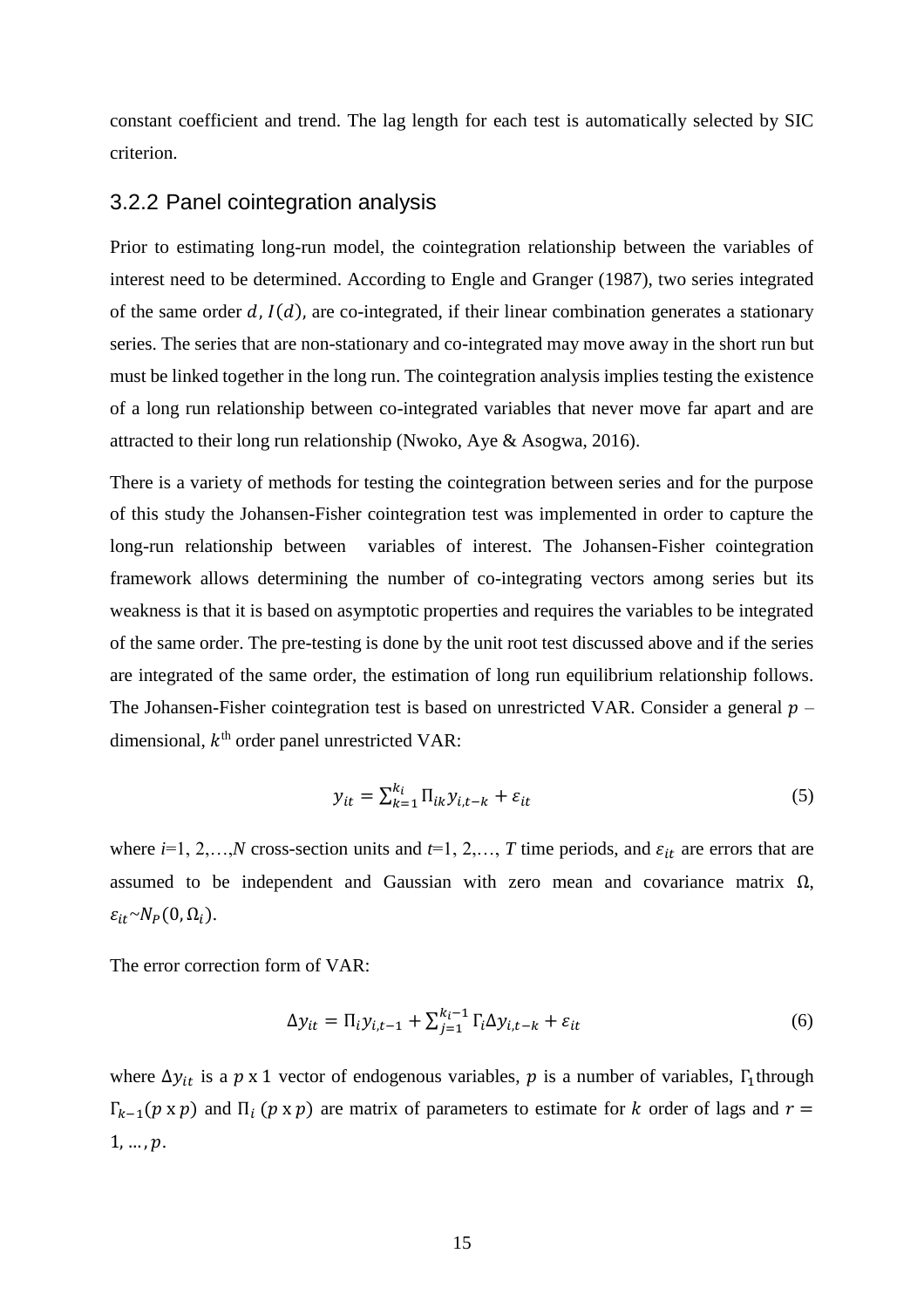According to Engle and Granger (1987), if all the variables in  $y_t$  are integrated of order d, and there exists a co-integrating vector  $\beta_i \neq 0$  such that  $\beta'_{i}y_{it}$  is integrated of order  $d-r$ , then the process in  $y_{it}$  is co-integrated of order CI (d, r). If the rank( $\Pi_i$ ) = 0, the model represented by equation (6) is reduced to a differenced vector time-series model and no co-integration exists among variables in  $y_{it}$ . If  $0 < rank(\Pi_i) < p$ , there exists two matrices  $\alpha_i$  ( $p \times r$ ) and  $\beta_i$  (*p* x *r*) each with a rank *r* such that  $\Pi_i = \alpha_i \beta'_i$ .  $\beta'_i$  consists of *r* co-integrating vectors and represents the long run relationship between the variables in  $y_{it}$ , while  $\alpha_i$  represents the speed of adjustment to the long-run equilibrium. By assuming co-integration of order  $r$  the equation (6) can be written as:

$$
\Delta y_{it} = \alpha_i \beta'_{i} y_{i,t-1} + \sum_{j=1}^{k_i - 1} \Gamma_i \Delta y_{i,t-j} + \varepsilon_{it}
$$
\n<sup>(7)</sup>

The model represented in equation (7) has the property that under suitable conditions on the parameters the process is non-stationary,  $\Delta y_{it}$  is stationary, and  $\beta'_{i}y_{it}$  is stationary.

In order to ascertain cointegration relationships, first optimal lag length  $(k)$  is determined by the use of AIC and SIC and the cointegration rank  $(r)$  is determined. For cointegration rank estimation, or the presence of cointegration vectors in non-stationary series, Johansen (1988) proposes two approaches – maximum eigenvalue statistics and likelihood ratio trace statistics. The advantage of the tests is that they do not specify the cointegration vectors, but examine how many stationary combinations can be made within the variables' set.

$$
\lambda_{max}(r, r+1) = -T ln(1 - \hat{\lambda}_{r+1})
$$
\n(8)

$$
\lambda_{trace}(r) = -T \sum_{i=r+1}^{p} \ln(1 - \hat{\lambda}_i)
$$
\n(9)

where T is the sample size, p is the number of variables, r is the rank of cointegration,  $\hat{\lambda}_i$  is the  $i<sup>th</sup>$  eigenvalue of the co-integrating matrix.

The maximum eigenvalue statistics shown as equation (8) performs separate tests on each eigenvalue. It tests a null hypothesis of existence of  $r$  co-integrating vectors against the alternative of  $r + 1$  cointegration vectors. The trace test is a one sided test represented by the equation (9). It tests the null hypothesis of at most  $r$  cointegration vector against the alternative hypothesis of full rank  $r = p$  cointegration vector.

Using Johansen cointegration test (1988), Maddala and Wu (1999) propose Fisher's suggestion (1926) to combine trace test and maximum eigenvalue statistics in order to test for cointegration in full panel by combining individual cross-section tests for cointegration.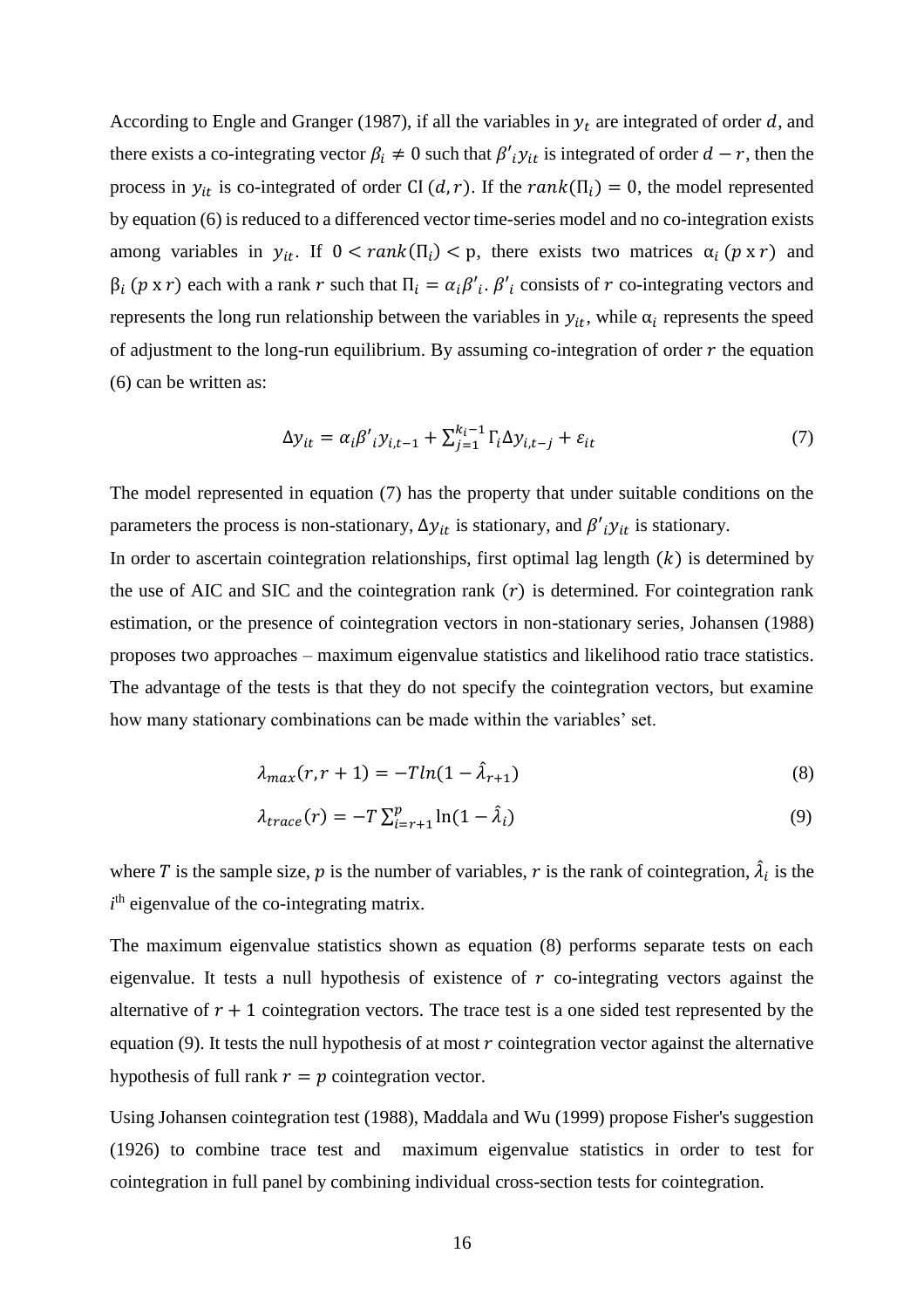If  $\pi_i$  is the p-value from an individual cointegration test for cross-section *i*, then under the null hypothesis for the whole panel,

$$
-2\sum_{i=1}^{N}log_e(\pi_i)
$$
\n(10)

is distributed as  $\chi^2_{2N}$ .

Johansen-Fisher panel cointegration test aggregates  $p$ -values of individual Johansen maximum likelihood cointegration test statistics. Unlike other panel cointegration tests (Pedroni and Kao) it is not residual based which is taken from Engle Granger two step test, rather it is system based cointegration for the whole panel set (Maddala & Wu, 1999).

### <span id="page-24-0"></span>3.2.3 Panel causality analysis

Since cointegration analysis does not identify the direction of causality, causal interactions among the variables need to be determined. In case of long-run relationship, panel VECM is implemented while panel VAR is applied in case of no cointegration. The models were then used to conduct Granger causality tests on the relationship between domestic food prices, international oil and food prices, U.S. dollar exchange rate and country inflation. Panel unrestricted VAR model is estimated as follows:

$$
log_f pl_{it} = \alpha_i + \sum_{j=1}^k \beta_{ij} log_f pl_{it-j} + \sum_{j=1}^k \gamma_{ij} log_c = \delta_{it-j} + \sum_{j=1}^k \delta_{ij} log_c = \alpha r_{it-j} + \sum_{j=1}^k \varphi_{ij} log_f pl_{it-j} + \varepsilon_{it}
$$
\n
$$
(11)
$$

where  $k$  is the optimum number of lags,  $\alpha_i$  is country fixed effects.

The unrestricted VAR is specified in levels and the dependent variable  $log_f pl_{it}$  is a function of its own lagged values and the lagged values of other variables in the model. However, as Engle and Granger (1987) showed, implications of causality based on a VAR model in first differences will be misleading in case the variables are co-integrated. In order to avoid such problem, is to estimate panel VECM by augmenting the VAR with one-lagged error correction term.

The panel VECM is obtained by differenciating VAR and can be presented as follows to get the direction of causality between the variables of interest:

$$
\Delta log_{\perp} pl_{it} = \alpha_{1i} + \sum_{j=1}^{k} \beta_{11ij} \Delta log_{\perp} fpl_{it-j} + \sum_{j=1}^{k} \gamma_{12ij} \Delta log_{\perp} oil_{it-j} + \sum_{j=1}^{k} \delta_{13ij} \Delta log_{\perp} exr_{it-j} + \sum_{j=1}^{k} \varphi_{14ij} \Delta log_{\perp} fpg_{it-j} + \lambda_{1i} ECT_{it-1} + \varepsilon_{1it}
$$
\n(12)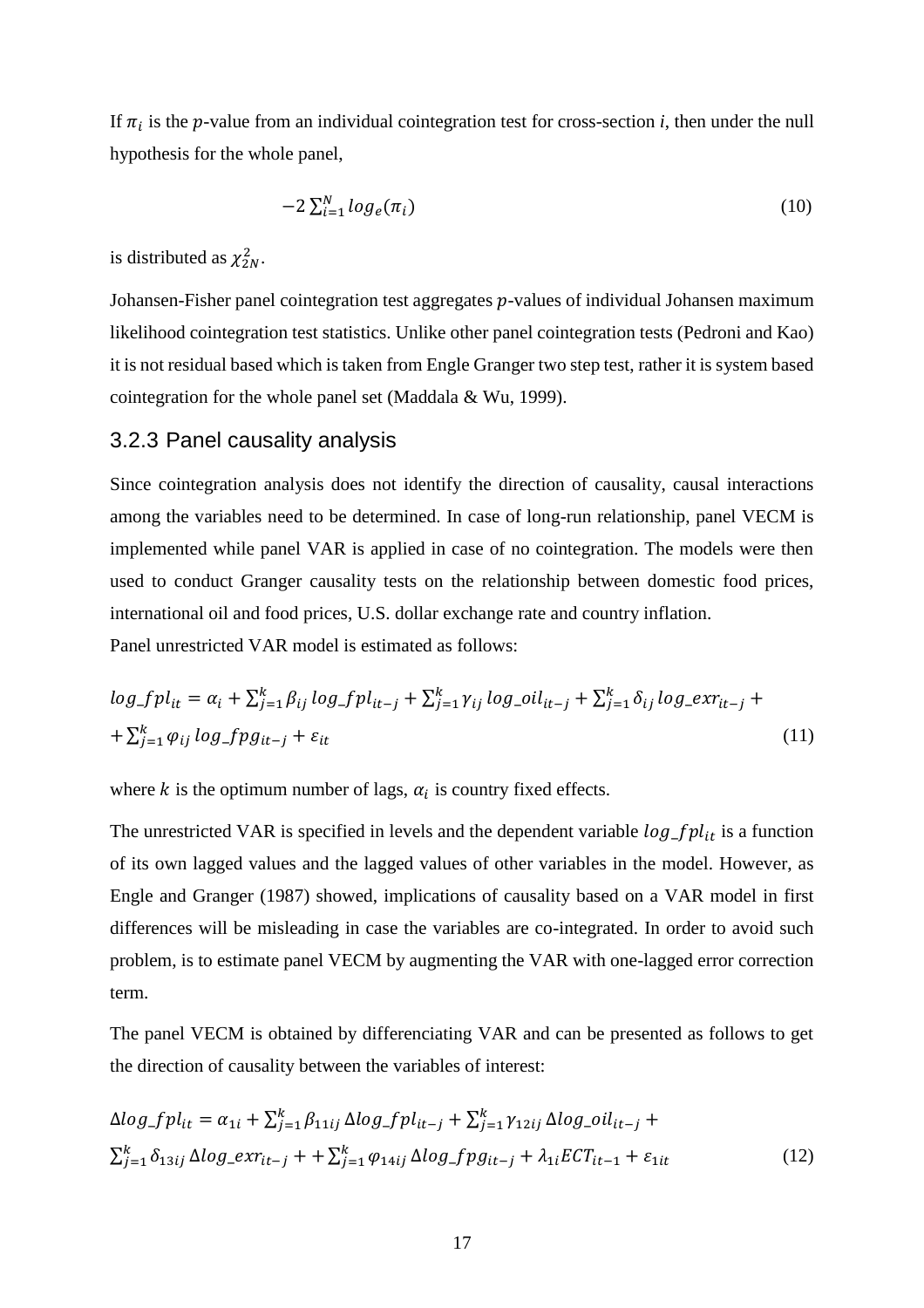where  $\Delta$  is first difference, k is the optimum number of lags,  $\beta$ ,  $\gamma$ ,  $\delta$ ,  $\varphi$  are short-run dynamic coefficients of the model's adjustment long-run equilibrium,  $ECT_{it-1}$  is an error correction term and  $\lambda_{1i}$  is a speed of adjustment parameter for each cross-section.

The VECM specification allows to investigate both short- and long-run causality. The causality can be identified by the significance of coefficients on the lagged variables in equation (12). The short-run Granger weak causality, for example, from oil prices to domestic food prices, is tested by imposing  $\gamma_{12ij} = 0$  for all *i*. The long-run causality or weak exogeneity is determined by the statistical significance of the error correction term (ECT) which stands for the lagged values of residuals obtained from co-integrating regression of the dependent variable on the regressors and represents short-run adjustment to long-run equilibrium trends. The coefficient of ECT  $\lambda_{1i}$  represents how fast deviations from long-run equilibrium are adjusted following changes in variable. If, for example,  $\lambda_{1i}$  is non-zero and significant, then  $log_f pl_{it}$  is Granger caused in the long-run by the oil prices, exchange rates, global food prices, and inflation; in other words,  $log_f pl_{it}$  responds to a deviation from the long-run equilibrium in the previous period.

The present work also checked whether the causation sources are jointly significant by implying the Granger causality test. The procedure involves testing the joint null hypothesis:  $\gamma_{12ij} = 0$ ,  $\delta_{12ij} = 0$ ,  $\varphi_{12ij} = 0$ ,  $\mu_{12ij} = 0$  and  $\lambda_{1i} = 0$  for all *i* in equation (12). This represents the strong Granger causality test. The joint test identifies variables that bear the burden of short-run adjustment to long-run equilibrium after a shock to the system.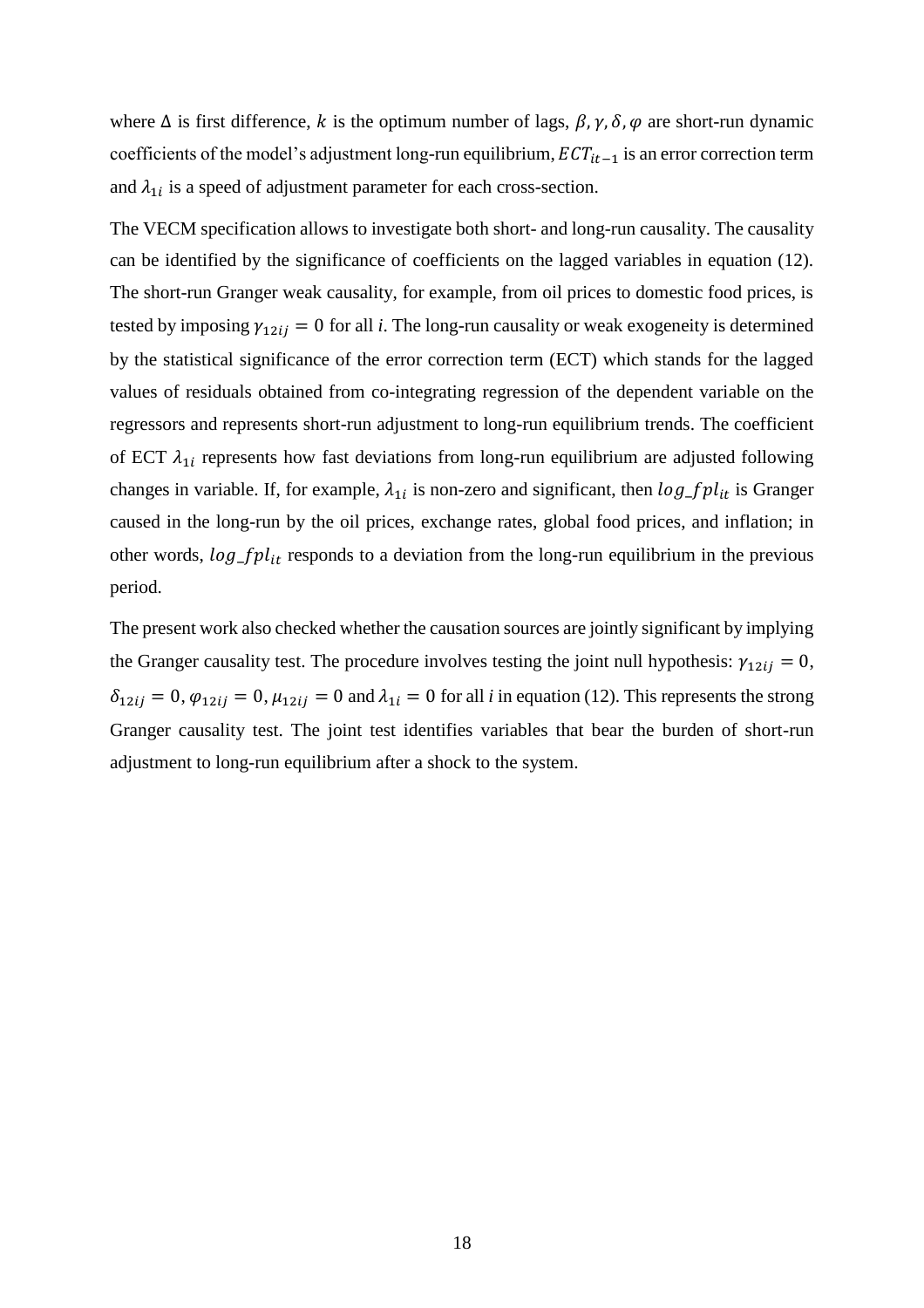## <span id="page-26-0"></span>4 Empirical data

In the present paper the Middle East region is defined as a transcontinental region bound by Egypt to the West, the Arab Peninsula to the South, Iran to the East, and Turkey to the North. There are 16 countries in the region, however, due to limited data access resulting from the current political instability in Iran, Iraq, Palestine, Syria, and Yemen, these countries were excluded from the empirical analysis. Thus, 11 countries were included in the empirical analysis consisting of Bahrain, Egypt, Israel, Jordan, Kuwait, Lebanon, Oman, Qatar, Saudi Arabia, Turkey, and UAE. The fact that this sample countries consists of both oil importing and oil exporting countries will help understand how the effect of oil prices on domestic food prices differs across resource-scarce and resource-abundant economies.

The data employed in the present work consists of monthly observations spanning from January 2010 to October 2018, providing 106 observations for each country considered. This period was grounded on the availability of monthly consumer price indexes (CPI) for food data as higher frequency data are unavailable.

Domestic food prices (*fpl*) are measured by the CPI for food commodity groups (FCPI). FCPI measures the price change between the current and reference periods of an average basket of food commodities purchased by households. Food price index, which is used as a proxy for the world food prices (fpg), is a measure of the monthly change in international prices of a basket of food commodities and consists of the cereal price index, vegetable oil price index, meat price index, sugar price index and dairy price index. The data for *fpl* and *fpg* were obtained from Food and Agriculture Organization of the United Nations database (FAOSTAT).

World oil price (*oil*) is the U.S. dollar price per barrel sourced from the Commodity Prices Database of International Financial Statistics (IFS). The impact of oil prices on agricultural commodity prices is expected to be positive. Oil prices are the important factor in the cost of food production. Hence, the increase in oil prices may cause higher market prices of agricultural commodities. Moreover, oil price growth may also increase demand for agricultural commodities that are also used for biofuels production which in turn results in increased food prices. The expected sign of the global food prices is positive as domestic price levels can be affected by world food prices and fast-growing domestic food demand due to population growth can cause inflationary pressures.

Exchange rates have long played an important role on the price formation and have had an impact on the export and import of products that are traded. The exchange rate (*exr*) represents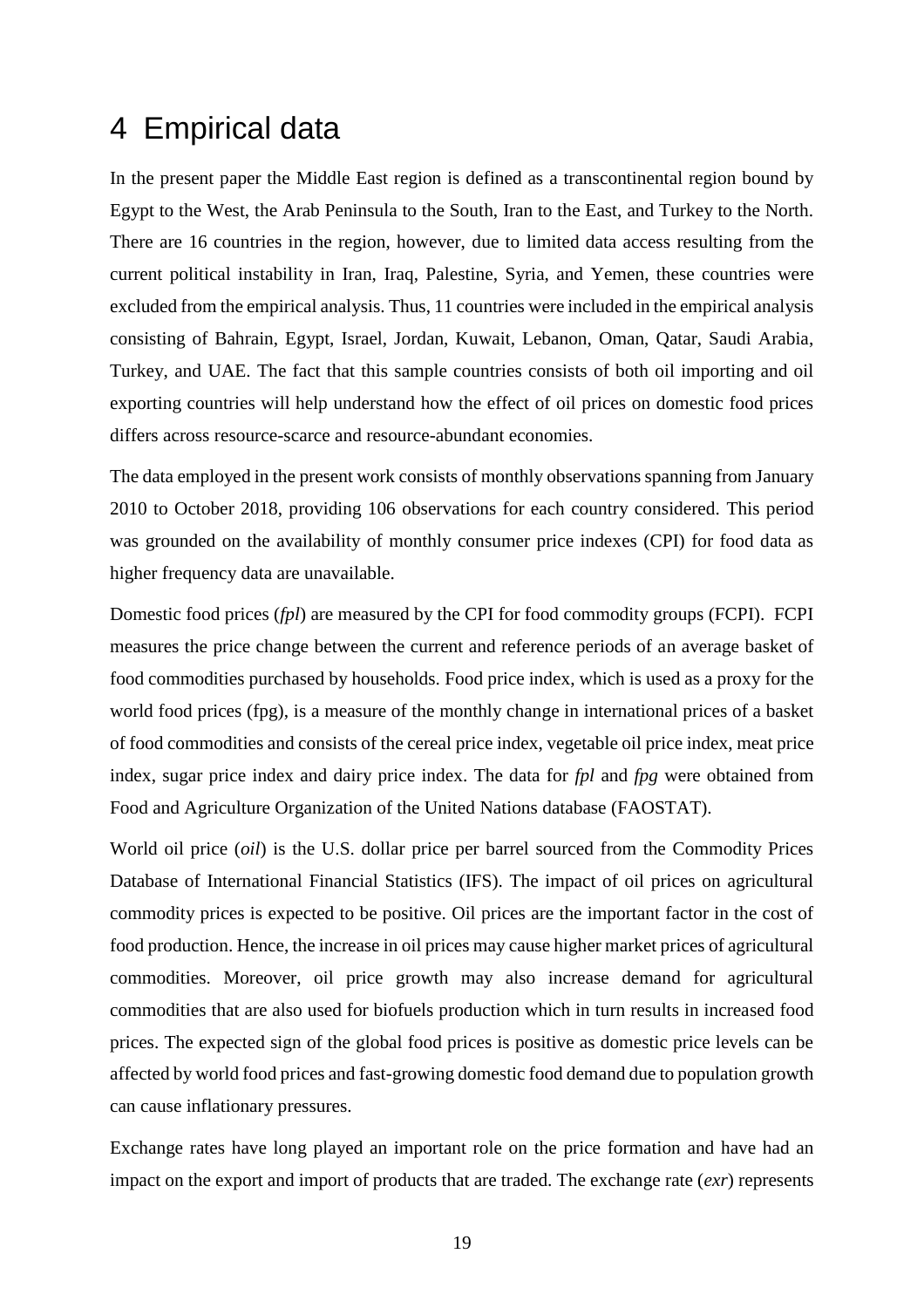the real effective exchange rate of U.S. dollar and sourced from the Commodity Prices Database of IFS. It represents the measure of a weighted average of real exchange rates of the U.S. dollar against the weighted basket of currencies of its main trading partners. The expected sign of the exchange rate is grounded on its definition. The agricultural commodity prices are quoted in U.S. dollars in international markets and due to this exchange rate is described as a value of U.S. dollar in a way that a decrease reflects the depreciation of the currency against major international currencies. As the U.S. dollar weakness can result in growth of agricultural commodity prices through increased purchasing power and foreign demand, the impact of exchange rate on food prices is expected to be negative.

The whole data analysis was performed using natural logarithms and in order to avoid data inconsistency resulting from measuring prices in different units and to work with real values, the price indexes (2010=100) were used. The summary of the descriptive statistics for the variables across Middle East countries in the panel dataset provided in Table 1.

*Table 1. Descriptive statistics of the time series variables.*

<span id="page-27-0"></span>

| <b>Variable</b> | <b>Description</b>                                                                                   | Unit                                                      | Mean Std.Dev. Min                | Max |
|-----------------|------------------------------------------------------------------------------------------------------|-----------------------------------------------------------|----------------------------------|-----|
| fpl             | Consumer Price Index corresponding to food index number (2010=100) 119,3712 32,9629 88,6000 360,3086 |                                                           |                                  |     |
| oil             | Crude Oil Price Index                                                                                | US dollars per barrel                                     | 82,7229 24,7944 33,8376 120,0428 |     |
| exr             | Effective US dollar exchange rate                                                                    | index number (2010=100) 107,4577 10,0549 92,5988 125,4489 |                                  |     |
| fpg             | Global Food Price Index                                                                              | index number (2010=100) 103,2150 14,5835 82,8905 132,3601 |                                  |     |
|                 | $\bigcap_{i=1}^{n}$ $\bigcup_{i=1}^{n}$ $\bigcap_{i=1}^{n}$ $\bigcap_{i=1}^{n}$                      |                                                           |                                  |     |

Observations: 1166

*Source: own calculations, 2019*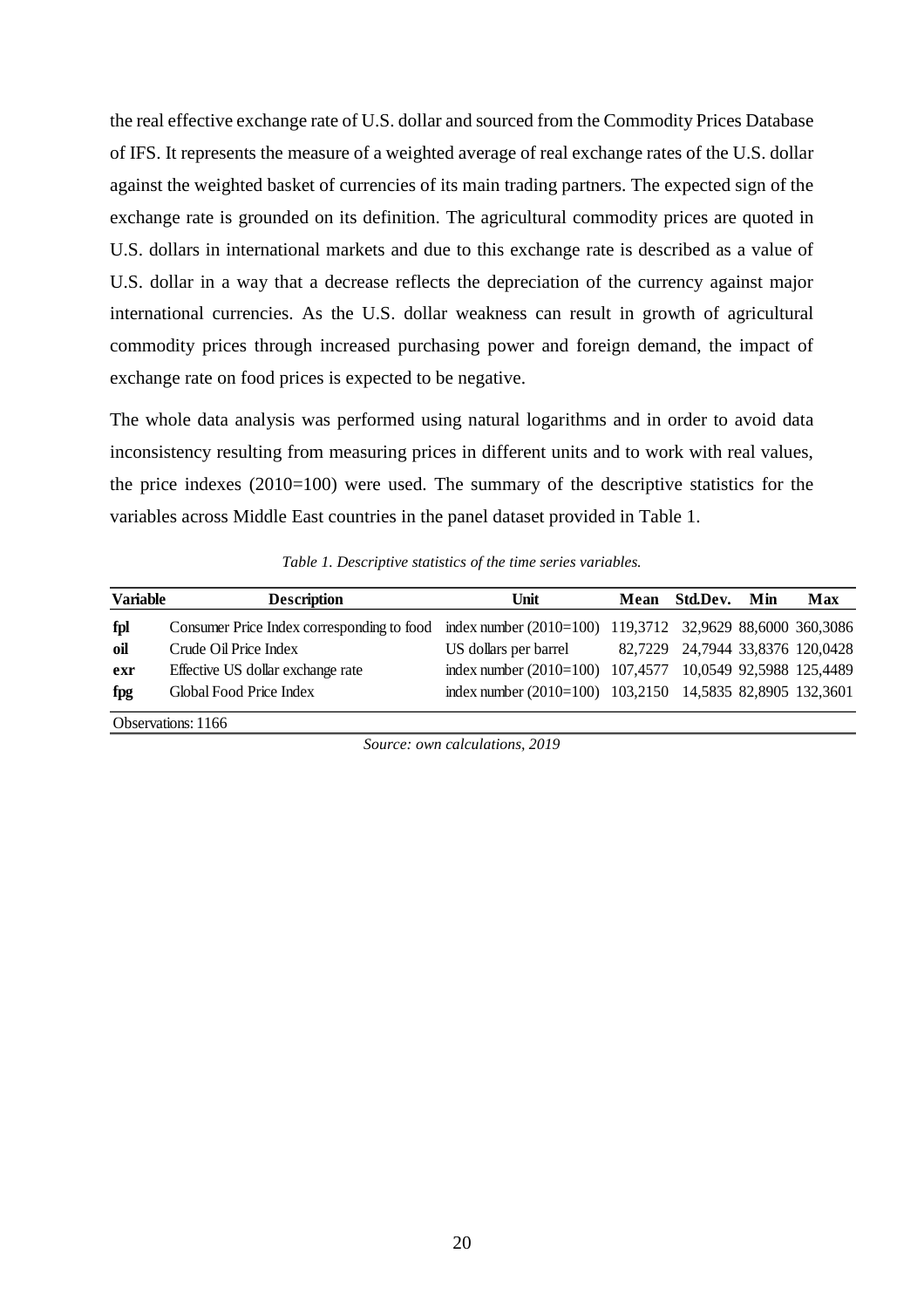## <span id="page-28-0"></span>5 Results and discussion

The following section provides the results for two data types: the panel data results for the whole sample of the Middle East countries and the time-series data results for each individual country considered in the study. The discussion of the results is also presented in the section.

## <span id="page-28-1"></span>5.1 Full-sample results

This part of the analysis presents the results of panel unit root tests, Johansen cointegration test, followed by the estimates of VECM and Granger causality tests outcomes. Unit root tests showed that the variables are integrated of order one and Johansen cointegration test can be applied. The test revealed that variables are cointegrated in the long-run and VECM was applied.

### <span id="page-28-2"></span>5.1.1 Panel unit root tests

The results of the panel unit root tests are reported in Table 2. For the levels of the variables, the results do not present a uniform conclusion that the null hypothesis can be rejected. However, the test–statistics for the first differences strongly reject the null hypothesis of the non-stationarity with the 1% significance level. Therefore, it can be concluded that the variables are integrated of order one, I(1), and this indicates a possibility of the long-run cointegration among the variables analyzed. Hence, the Johansen test for long-run cointegration follows in the next step of the data examination.

<span id="page-28-3"></span>

| Variables in levels                                    |               | $log_f pl$            |               | log_oil               |               | $log\_exr$            |               | $log\_fig$            |  |
|--------------------------------------------------------|---------------|-----------------------|---------------|-----------------------|---------------|-----------------------|---------------|-----------------------|--|
|                                                        | Constant      | <b>Constant Trend</b> | Constant      | <b>Constant Trend</b> | Constant      | <b>Constant Trend</b> | Constant      | <b>Constant Trend</b> |  |
| Null: Unit root (assumes common unit root process)     |               |                       |               |                       |               |                       |               |                       |  |
| Levin, Lin & Chu                                       | $-1.40608$    | $-2.87730*$           | $-58,515$     | 0.40182               | 0.83616       | $-3,07914**$          | 0.32636       | $-4,23253*$           |  |
| Null: Unit root (assumes individual unit root process) |               |                       |               |                       |               |                       |               |                       |  |
| ADF - Fisher Chi-square                                | 30,5520       | 49.3770*              | 11,3696       | 6,35306               | 3,72275       | 26,5489               | 10,1945       | 36,5535               |  |
| PP - Fisher Chi-square                                 | 36,2908       | 34,4384*              | 9.38042       | 3,65502               | 3.16052       | 10.6375               | 7.61774       | 17,9509               |  |
| Variables in first differences<br>$\triangle log$ fpl  |               | $\triangle log$ oil   |               | $\triangle log$ exr   |               | $\triangle log$ fpg   |               |                       |  |
|                                                        | Constant      | <b>Constant Trend</b> | Constant      | <b>Constant Trend</b> | Constant      | <b>Constant Trend</b> | Constant      | <b>Constant Trend</b> |  |
| Null: Unit root (assumes common unit root process)     |               |                       |               |                       |               |                       |               |                       |  |
| Levin, Lin & Chu                                       | $-28.1420***$ | $-31.5818***$         | $-28.4313***$ | $-31.4715***$         | $-25.1677***$ | $-28.5374***$         | $-23.8696***$ | $-26,3061***$         |  |
| Null: Unit root (assumes individual unit root process) |               |                       |               |                       |               |                       |               |                       |  |
| ADF - Fisher Chi-square                                | 563,128***    | 520.575***            | 430.569***    | 374,072***            | 379.121***    | 327.146***            | 378.101***    | 334,288***            |  |
| PP - Fisher Chi-square                                 | 579.505***    | 548.451***            | 428,733***    | 372.214***            | 364.418***    | 314.609***            | 378.101***    | 332.774***            |  |

*Table 2. Results for panel unit root tests.*

∆ is the first difference operator. The lag length for each variable was automatically selected by the Schwarz Information Criterion.

\*\*\*p<0,01, \*\*p<0,05, \*p<0,1

*Source: own calculations, 2019*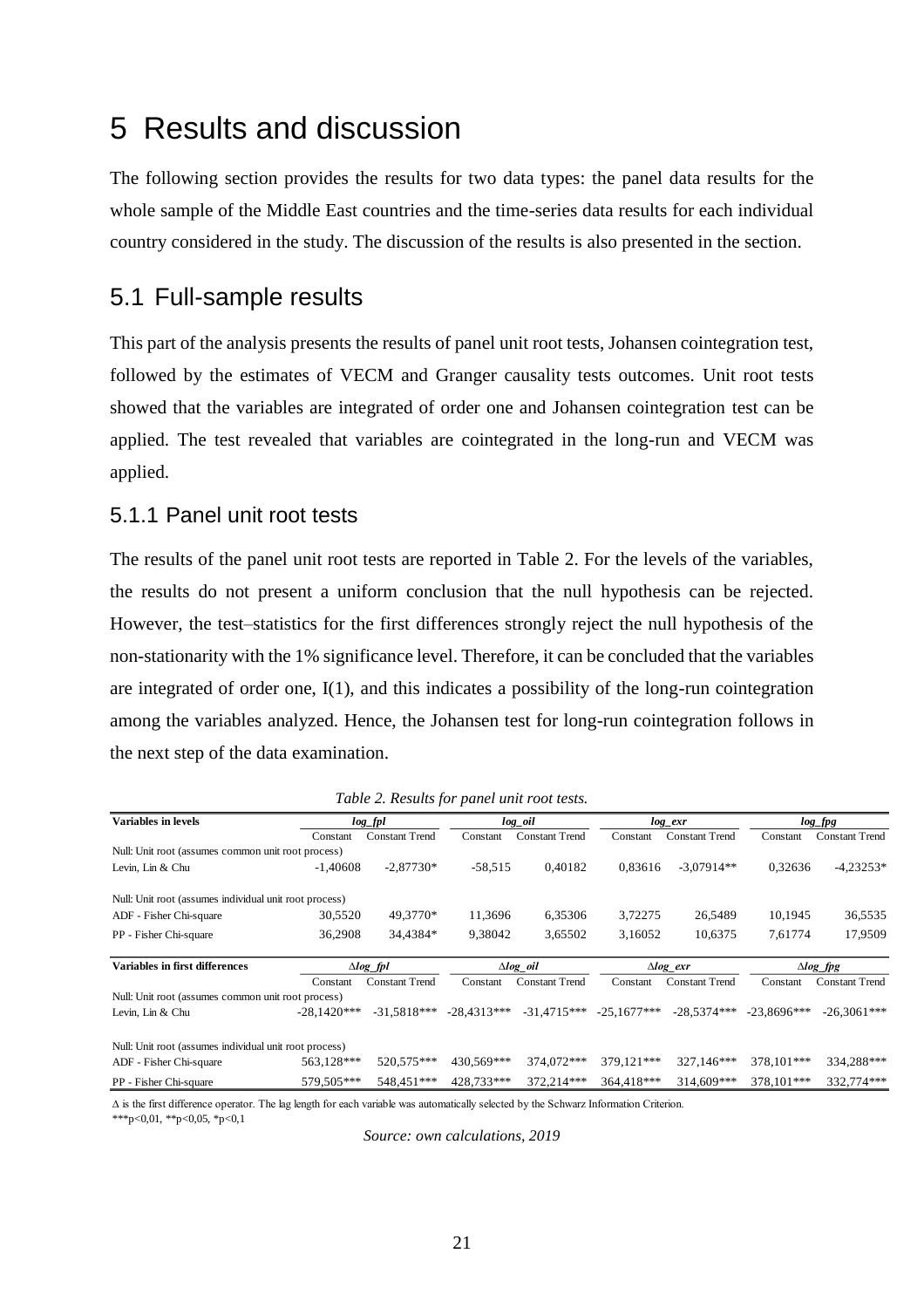### <span id="page-29-0"></span>5.1.2 Johansen Fisher panel cointegration test

The result for panel cointegration test are presented in Table 3. The tests were performed for constant as well as constant and trend cases. The lag length of two was determined using AIC and SIC. All the test statistics reject the null hypothesis of no cointegration at 1% level for trace test and at 5% level for maximum eigenvalue test. The empirical findings provide strong evidence of cointegration among variables. This implies that domestic food prices in the sample of the Middle East countries converge to their long-run equilibrium by correcting the deviations from it in the short-run. Hence, this suggests the existence of long-run relationship among variables. The test results indicate that the model is fit for the estimation of panel VECM to better capture and predict causality results, of which at least one cointegration relationship exists among the variables.

<span id="page-29-2"></span>

| Hypothesized No. Of $CE(s)$ |           | Fisher Stat.* from trace test |           | Fisher Stat.* from max-eigen test |
|-----------------------------|-----------|-------------------------------|-----------|-----------------------------------|
|                             | Constant  | <b>Constant Trend</b>         | Constant  | <b>Constant Trend</b>             |
| None                        | $37,28**$ | $52,66***$                    | $33,39**$ | $34.62**$                         |
| At most 1                   | 18,18     | 29,07                         | 15,10     | 18,26                             |
| At most 2                   | 16,21     | 20,55                         | 15,76     | 24,32                             |
| At most 3                   | 17.01     | 8.441                         | 17.01     | 8.441                             |

*Table 3. Johansen Fisher panel cointegration test results.*

Probabilities are computed using asymptotic Chi-square distribution.

\*\*\*p<0,01, \*\*p<0,05, \*p<0,1

*Source: own calculations, 2019*

### <span id="page-29-1"></span>5.1.3 Panel VECM

The results of VECM are reported in Table 4 for the long-run parameters and in Table 5 for the short-run parameters. The long-run estimates reveal that the variables have long-run equilibrium relationship. The guideline is when the coefficient of cointegration equation is negative and significant there exists a long-run causality from the independent variables to the dependent variable. In other words, a negative and significant ECT indicates that short-run movements between independent and dependent variables are associated with a stable long-run relationship between variables (Obadi & Korček, 2014).

The coefficient of cointegration equation in Table 5 is -0,000102 with 5% significance value. This result indicates that domestic food prices are affected by the global oil prices, U.S. dollar strength, and global food prices in the long run. 1% increase in world oil prices, depreciation of the U.S. dollar and world food prices results in 6,35%, 6,21% and 2,67% increase in local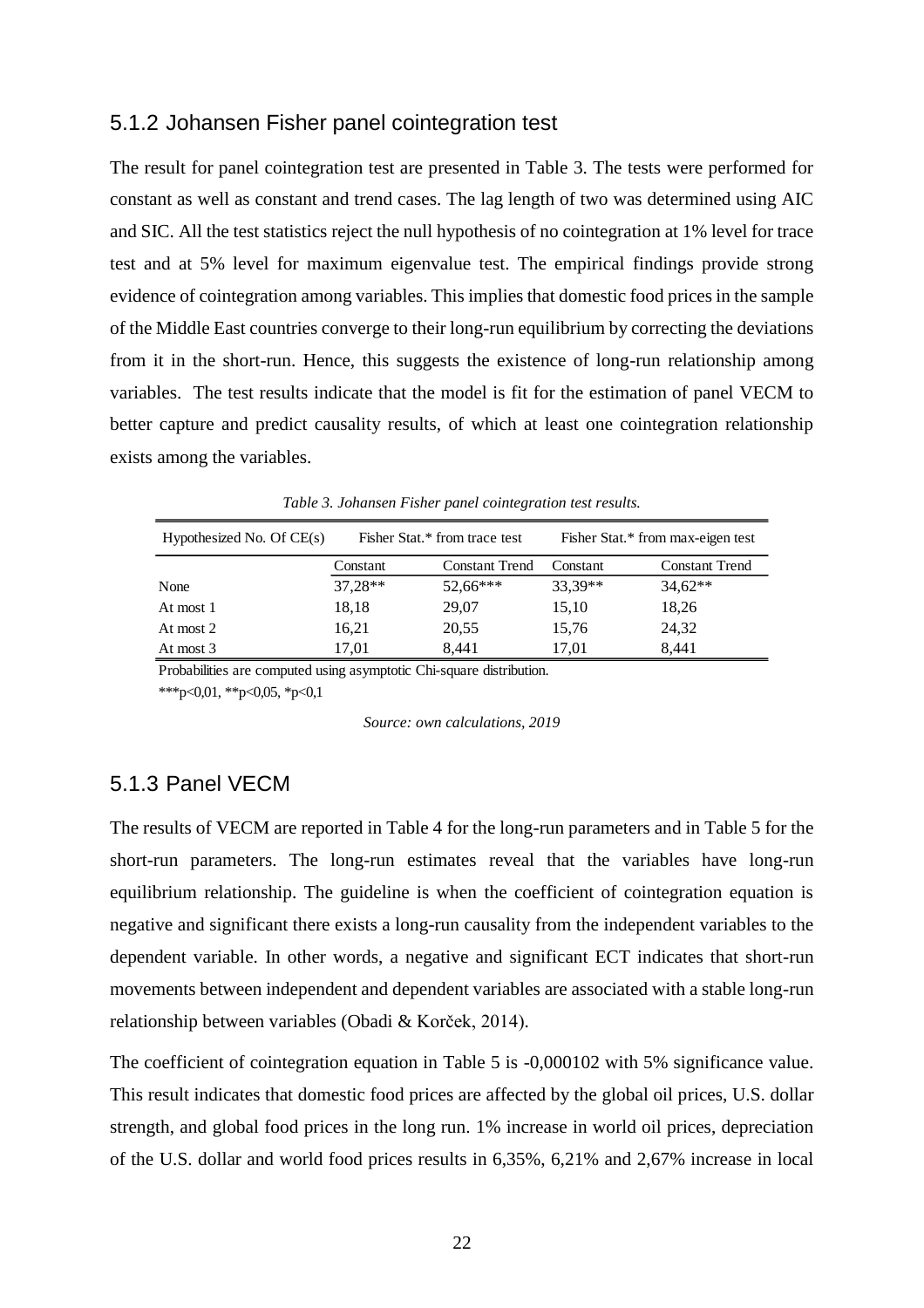<span id="page-30-0"></span>consumer price index for food in the sample of Middle East countries respectively. This is consistent with the literature, such as Rezitis (2015), Cabrera and Schulz (2016), and Zafeiriou *et al.* (2018).

| <b>Variables</b> | CointEq1       |
|------------------|----------------|
| $log_fpl(-1)$    | 1,000000       |
| $log$ $oil(-1)$  | 6,354506***    |
|                  | (0.956335)     |
| $log\_exr(-1)$   | $-6.207403***$ |
|                  | (0,426306)     |
| $log_f(pg(-1))$  | $2.674144***$  |
|                  | (0,218742)     |
| С                | 4,415095       |

*Table 4. VECM long-run parameters.*

\*\*\*p<0,01, \*\*p<0,05, \*p<0,1

*Source: own calculations, 2019*

As for the short-run coefficients presented in Table 5, results show that domestic food prices do not respond to changes in oil prices, U.S. dollar effective exchange rate, and global food prices. There is no short-run causality from independent variables except to its own lagged one and lagged two price, which show statistical significance at 1% and at 5% level respectively. The lagged one coefficient implies the immediate possible price response of domestic food prices from independent variable, which is 0,17%; while lagged two is associated with response after one period or in this case after one month, which shows 0,08% increase.

*Table 5. VECM short-run parameters.*

<span id="page-30-1"></span>

| Variables<br>ECT         | Coefficient St. Error<br>$-0,000102$ 3,58E-05 |                         | Prob.<br>0,0042 |
|--------------------------|-----------------------------------------------|-------------------------|-----------------|
| $\Delta(log~fbl(-1))$    | 0,171283                                      | 0,031198                | 0,0000          |
| $\Delta(log~fbl(-2))$    |                                               | $-0,080712$ $-2,549728$ | 0,0108          |
| $\Delta(log \, oil(-1))$ | 0,005254                                      | 0.008507                | 0,5368          |
| $\Delta(log$ oil(-2))    | 0,004980                                      | 0,008513                | 0,5586          |
| $\Delta(log~exr(-1))$    | 0,041670                                      | 0,040097                | 0,8369          |
| $\Delta(log~exr(-2))$    | $-0,009105$ 0,040189                          |                         | 0,1316          |
| $\Delta(log fpg(-1))$    | 0,003180                                      | 0.017939                | 0,1234          |
| $\Delta(log_fpg(-2))$    | $-0.032810$ $0.018325$                        |                         | 0,3176          |
| C                        | 0,002186                                      | 0,000481                | 0,0000          |

*Source: own calculations, 2019*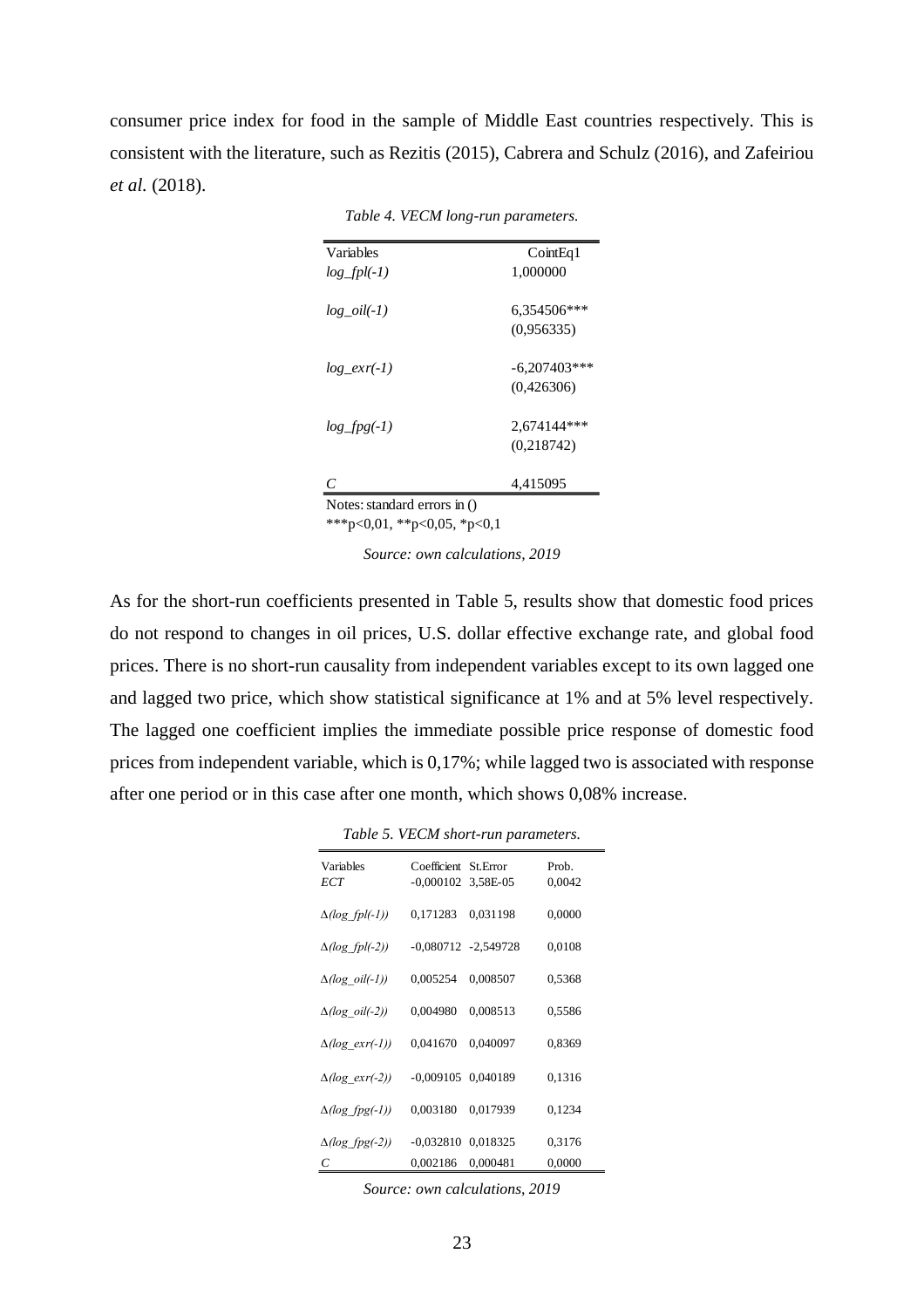### <span id="page-31-0"></span>5.1.4 Granger causality Wald test

Granger causality tests were conducted by testing the joint hypothesis that the coefficient of ECT and coefficients of differenced lagged variables in estimated VECM are zero against the alternative that they are not. The null hypothesis that the independent variable does not Granger cause the dependent variable is tested with the use of F-statistic. The results of Granger causality tests are reported in Table 6. The findings show that only the change in global food prices Granger causes the change in domestic food prices with the 10% significance level. However, on the aggregate level all independent variables Granger cause changes in domestic food prices with 5% level of significance.

| Excluded Chi-sq              |         | df | Prob.  |
|------------------------------|---------|----|--------|
| $\Delta log$ oil 11,8582     |         | 2  | 0,2214 |
| $\Delta log$ exr 10,8009     |         | 2  | 0,2896 |
| $\triangle log\_fpg$ 15,4437 |         | 2  | 0,0794 |
| All                          | 39,4514 | 6  | 0,0476 |

*Table 6. Granger causality test results.*

*Source: own calculations, 2019*

<span id="page-31-2"></span>Generally, the Granger causality test shows the significant results only on the aggregate level and the VECM model provides evidence of the long-run relationship of the price variables taken into consideration. The short-run dynamics are relatively less helpful and require further examination as most of the estimates are insignificant. Moreover, in order to determine whether oil impact differs across resource rich and resource poor countries in the sample of the Middle East region the investigation proceeds with the time series analysis of individual country cases to obtain deeper understanding of price series interdependencies.

### <span id="page-31-1"></span>5.2 Country-level results

The current section concentrates on the causality analysis based on the time series data for each individual country in the sample. The same step-by-step procedure has been followed as outlined in Section 3.2 and illustrated in Figure 2 but only for the time series dataset.

For each time series of individual countries the ADF and PP tests were implied to the price series for 11 countries considered. The results are shown in Table 7 and indicate that all variables are I(1), integrated of order one, which implies that in levels the variables have unit roots and thus non-stationary, given that the null hypothesis cannot be rejected at any conventional significance level. However, in first difference, the null hypothesis of unit root is rejected by both ADF and PP unit root tests whether the deterministic trend is included or not.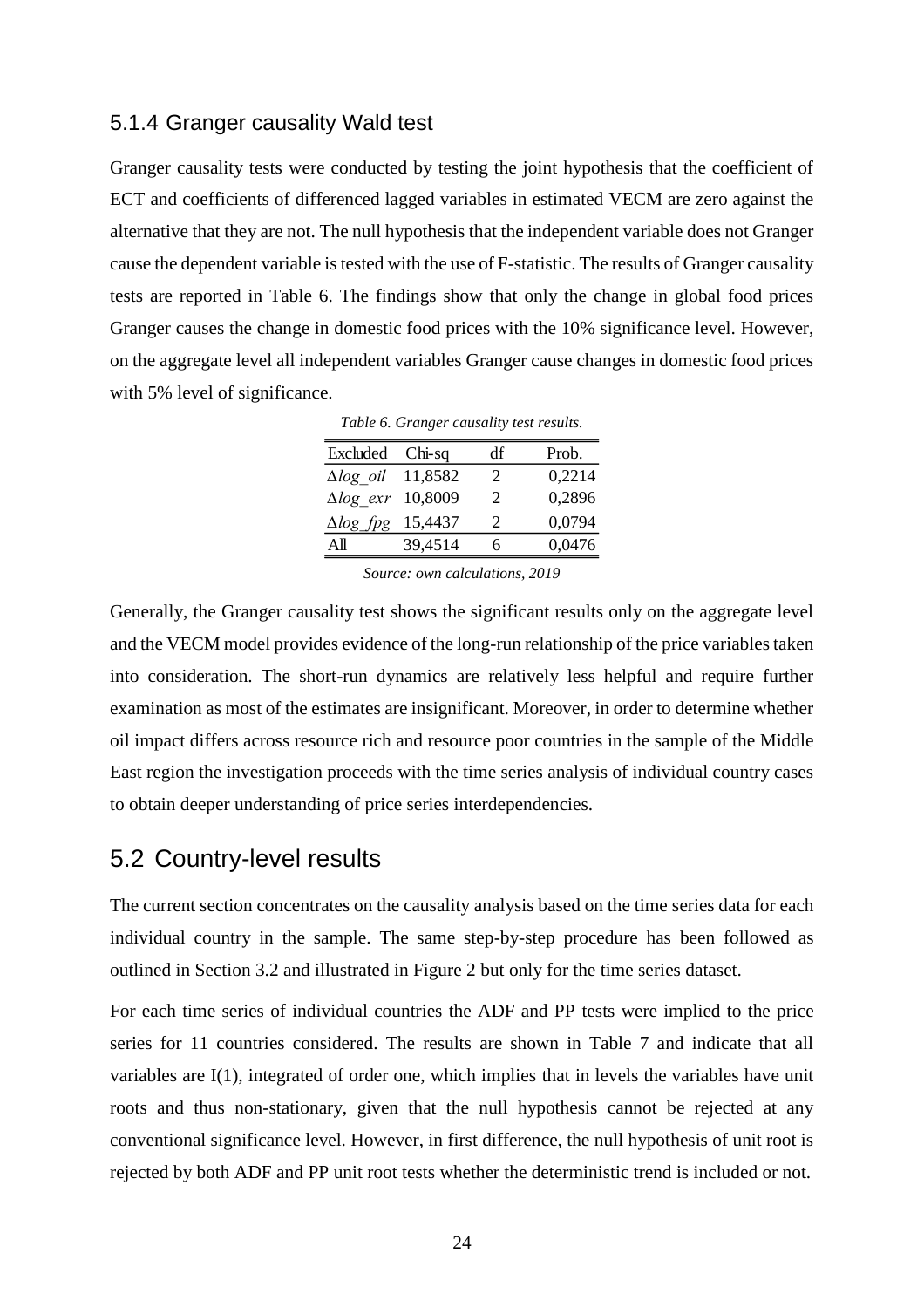<span id="page-32-0"></span>

|            |                      | <b>Test on level variables</b> |            |                           | Test on first-differenced variables |                            |               |                    |               |
|------------|----------------------|--------------------------------|------------|---------------------------|-------------------------------------|----------------------------|---------------|--------------------|---------------|
|            |                      | <b>ADF</b> test statistics     |            | <b>PP</b> test statistics |                                     | <b>ADF</b> test statistics |               | PP test statistics |               |
| Variable   | Country              | Constant                       | C-Trend    | Constant                  | C-Trend                             | Constant                   | C-Trend       | Constant           | C-Trend       |
| log_fpl    | Bahrain              | $-1,3655$                      | $-1,6893$  |                           | $-1,2444$ $-1,4287**$               | $-7.3243***$               | $-7,2902***$  | $-7.3051***$       | $-7,2703***$  |
| $log_fpl$  | Egypt                | 0,7842                         | $-1,3150$  | 1,1383                    | $-0,8173$                           | $-6.3751***$               | $-6.4659***$  | $-5.9281***$       | $-5.8060***$  |
| $log_fpl$  | Israel               | $-2,6454$                      | $-2.7313$  | $-2,6065$                 | $-2,6670$                           | $-10,2570***$              | $-10.2562***$ | $-10.3003**$       | $-10.3233**$  |
| $log_fpl$  | Jordan               | $-2,3182$                      | $-1,7827$  | $-2,4221$                 | $-1,8085$                           | $-9,3608***$               | $-9.5266***$  | $-9.8736***$       | $-10.4065**$  |
| $log_fpl$  | Kuwait               | $-3.3512*$                     | $-1,4845$  | $-3,5265*$                | $-1,4565$                           | $-9,2787***$               | $-10.0529***$ | $-9.3127***$       | $-10.0710**$  |
| $log_fpl$  | Lebanon              | $-1,6354$                      | $-2,5075$  | $-1,8434$                 | $-2,2878$                           | $-7,8095***$               | $-7.8023***$  | $-7,6382***$       | $-7.7129***$  |
| $log_fpl$  | Oman                 | $-2,7907$                      | $-2,8002$  | $-2,9758**$               | $-1,9380$                           | $-7,9068***$               | $-7,9966***$  | $-7,7347**$        | $-8.4054***$  |
| $log_fpl$  | Oatar                | $-2,2741$                      | $-2,6708$  | $-2,2745$                 | $-2,6708$                           | $-9,5005***$               | $-9.4974**$   | $-9.4771***$       | $-9.4679***$  |
| $log_fpl$  | Saudi Arabia         | $-1,0885$                      | $-2,3799$  | $-1,1931$                 | $-2,4533$                           | $-9,8724***$               | $-9.9359***$  | $-9.8723***$       | $-9.9359***$  |
| log_fpl    | Turkey               | 0,9801                         | $-3.6038*$ | 1,8647                    | $-1,9139$                           | $-6.6941***$               | $-6.8725***$  | $-8.4921***$       | $-8.9990$ *** |
| log_fpl    | <b>UAE</b>           | $-1,8714$                      | $-2,4663$  | $-2,3331$                 | $-2,3866$                           | $-9.0196***$               | $-9.1024***$  | $-9.1494***$       | $-10.3120**$  |
| $log\_oil$ | World                | $-1,3655$                      | $-1,6894$  | $-1,2445$                 | $-1,4287$                           | $-7,3243***$               | $-7.2902***$  | $-7.3051**$        | $-7.2703***$  |
| $log\_exr$ | <b>United States</b> | $-0.6879$                      | $-2,5606$  | 0,5945                    | -1,9586                             | $-6,7856***$               | $-6.7876***$  | $-6.6313***$       | $-6,6525***$  |
| $log\_fpg$ | World                | $-1,2963$                      | $-2,8308$  | $-1,1162$                 | $-2,2772$                           | $-6.7749***$               | $-6,8644***$  | $-6,7749***$       | $-6,8478***$  |

*Table 7. Unit root tests results.*

*Notes: the critical values are -2,89 and -3,45 at 5% significance for a constant equation and a constant-trend equation, respectively. Notes: \*\*\*p<0,01, \*\*p<0,05, \*p<0,1*

*Source: own calculations, 2019*

#### *Johansen cointegration test*

The results of Johansen cointegration tests are reported in Table 8. The findings do not show a uniform conclusion for the 11 countries. There exists a long-run relationship in Bahrain, Egypt, and Kuwait as p-values for these countries show the significance at 5% level. It implies that the global crude oil prices and domestic food prices of these countries move together over time providing that in case of the deviation from the mean level or equilibrium level, the variables will be easily brought back to equilibrium. While the variables are nonstationary, their linear combination is stationary and overall oil and food prices have the long-run significant relationship in Bahrain, Egypt and Kuwait.

The statistics provide strong evidence for the cointegration, which suggests that local prices in Bahrain, Egypt and Kuwait converge to their long-run equilibrium by correcting any deviation from this equilibrium in the short-run. For other countries in the sample Johansen test did not reveal cointegration relationship between the variables. Thus, for Bahrain, Egypt, and Kuwait the VECM is estimated, while for Israel, Jordan, Lebanon, Oman, Qatar, Saudi Arabia, Turkey and UAE the unrestricted VAR is applied.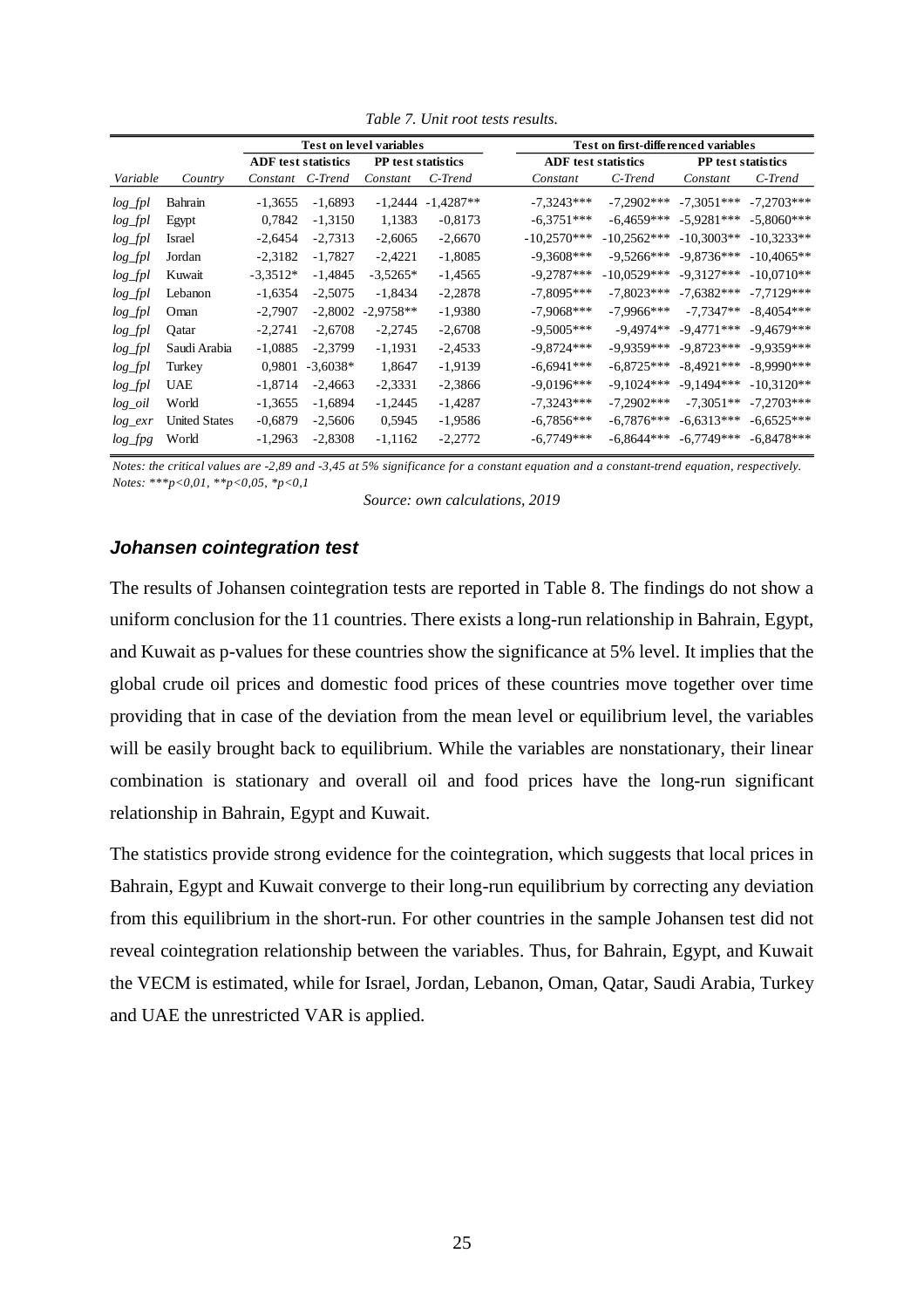<span id="page-33-0"></span>

| Lags interval (in first differences): 1 to 2 |                                                               |                   |                |         | Lags interval (in first differences): 1 to 2 |                   |                             |                       |         |  |
|----------------------------------------------|---------------------------------------------------------------|-------------------|----------------|---------|----------------------------------------------|-------------------|-----------------------------|-----------------------|---------|--|
| Unrestricted Cointegration Rank Test (Trace) |                                                               |                   |                |         | Unrestricted Cointegration Rank Test (Trace) |                   |                             |                       |         |  |
|                                              |                                                               | Bahrain           |                |         |                                              |                   | <b>Oman</b>                 |                       |         |  |
| Hypothesized                                 |                                                               | Trace             | 0,05           |         | Hypothesized                                 |                   | Trace                       | 0,05                  |         |  |
| No. of $CE(s)$                               | Eigenvalue                                                    | Statistic         | Critical Value | Prob.** | No. of $CE(s)$                               | Eigenvalue        | Statistic                   | Critical Value        | Prob.** |  |
| None*                                        | 0,227249                                                      | 47,80989          | 47,85613       | 0,0405  | None                                         | 0,151519          | 38,43538                    | 47,85613              | 0,2834  |  |
| At most 1                                    | 0,117204                                                      | 20,99881          | 29,79707       | 0,3577  | At most 1                                    | 0,124101          | 21,51170                    | 29,79707              | 0,3265  |  |
| At most 2                                    | 0,072934                                                      | 8,034025          | 15,49471       | 0,4618  | At most 2                                    | 0,064232          | 7,863761                    | 15,49471              | 0,4801  |  |
| At most 3                                    | 0,001519                                                      | 0,158107          | 3,841466       | 0,6909  | At most 3                                    | 0,009910          | 1,025833                    | 3,841466              | 0,3111  |  |
|                                              |                                                               |                   |                |         |                                              |                   |                             |                       |         |  |
|                                              |                                                               | Egypt             |                |         |                                              |                   | Qatar                       |                       |         |  |
| Hypothesized                                 |                                                               | Trace             | 0,05           |         | Hypothesized                                 |                   | Trace                       | 0,05                  |         |  |
| No. of $CE(s)$                               | Eigenvalue                                                    | Statistic         | Critical Value | Prob.** | No. of $CE(s)$                               | Eigenvalue        | Statistic                   | Critical Value        | Prob.** |  |
| None*                                        | 0,210158                                                      | 49,98470          | 47,85613       | 0,0311  | None                                         | 0,142646          | 36,32264                    | 47,85613              | 0,3803  |  |
| At most 1                                    | 0,176688                                                      | 26,15654          | 29,79707       | 0,1241  | At most 1                                    | 0,118949          | 20,47054                    | 29,79707              | 0,3915  |  |
| At most 2                                    | 0,052773                                                      | 6,520165          | 15,49471       | 0,6340  | At most 2                                    | 0,060822          | 7,426620                    | 15,49471              | 0,5286  |  |
| At most 3                                    | 0,010286                                                      | 1,04427           | 3,841466       | 0,3068  | At most 3                                    | 0,00931           | 0,963374                    | 3,841466              | 0,3263  |  |
|                                              |                                                               |                   |                |         |                                              |                   |                             |                       |         |  |
|                                              |                                                               | <i>Israel</i>     |                |         |                                              |                   | Saudi Arabia                |                       |         |  |
| Hypothesized                                 |                                                               | Trace             | 0,05           |         | Hypothesized                                 |                   | Trace                       | 0,05                  |         |  |
| No. of $CE(s)$                               | Eigenvalue                                                    | Statistic         | Critical Value | Prob.** | No. of $CE(s)$                               | Eigenvalue        | Statistic                   | Critical Value        | Prob.** |  |
| None                                         | 0,150247                                                      | 34,35543          | 47,85613       | 0,4825  | None                                         | 0,191655          | 40,16600                    | 47,85613              | 0,2166  |  |
| At most 1                                    | 0,091727                                                      | 17,59821          | 29,79707       | 0,5958  | At most 1                                    | 0,136407          | 18,25106                    | 29,79707              | 0,5476  |  |
| At most 2                                    | 0,066395                                                      | 7,688582          | 15,49471       | 0,4993  | At most 2                                    | 0,029826          | 3,145713                    | 15,49471              | 0,9599  |  |
| At most 3                                    | 0,005927                                                      | 0,612277          | 3,841466       | 0,4339  | At most 3                                    | 0,000261          | 0,026847                    | 3,841466              | 0,8698  |  |
|                                              |                                                               |                   |                |         |                                              |                   |                             |                       |         |  |
| Hypothesized                                 |                                                               | Jordan<br>Trace   | 0,05           |         | Hypothesized                                 |                   | Turkey<br>Trace             | 0,05                  |         |  |
| No. of $CE(s)$                               | Eigenvalue                                                    | Statistic         | Critical Value | Prob.** | No. of $CE(s)$                               | Eigenvalue        | Statistic                   | Critical Value        | Prob.** |  |
| None                                         | 0,137971                                                      | 38,31124          | 47,85613       | 0,2886  | None                                         | 0,179047          | 42,06682                    | 47,85613              | 0,1569  |  |
| At most 1                                    | 0,112483                                                      | 23,01915          | 29,79707       | 0,2451  | At most 1                                    | 0,141974          | 21,74603                    | 29,79707              | 0,3128  |  |
| At most 2                                    | 0,080913                                                      | 10,72844          | 15,49471       | 0,2287  | At most 2                                    | 0,049970          | 5,974595                    | 15,49471              | 0,6985  |  |
| At most 3                                    | 0,019591                                                      | 2,037884          | 3,841466       | 0,1534  | At most 3                                    | 0,006721          | 0,694651                    | 3,841466              | 0,4046  |  |
|                                              |                                                               |                   |                |         |                                              |                   |                             |                       |         |  |
|                                              |                                                               | Kuwait            |                |         |                                              |                   | <b>United Arab Emirates</b> |                       |         |  |
| Hypothesized                                 |                                                               | Trace             | 0,05           |         | Hypothesized                                 |                   | Trace                       | 0,05                  |         |  |
| No. of $CE(s)$                               | Eigenvalue                                                    | Statistic         | Critical Value | Prob.** | No. of $CE(s)$                               | Eigenvalue        | Statistic                   | <b>Critical Value</b> | Prob.** |  |
| None*                                        | 0.284294                                                      | 53,83633          | 47,85613       | 0,0124  | None                                         | 0,176198          | 43,80608                    | 47,85613              | 0,1141  |  |
| At most 1                                    | 0,112042                                                      | 20,05323          | 29,79707       | 0,4193  | At most 1                                    | 0,146479          | 23,84210                    | 29,79707              | 0,2072  |  |
| At most 2                                    | 0,050928                                                      | 8,051352          | 15,49471       | 0,4599  | At most 2                                    | 0,057526          | 7,528476                    | 15,49471              | 0,5171  |  |
| At most 3                                    |                                                               | 0,027072 2,771989 | 3,841466       | 0,0959  | At most 3                                    | 0,013749 1,426005 |                             | 3,841466              | 0,2324  |  |
|                                              |                                                               |                   |                |         |                                              |                   |                             |                       |         |  |
|                                              |                                                               | Lebanon           |                |         |                                              |                   |                             |                       |         |  |
| Hypothesized                                 |                                                               | Trace             | 0,05           |         |                                              |                   |                             |                       |         |  |
| No. of $CE(s)$                               | Eigenvalue                                                    | Statistic         | Critical Value | Prob.** |                                              |                   |                             |                       |         |  |
| None                                         | 0,170806                                                      | 40,28667          | 47,85613       | 0,2124  |                                              |                   |                             |                       |         |  |
| At most 1                                    | 0,136014                                                      | 20,99471          | 29,79707       | 0,3580  |                                              |                   |                             |                       |         |  |
| At most 2                                    |                                                               | 0,047616 5,936202 | 15,49471       | 0,7031  |                                              |                   |                             |                       |         |  |
| At most 3                                    | 0,008807                                                      | 0,911165          | 3,841466       | 0,3398  |                                              |                   |                             |                       |         |  |
|                                              | Notes: * denotes rejection of the hypothesis at the 5% level. |                   |                |         |                                              |                   |                             |                       |         |  |

*Table 8. Johansen cointegration tests results.*

\*\* MacKinnon-Haug-Michelis (1999) p-values

*Source: own calculations, 2019*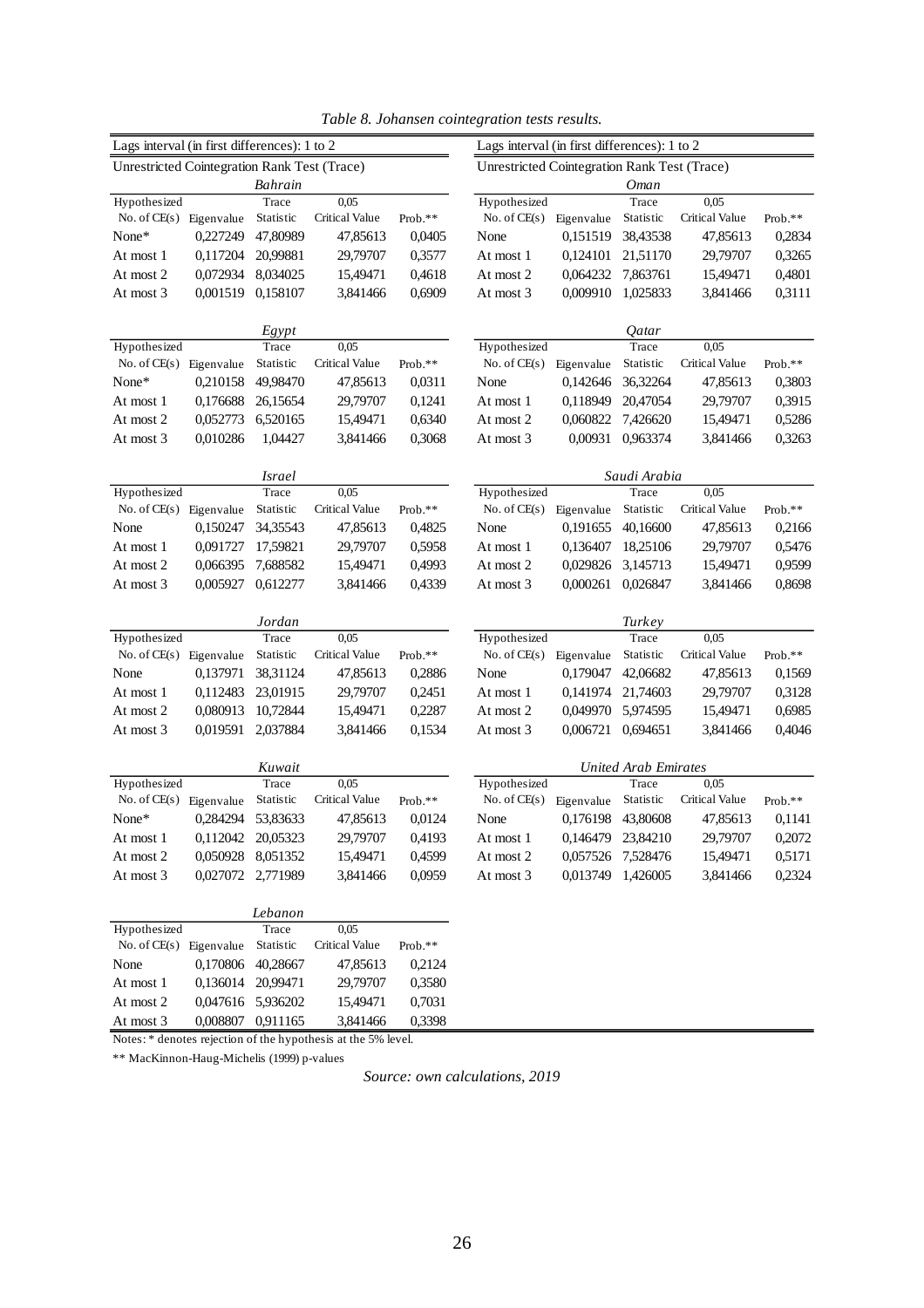#### *VECM short- and long-run estimates*

The VECM short-run parameters' coefficients outlined in Table 9 show no significant results related to oil and food price relationship for the countries of Bahrain, Kuwait and Egypt. Thus, the results support the neutrality hypothesis concerning the causality of global oil on domestic food prices. The exception is the lagged two international oil prices, which negatively affect domestic food prices in Bahrain by 0,097% in the short run with 5% significance level, *ceteris paribus*. During the first half of 2011 a number of countries including Bahrain, Kuwait, Oman, UAE, Jordan, and Egypt introduced food subsidies and imposed price controls (Ianchovichina, Loening and Wood, 2014). This can be an explanation of negative relationship between food and oil prices in Bahrain and insignificant results for other countries. Ötker *et al.* (2014) in the IMF working paper analysed the monetary policy response to increased inflation in emerging and developing countries associated with food and oil price shocks during global economic and financial crisis. The authors also attributed the statistical insignificance and/or negative relationship between oil and food prices to subsidies and price controls in the Middle East countries.

<span id="page-34-0"></span>

|                        | Bahrain          | Egypt               | Kuwait           |
|------------------------|------------------|---------------------|------------------|
| Variables              | $\Delta log$ fpl | $\triangle log$ fpl | $\Delta log$ fpl |
| <b>ECT</b>             | $-0,259346$      | $-0,030598**$       | $-0,015390**$    |
|                        | (0,06253)        | (0,01087)           | (0,00550)        |
| $\Delta(log_fpl(-1))$  | 0,058247         | 0,399610**          | 0,022084         |
|                        | (0,09661)        | (0,10192)           | (0,10544)        |
| $\Delta(log_fpl(-2))$  | $-0,183570$      | $-0,199011$         | $-0,020321$      |
|                        | (0,09491)        | (0,10398)           | (0, 10518)       |
| $\Delta(log\_oil(-1))$ | $-0,015437$      | 0,026106            | $-0,000111$      |
|                        | (0,03435)        | (0,02811)           | (0,01146)        |
| $\Delta(log\_oil(-2))$ | $-0,096647**$    | $-0,040497$         | 0,008779         |
|                        | (0,03500)        | (0,02885)           | (0,01152)        |
| $\Delta(log\_exr(-1))$ | $-0,237256$      | 0,037796            | 0,020677         |
|                        | (0, 18754)       | (0,16000)           | (0,06374)        |
| $\Delta(log\_exr(-2))$ | $-0,170743$      | 0,004427            | 0,016978         |
|                        | (0, 19708)       | (0,17177)           | (0,06362)        |
| $\Delta(log\_fpg(-1))$ | $-0,006767$      | 0,059228            | 0,016146         |
|                        | (0,08217)        | (0,06703)           | (0,02801)        |
| $\Delta(log_fpg(-2))$  | $-0,033911$      | 0,029235            | 0,008483         |
|                        | (0,08175)        | (0,06777)           | (0,02794)        |
| $\mathcal{C}_{0}$      | 0,002707         | 0,010456***         | 0,002578***      |
|                        | (0,00196)        | (0,00230)           | (0,00074)        |

*Table 9. VECM short-run parameters.*

*Source: own calculations, 2019*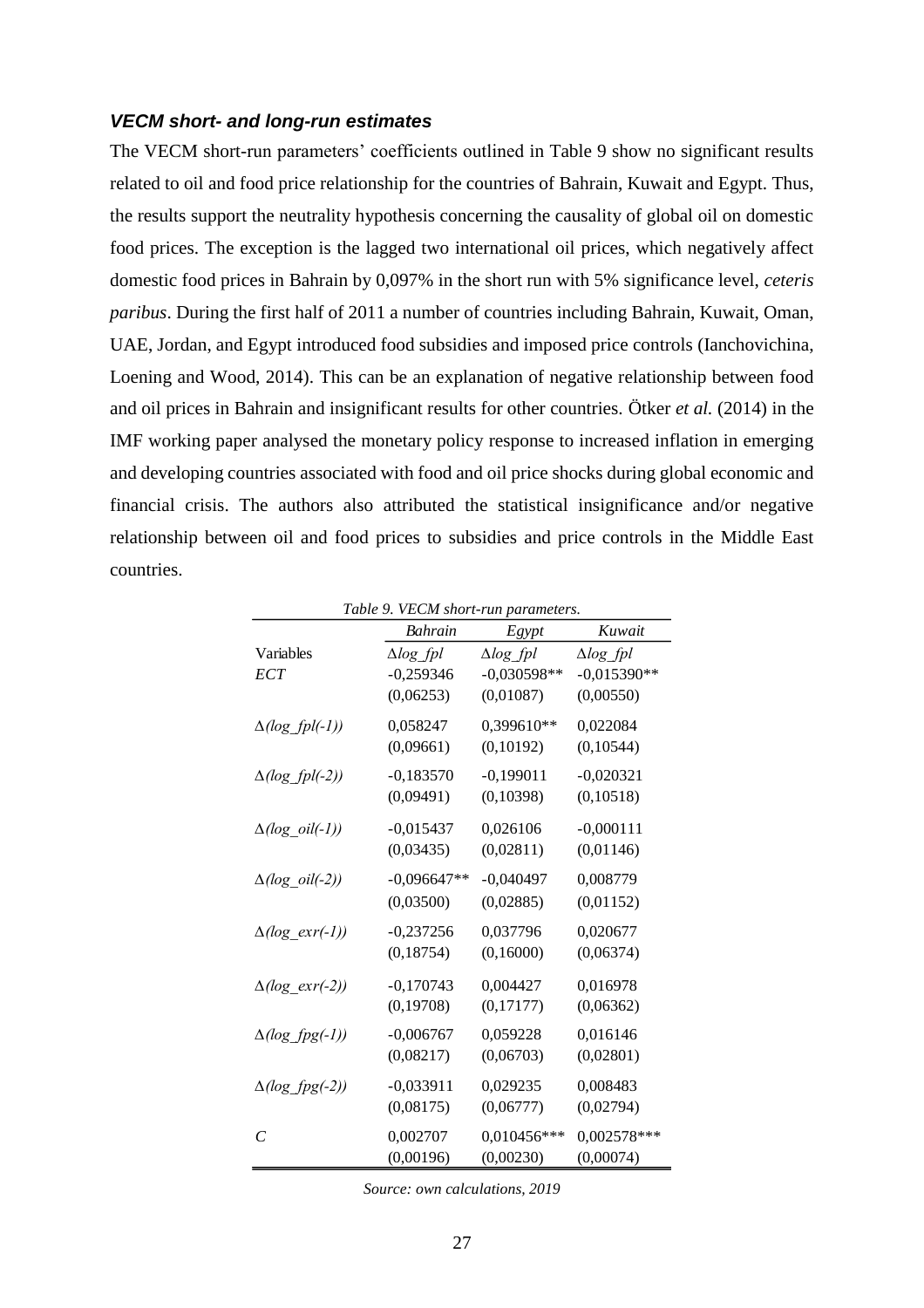The VECM long-run parameters' coefficients shown in Table 10 show significant results of the global oil and domestic food price relationship for Bahrain and Egypt. The parameters indicate domestic food prices of Bahrain in the long-run are positively correlated to global oil and global food prices and negatively to U.S. dollar exchange rate. A 1% increase in oil prices results in 0,16% increase in domestic food prices with the significance level of 5%, *ceteris paribus*. The depreciation of U.S. dollar increases domestic food prices by 1,19% at 1% significance, *ceteris paribus*. This can be explained by the Bahrain's monetary policy of fixed exchange rate to the U.S. dollar. Moreover, the result is consistent with the studies that analysed global oil price, U.S. dollar exchange rate and local food price relationship in the developing countries (Harri, Nalley and Hudson, 2015; Rezitis, 2015; Olayungbo and Hassan, 2016).

<span id="page-35-0"></span>

|                | Bahrain        | Egypt          | Kuwait     |
|----------------|----------------|----------------|------------|
| Variables      | CointEq1       | CointEq1       | CointEq1   |
| $log_fpl(-1)$  | 1,000000       | 1,000000       | 1,000000   |
| $log\_oil(-1)$ | 0,161865**     | 1,562608***    | 0,140783   |
|                | (0,05038)      | (0,21253)      | (0, 19585) |
| $log\_exp(-1)$ | $-1,194320***$ | $-8,493876***$ | 1,913607** |
|                | (0,19007)      | (0,80943)      | (8,73368)  |
| $log\_fpg(-1)$ | 0,085621       | 0,355749       | 1,083173** |
|                | (0,10543)      | (0,43954)      | (0,40973)  |
| C              | 1,979051       | 39,74276       | 19,34154   |

*Table 10. VECM long-run parameters.*

*Source: own calculations, 2019* Notes: standard errors in (), \*\*\*p<0,01, \*\*p<0,05, \*p<0,1

As for the Egypt, international oil prices show significant results and an increase in oil prices by 1% causes 1,56% increase in domestic food prices in the long-run, *ceteris paribus*. The same negative relationship between food and US dollar exchange rate as in Bahrain is revealed for Egypt and the negative sign of the outcome is expected and consistent with previous studies. The exchange rate of U.S. dollar show negative effect towards food prices of 8,49% at 1% significance level. Although the short-run parameters are insignificant, the long-run estimates can indirectly show the food subsidies and price controls in the Egypt are less effective in the long run.

The international oil prices show positive relationship with local food prices in Kuwait as well, but results are insignificant. World food prices play significant role here: an increase in world food prices by 1% results in 1,08% increase in food CPI of Kuwait at 5% significance. The positive relationship is shown between domestic food prices and exchange rates as opposed to Bahrain and Egypt. This can be explained by Kuwait's high dependency on food exports from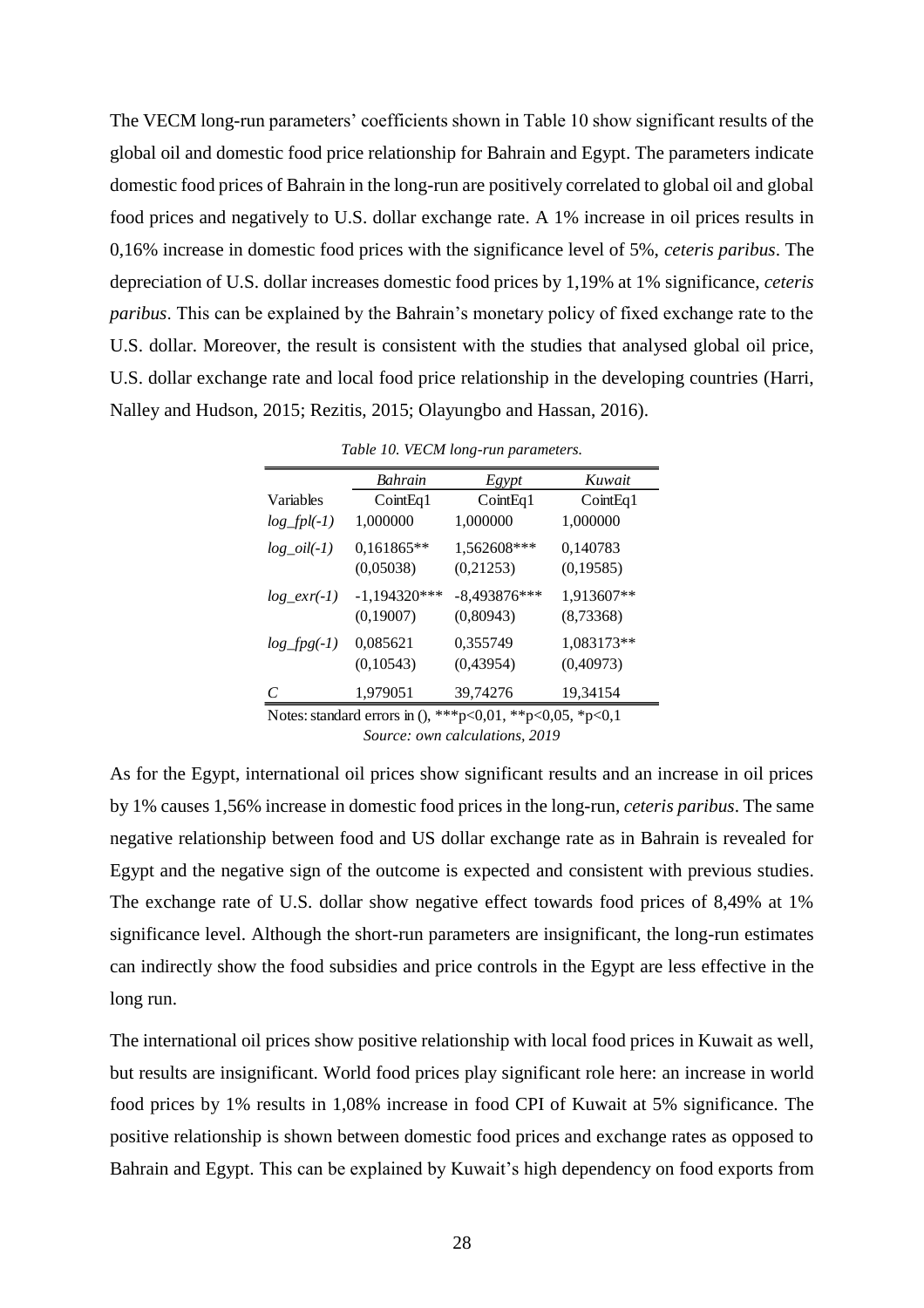Europe. Here a 1% decrease in U.S. dollar strength is associated with 1,91% increase in food CPI with 5% level of significance. The majority food imports come from Europe and priced in euros and thus, the weakening of dollar causes increase in food inflation.

#### *VAR short-run estimates*

The VAR short-run parameters' coefficients outlined in Table 11 show positive relationship between world oil and domestic food prices in Qatar and Saudi Arabia but only with 10% level of significance. For these countries, which represent oil exporting countries in the analysed sample, a 1% increase in oil prices results in 0,0315% and 0,0405% increase in domestic food prices of Qatar and Saudi Arabia respectively with 10% significance level. The results are consistent with Olayungbo and Hassan (2016) and rejects the neutrality hypothesis about the relationship between oil and food prices. The low level of transmission can be explained by high government subsidies for food and fuel and without such policy measures, the causality will be much more significant given the high dependency on food imports in these countries.

<span id="page-36-0"></span>

|                       | <i>Israel</i> | Jordan      | Lebanon       | Oman          | <i><u>Oatar</u></i> | Saudi Arabia | Turkey        | <b>UAE</b>  |
|-----------------------|---------------|-------------|---------------|---------------|---------------------|--------------|---------------|-------------|
|                       | $log_f pl$    | $log_f pl$  | $log_f pl$    | $log_f pl$    | $log_f pl$          | $log_f pl$   | $log_f pl$    | $log_fpl$   |
| $log_fpl(-1)$         | 0,843182***   | 0,984810*** | 1,173097***   | 1,155742***   | 0,944378***         | 0,889646***  | 1,154184***   | 1,027908*** |
|                       | (0,10599)     | (0,101783)  | (0,098696)    | (0,098158)    | (0,106298)          | (0,098863)   | (0,094749)    | (0,101600)  |
| $log_fpl(-2)$         | 0,020536      | $-0.049244$ | $-0,235832**$ | $-0.230068**$ | $-0.061416$         | $-0,006697$  | $-0.168840*$  | $-0.087829$ |
|                       | (0,10195)     | (0,099935)  | (0,095689)    | (0,094905)    | (0,102684)          | (0,098632)   | (0,094023)    | (0,101113)  |
| $log\_oil(-1)$        | 0,015239      | 0,012307    | $-0,004040$   | 0,003946      | $-0.019616$         | $-0.013267$  | 0,056497      | 0,014914    |
|                       | (0,01716)     | (0,019534)  | (0,016858)    | (0,014842)    | (0,016012)          | (0,022643)   | (0,036488)    | (0,016541)  |
| $log\_oil(-2)$        | $-0,003245$   | 0,000322    | 0,023369      | 0,005405      | $0.031465*$         | $0,040516*$  | $-0.018601$   | $-0,006486$ |
|                       | (0,017740)    | (0,020499)  | (0,017788)    | (0,015461)    | (0,016545)          | (0,023345)   | (0,037024)    | (0,017232)  |
| $log\_exr(-1)$        | 0,000787      | 0,112077    | 0,086985      | $-0.035946$   | $-0.055930$         | $-0,228843*$ | $0.633753***$ | $-0.064825$ |
|                       | (0,091014)    | (0,105658)  | (0,091675)    | (0,079088)    | (0,088819)          | (0,121787)   | (0,194251)    | (0,091564)  |
| $log\_exr(-2)$        | 0,074814      | $-0.056114$ | 0,006684      | 0,077500      | 0,144063            | 0,315006**   | $-0.445547**$ | 0,122339    |
|                       | (0,093092)    | (0,104473)  | (0,090754)    | (0,078768)    | (0,088962)          | (0,121247)   | (0,198793)    | (0,090030)  |
| $log\_fpg(-1)$        | 0,006104      | 0,080729*   | 0,033549      | 0,048806      | 0,009277            | $0,137455**$ | $0,223516***$ | $-0.030082$ |
|                       | (0,040489)    | (0,046525)  | (0,040203)    | (0,035460)    | (0,039793)          | (0,054641)   | (0,085826)    | (0,039654)  |
| $log\_fpg(-2)$        | 0,011413      | $-0.069370$ | $-0,026106$   | $-0.043451$   | 0.013966            | $0,106735*$  | $0,216271**$  | 0,036369    |
|                       | (0,041520)    | (0,048046)  | (0,041142)    | (0,036643)    | (0,040882)          | (0,055957)   | (0,087276)    | (0,040397)  |
| $\mathcal{C}_{0}^{0}$ | 0,149913      | 0,065000    | $-0,256810$   | 0,089373      | $-0,022303$         | 0,159870     | $-0.999321*$  | $-0,048166$ |
|                       | (0,206418)    | (0,218650)  | (0,209177)    | (0,170358)    | (0,188015)          | (0,331075)   | (0,574288)    | (0,199115)  |

*Table 11. VAR short-run parameters.*

*Source: own calculations, 2019*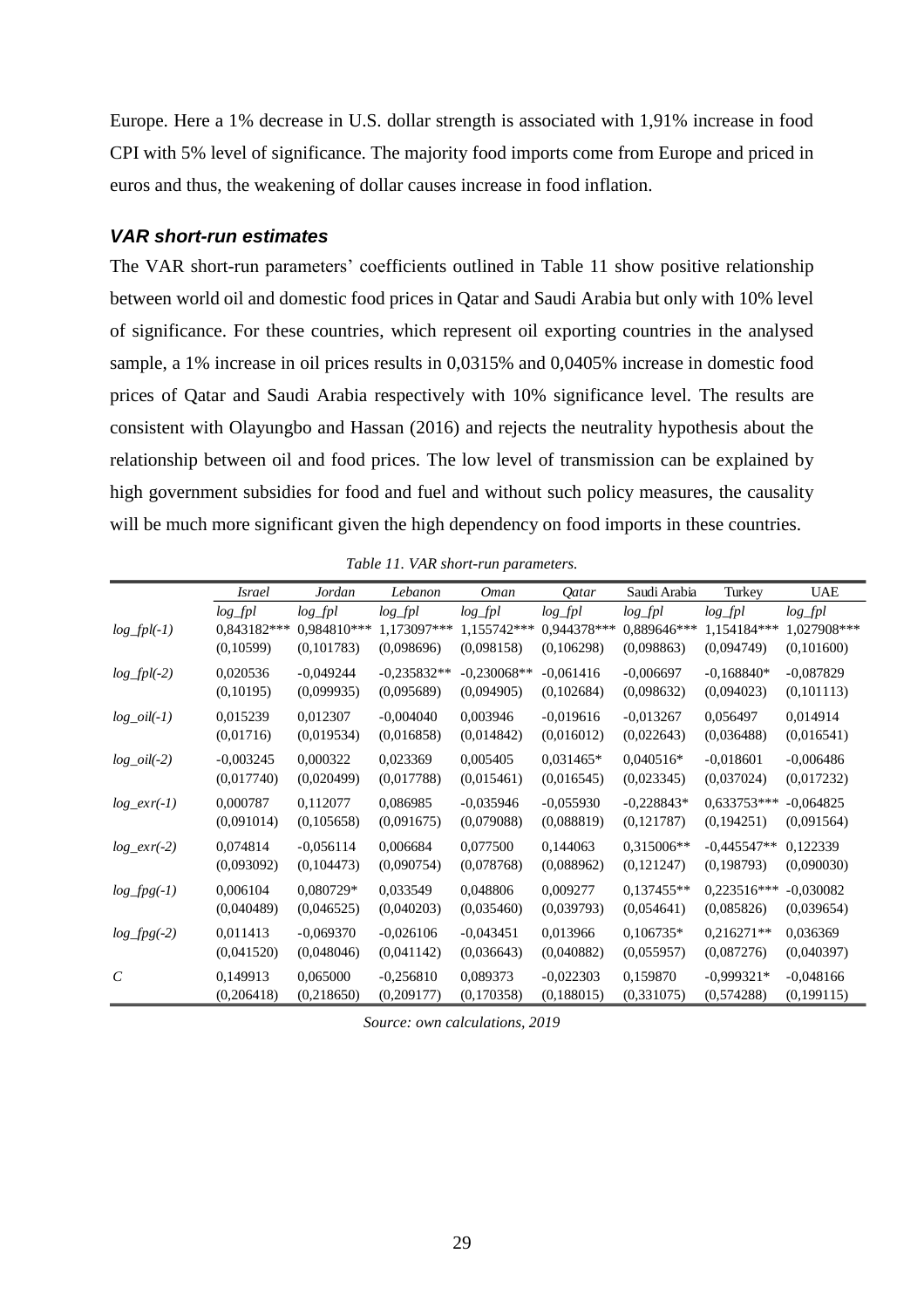U.S. dollar effective exchange rate positively affect food prices of Saudi Arabia by 0,32% at 5% significance and negatively influence food prices in Turkey with the effect of 0,45% decrease at 5% level of significance. Moreover, food prices are also affected by global food price fluctuations - 1% increase in global prices of agricultural commodities result in increase of food prices in Saudi Arabia and Turkey by 0,14% and 0,22% respectively.

The estimates of the countries Israel, Jordan, Lebanon, Oman, and UAE showed no significant results and thus the support of the neutrality hypothesis concerning the relationship between world oil and domestic food prices. These results are consistent with research outcomes of Kaltalioglu and Soytas (2009), Mutuc, Pan and Hudson (2011), and Baumeister and Kilian (2014) and can indicate the short-run efficiency of food subsidies and price controls introduced by these countries during the first half of 2011 under the public pressure in the context of the Arab Spring tensions (World Bank, 2011).

#### *Granger causality tests*

Granger causality tests are used to forecast that world crude oil prices have a predictive power to changes in agricultural commodity prices in domestic market for each individual country in the sample considered. The tests in estimated VECM and VAR models showed the results reported in Table 12. As in the section 5.1.4, the null hypothesis that the independent variable does not Granger cause the dependent variable is tested with the use of F-statistic. Significant results of the causal relationship between global oil and domestic food prices are introduced in Bahrain, Lebanon, Qatar, Saudi Arabia and Turkey. At 5% significance level oil prices Granger cause local food prices in Bahrain and Saudi Arabia, while Granger causality between variables is weaker in Lebanon, Qatar and Turkey with significance of 10%. The food prices of Israel, Lebanon, Saudi Arabia, Qatar and Turkey are also Granger caused by the U.S. dollar exchange rate changes. As for the global food prices, here they Granger cause domestic food prices of Saudi Arabia and Turkey showing 5% level of significance, which is consistent with the results of Nazlioglu and Soytas (2011) that found the causality between variables for the case of Turkey.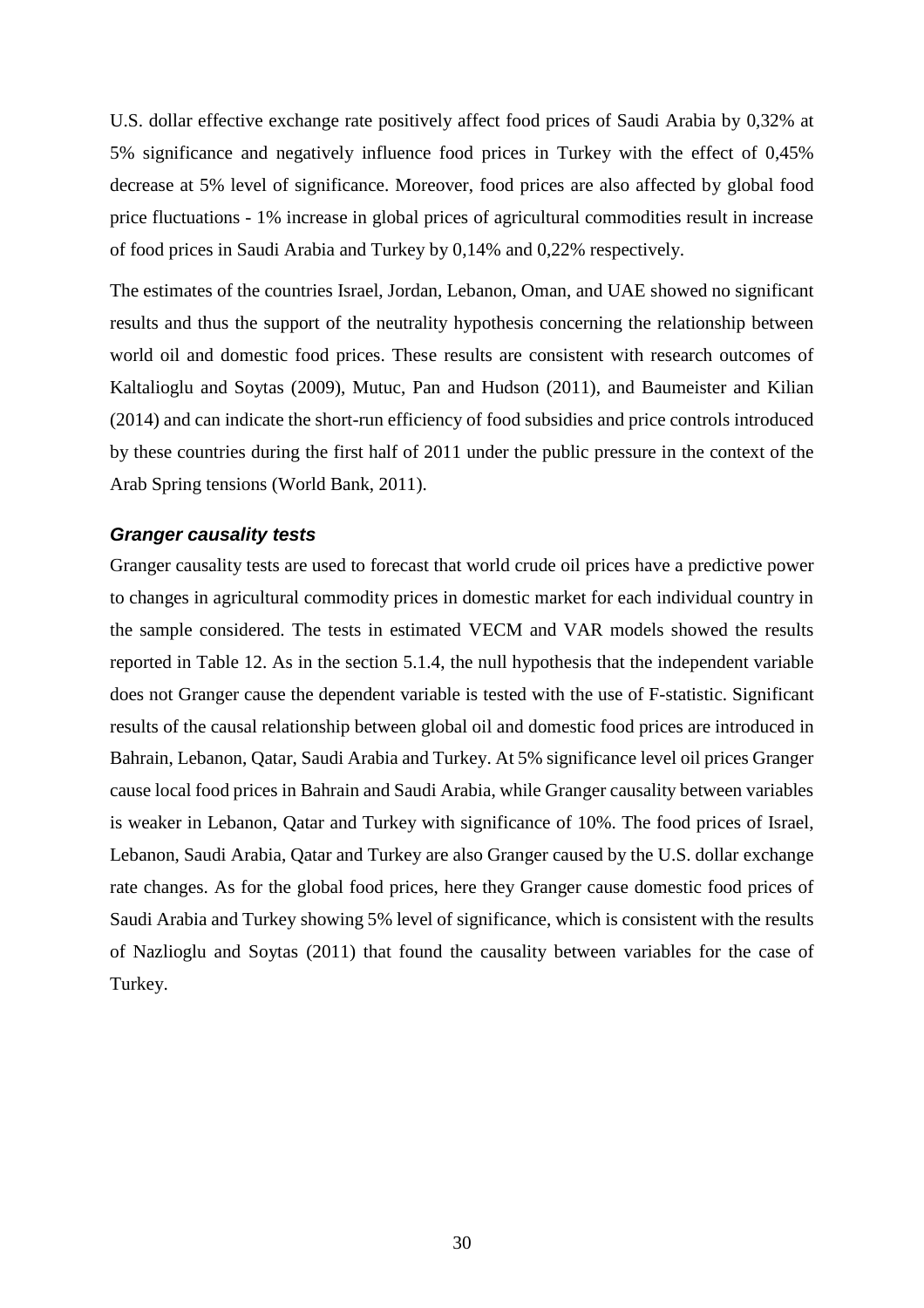<span id="page-38-0"></span>

|                   | Bahrain       |                  |        |                          | Oman                        |                         |
|-------------------|---------------|------------------|--------|--------------------------|-----------------------------|-------------------------|
| Excluded          | $Chi-sq$      | df               | Prob.  | Excluded                 | $Chi-sq$                    | df                      |
| $log\_oil$        | 8,558158      | $\overline{2}$   | 0,0139 | $log\_oil$               | 1,972113                    | $\overline{c}$          |
| $log\_exr$        | 2,996868      | $\overline{c}$   | 0,2235 | $log\_exr$               | 2,468451                    | $\overline{c}$          |
| $log\_fpg$        | 0,225035      | $\overline{c}$   | 0,8936 | $log\_fpg$               | 1,933329                    | $\overline{c}$          |
| All               | 10,18702      | 6                | 0,1170 | All                      | 5,525575                    | 6                       |
|                   | Egypt         |                  |        |                          | Qatar                       |                         |
| Excluded          | Chi-sq        | df               | Prob.  | Excluded                 | $Chi-sq$                    | df                      |
|                   | 2,433539      | $\overline{c}$   | 0,2962 |                          | 4,849402                    | $\overline{c}$          |
| $log\_oil$        | 0,058952      | $\overline{c}$   | 0,9710 | $log\_oil$<br>$log\_exr$ | 8,567881                    | $\overline{2}$          |
| $log\_exr$        | 1,362858      | $\overline{2}$   |        |                          | 2,286449                    | $\overline{2}$          |
| $log\_fpg$<br>All |               | 6                | 0,5059 | $log\_fpg$<br>All        |                             | 6                       |
|                   | 3,911301      |                  | 0,6887 |                          | 9,371655                    |                         |
|                   | <i>Israel</i> |                  |        |                          | Saudi Arabia                |                         |
| Excluded          | Chi-sq        | df               | Prob.  | Excluded                 | $Chi-sq$                    | df                      |
| $log\_oil$        | 2,790075      | $\overline{c}$   | 0,2478 | $log\_oil$               | 7,075904                    | $\overline{\mathbf{c}}$ |
| $log\_exr$        | 5,160695      | $\overline{2}$   | 0,0757 | $log\_exr$<br>9,973011   |                             | $\overline{c}$          |
| $log\_fig$        | 1,150559      | $\overline{c}$   | 0,5625 | $log\_fpg$               | 6,932190                    | $\overline{c}$          |
| All               | 6,310557      | 6                | 0,3839 | All                      | 18,72984                    | 6                       |
|                   | <b>Jordan</b> |                  |        |                          | Turkey                      |                         |
| Excluded          | Chi-sq        | df               | Prob.  | Excluded                 | Chi-sq                      | df                      |
| $log\_oil$        | 2,196471      | $\boldsymbol{2}$ | 0,3335 | $log\_oil$               | 4,964140                    | 2                       |
| $log\_exr$        | 2,455814      | $\mathfrak{2}$   | 0,2929 | $log\_exr$               | 11,37908                    | $\overline{c}$          |
| $log\_fpg$        | 3,151252      | $\overline{c}$   | 0,2069 | $log\_fpg$               | 6,816599                    | $\overline{c}$          |
| All               | 5,624013      | 6                | 0,4666 | A <sub>II</sub>          | 16,05739                    | 6                       |
|                   |               |                  |        |                          |                             |                         |
|                   | Kuwait        |                  |        |                          | <b>United Arab Emirates</b> |                         |
| Excluded          | Chi-sq        | df               | Prob.  | Excluded                 | $Chi-sq$                    | df                      |
| $log\_oil$        | 0,609991      | $\overline{c}$   | 0,7371 | $log\_oil$               | 1,659468                    | $\overline{\mathbf{c}}$ |
| $log\_exr$        | 0,250285      | $\overline{2}$   | 0,8824 | $log\_exr$               | 3,074478                    | $\overline{c}$          |
| $log\_fpg$        | 0,343684      | $\overline{c}$   | 0,8421 | $log\_fpg$               | 0,837183                    | $\overline{2}$          |
| All               | 0,999144      | 6                | 0,9856 | All                      | 5,223015                    | 6                       |
|                   | Lebanon       |                  |        |                          |                             |                         |
| Excluded          | Chi-sq        | df               | Prob.  |                          |                             |                         |
| $log\_oil$        | 5,186732      | $\overline{c}$   | 0,0748 |                          |                             |                         |
| $log\_exr$        | 4,612479      | $\mathfrak{2}$   | 0,0996 |                          |                             |                         |
| $log\_fpg$        | 0,799817      | $\overline{2}$   | 0,6704 |                          |                             |                         |
| All               | 6,151814      | 6                | 0,4064 |                          |                             |                         |

*Table 12. VAR short-run parameters.*

*Source: own calculations, 2019*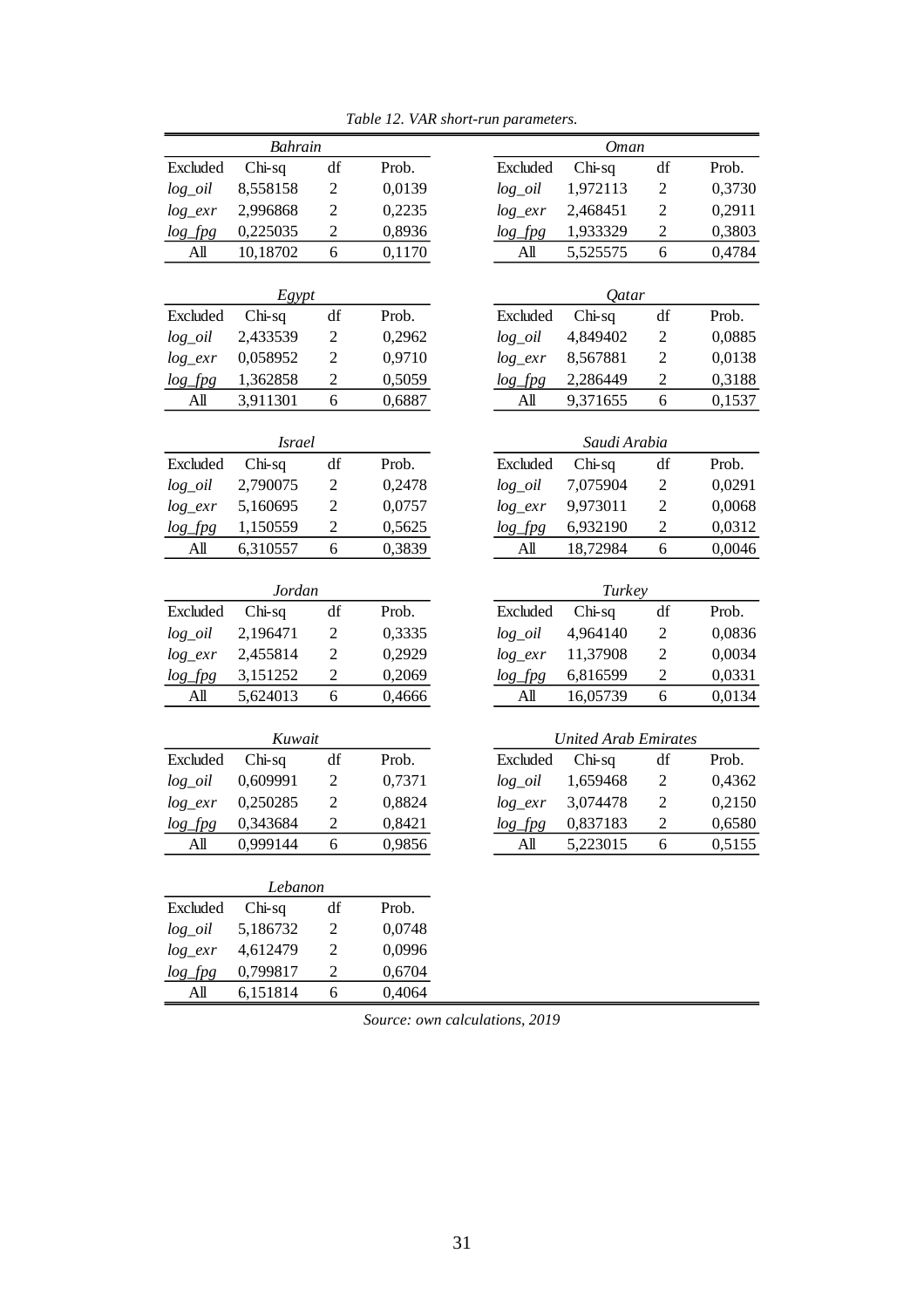To sum up, the results of aggregate data provide strong evidence on the long-run price passthrough from international oil to domestic food prices and are not in line with the empirical literature supporting the neutrality hypothesis of the prices. The short-run dynamics are relatively less helpful and further analysis was needed as most of the estimate results are statistically insignificant. The individual country-level estimates provide more insights about price series' interdependencies and help to identify country-specific price transmissions. It is evident that among resource rich countries in the analysed sample, the domestic food prices in Bahrain and Kuwait change in the long-run due to global oil prices fluctuations. The highest long-run positive relationship is presented in Egypt, which represents the resource poor country.

As for the short-run effects, the empirical results show that positive short-run relationship exists between global oil and local food prices in resource rich Bahrain, Saudi Arabia with weaker impact in Qatar. Whereas, the resource poor Lebanon and Turkey also present weak causality running from world oil to domestic food prices as the Granger causality test estimates show low statistical significance. The insignificant results of the countries Jordan, and UAE for both long- and short-run estimates can indirectly show the effectiveness of food subsidy and price control policies in these countries. The support of neutrality hypothesis for the case of Israel can also be explained by the country's developed agriculture. Moreover, the insignificance of the short-run estimates might be due to the limited scope of the present paper as matters such as seasonality patterns, food demand structure, infrastructural issues and market power are not incorporated into the analysis.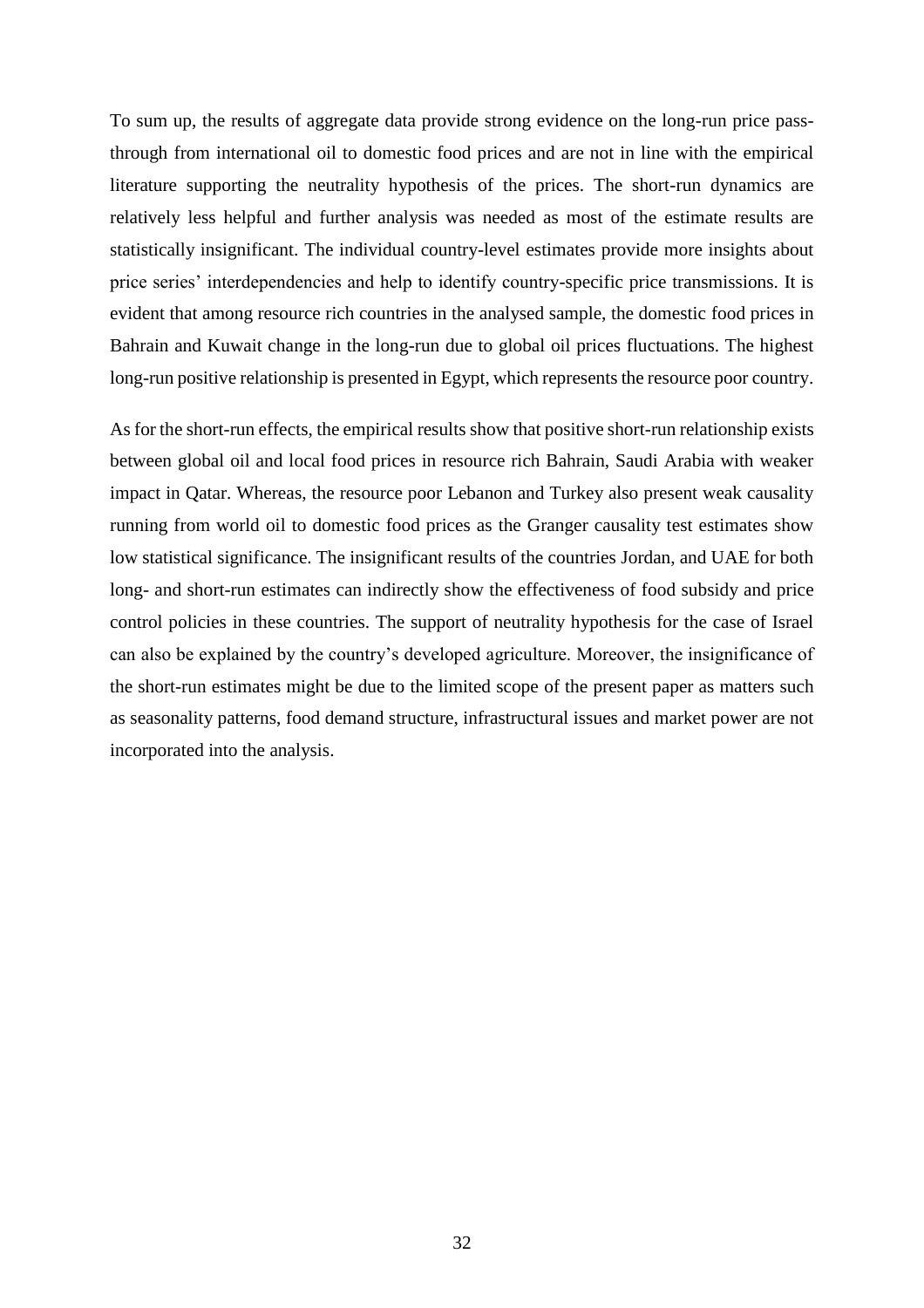## <span id="page-40-0"></span>6 Conclusions

This study investigated the relationship between international oil prices and domestic food prices across 11 countries of the Middle East region and identified country-specific variations between the prices considered. First, the aggregate panel data analysis has been performed. The cointegration analysis was carried out and long-run relationship was found to exist between world oil and domestic food prices with the control variables employed such as U.S. dollar effective exchange rate and global food prices. The long-run cointegration test results showed positive relationship between oil and food prices. The panel VECM showed that the positive long-run relationship between world oil prices and domestic consumer food prices exists and 1% increase in the global price of oil results in 6,35% increase in domestic food prices. However, the short-run estimates showed positive effect though the results were insignificant. Given that the short-run dynamics were relatively less helpful, the analysis proceeded with time series analysis for each country in the sample of the Middle East region in order to identify the variations between them, i.e. country specific price transmissions.

On the individual level the relationship between global oil and domestic food prices varied within the countries under consideration. The long-run relationship occurred for the countries of Bahrain, Egypt and Kuwait. For all three countries, oil prices positively affect food prices with the highest impact on prices of Egypt in the long-run. As for the short-run estimates, domestic food prices are influenced by oil price fluctuations in Qatar and Saudi Arabia. The Granger causality tests revealed that in the short run the world oil prices have a predictive power for food price fluctuations for the countries of Bahrain, Qatar, Saudi Arabia, Turkey and Lebanon.

The results of the present work vary across the countries in the sample of the Middle East region. The pass-through variations can be explained by specific economic and political measures, such as food price subsidies and controls, that characterize each country in the sample under consideration. However, the presence of oil price effect on domestic food price introduces a concern to both high- and low-income economies as well as resource rich and resource poor countries.

### <span id="page-40-1"></span>6.1.1 Policy recommendations

Based on the conclusions that world oil prices has a direct effect on domestic food prices for both resource rich and resource poor economies in the sample analysed, the price risk is likely to remain a concern for the countries across the Middle East region. It is recommended for the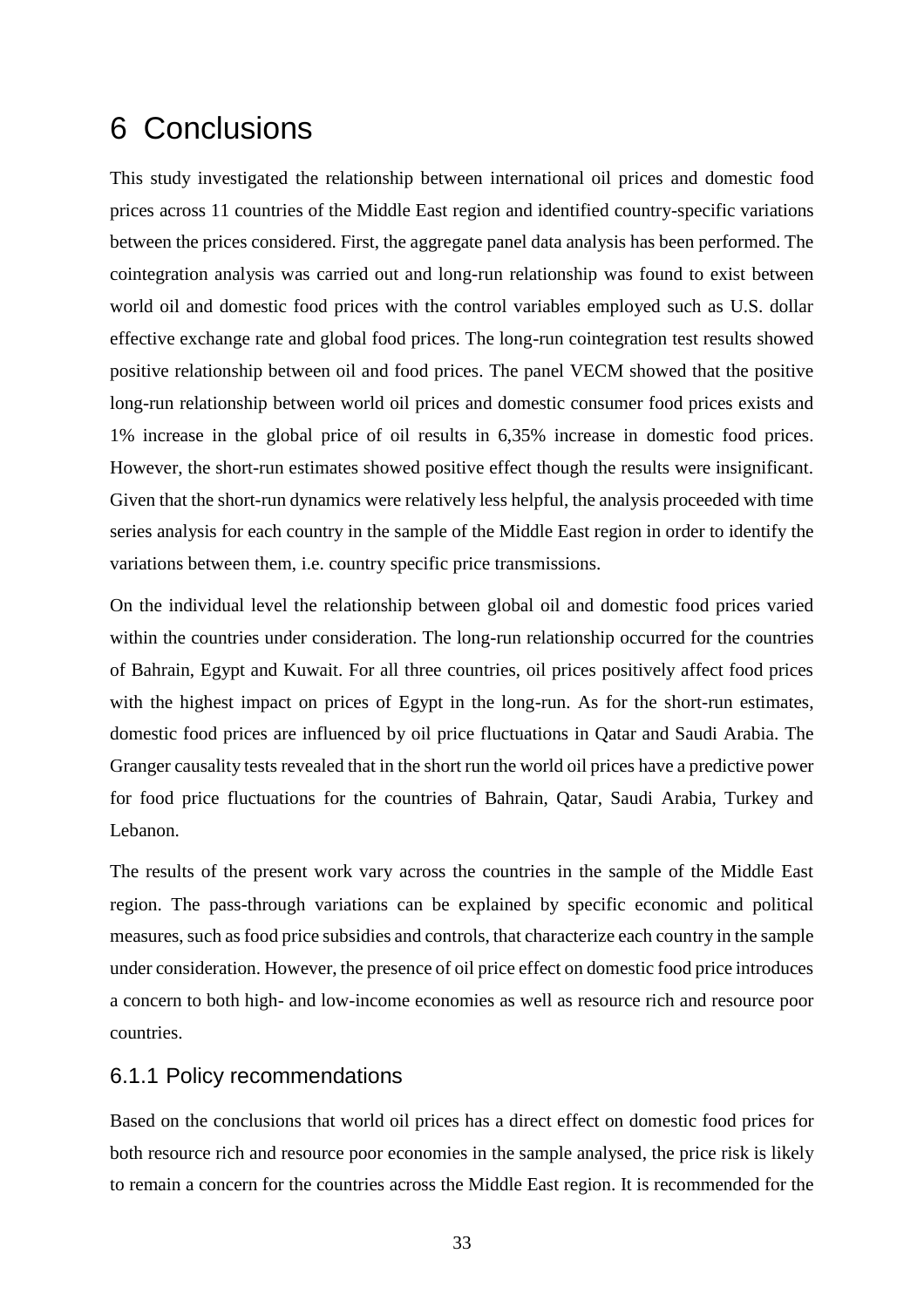governments of Bahrain, Egypt, Kuwait, Qatar, Saudi Arabia, Turkey, and Lebanon to revisit the existing efforts towards maintaining and improving food self-sufficiency and encourage long-run strategies and policies aimed to manage food supply and price risks. The existing policy schemes such as price controls of essential food items, subsidies and strategic stockholding are likely to have limited effect on mitigation of food inflation, work in the short run and become potentially counterproductive in the long-run, unless the issues associated with agricultural productivity are properly addressed. It is recommended for the governments of the Middle East region to tackle domestic issues, such as logistics and poor infrastructure by improving the transportation system and efficiency of food supply chains. Maintaining trade diversification, which implies supply and price risk management by the development of trade relationships within and outside the Middle East region could play an important role in addressing potential food security issues. Another recommendation for policy makers is the investments in developed agricultural sectors of the food secure countries. Such investments present opportunity to develop strategic trade relationships through investments in main trade partners, reduces the start-up times and minimizes the complications related to land-based investments.

### <span id="page-41-0"></span>6.1.2 Study limitations

There are some potential limitations of the model applied in the analysis. These limitations are mainly related to data problems. The size of the observations and time period covered are quite small due to limited data accessibility of domestic food prices across the Middle East region. As a result, the model parameters' efficiency can be compromised. The model's weakness is mostly related to implementation of FCPI rather than disaggregate data on individual domestic agricultural commodity prices. The use of FCPI is not ideal as it doesn't provide in-depth analysis of the results. Thus, there is a possibility to further improve the model using better market data of individual local agricultural commodity prices of the region considered.

Other limitations include the scope and model selection preference of the study and they could be considered as topics for further research. The areas include price symmetry analysis on model disequilibrium and variance decomposition analysis on price transmission, which provide further evidence of the relationship between the variables under investigation. Moreover, implementation of the various dynamic models such Parity Bound and Threshold VECM models will be appropriate. However, in these case large size of observations and additional market data such as transportation and transfer costs, trade policies and geopolitical factors would need to be included in the study.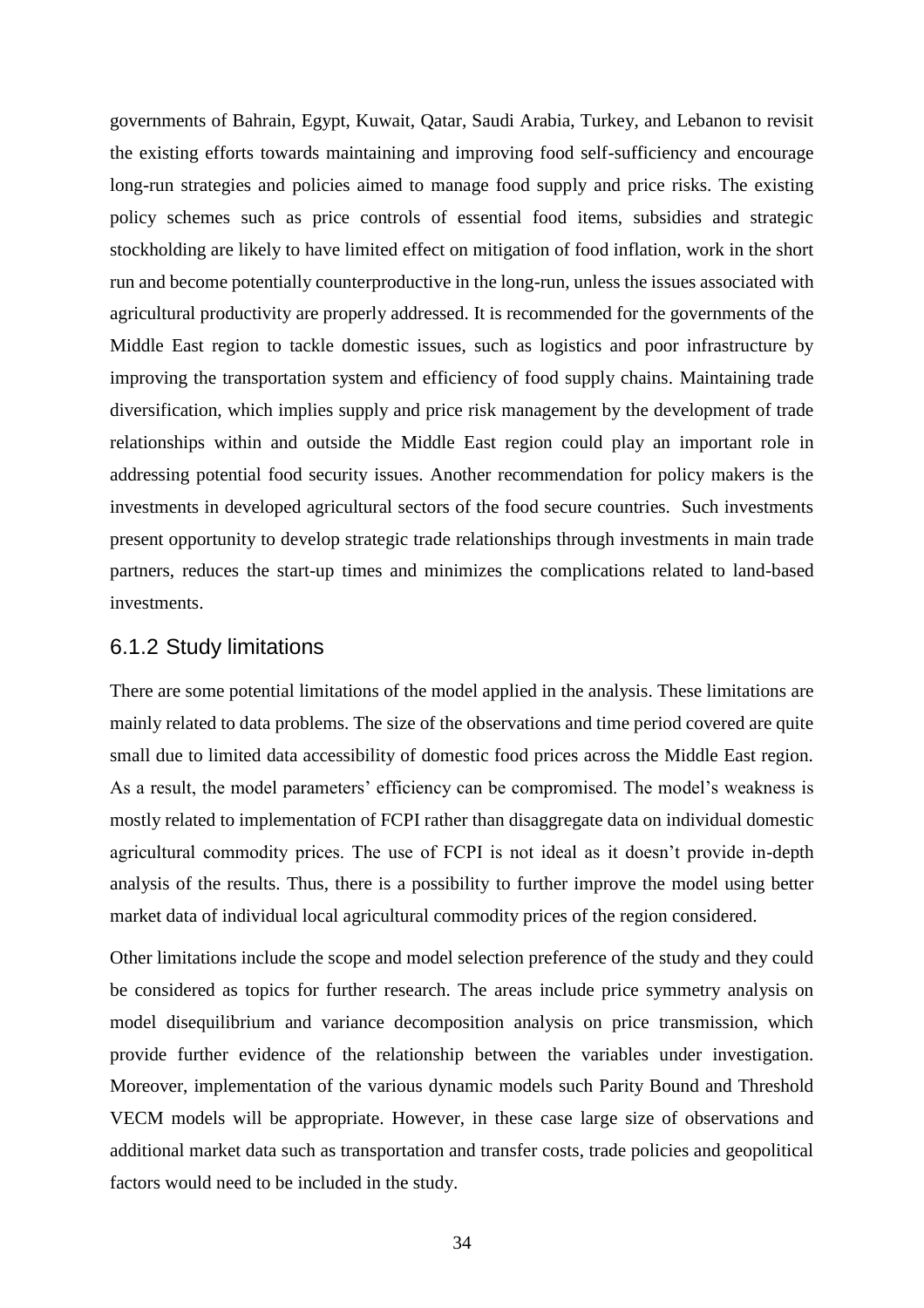## <span id="page-42-0"></span>References

Abbott, C. P., Hurt, C. & Tyner, E. W. (2008) *What's Driving Food Prices?* Available at: https://ageconsearch.umn.edu/record/37951/files/FINAL WDFP REPORT 7-28-08.pdf (Accessed: March 2, 2019).

Ahmadi, M. *et al.* (2015) *How is volatility in commodity markets linked to oil price shocks?* Available at: https://ageconsearch.umn.edu/record/230684/files/NDL2015-101.pdf (Accessed: March 23, 2019).

Ali, A. & Al-Maadid, S. (2016) *Effects of Oil Prices, Food Prices and Macroeconomic News on GCC Stock Markets*. Available at:

https://bura.brunel.ac.uk/bitstream/2438/13635/1/FulltextThesis.pdf (Accessed: March 27, 2019).

Arezki, R. & Brückner, M. (2011) *Food Prices and Political Instability*. Available at: https://www-elibrary-imf-org.ezproxy.its.uu.se/doc/IMF001/11718-9781455221066/11718- 9781455221066/Other\_formats/Source\_PDF/11718-9781462349548.pdf (Accessed: March 24, 2019).

Baffes, J. (2007) Oil spills on other commodities. *Resources Policy*, 32(3), pp. 126–134. doi: 10.1016/j.resourpol.2007.08.004.

Bailey, R. & Willoughby, R. (2013) Edible Oil : Food Security in the Gulf. *Chatham House Briefing Paper*, (November). Available at: http://www.metoffice.gov.uk/media/pdf/j/m/ (Accessed: March 27, 2019).

Bakucs, Z. & Fertő, -Imre (2013) World prices and domestic food price spikes. Available at: http://econ.core.hu/file/download/mtdp/MTDP1304.pdf (Accessed: June 5, 2018).

Baumeister, C. & Kilian, L. (2014) Do Oil Price Increase Cause Higher Food Prices, *Bank of Canada Working Paper 2013-52*, pp. 0–70.

Baumeister, C. & Peersman, G. (2013) The role of time-varying price elasticities in accounting for volatility changes in the crude oil market. *Journal of Applied Econometrics*, 28(7), pp. 1087–1109. doi: 10.1002/jae.2283.

Belke, A. & Awad, J. (2015) On the Pass-Through of Food Prices to Local Inflation in MENA Countries. *WSEAS Transactions on Business and Economics*, 12(1), pp. 307–316. Available at: http://www.wseas.org/multimedia/journals/economics/2015/a565707-286.pdf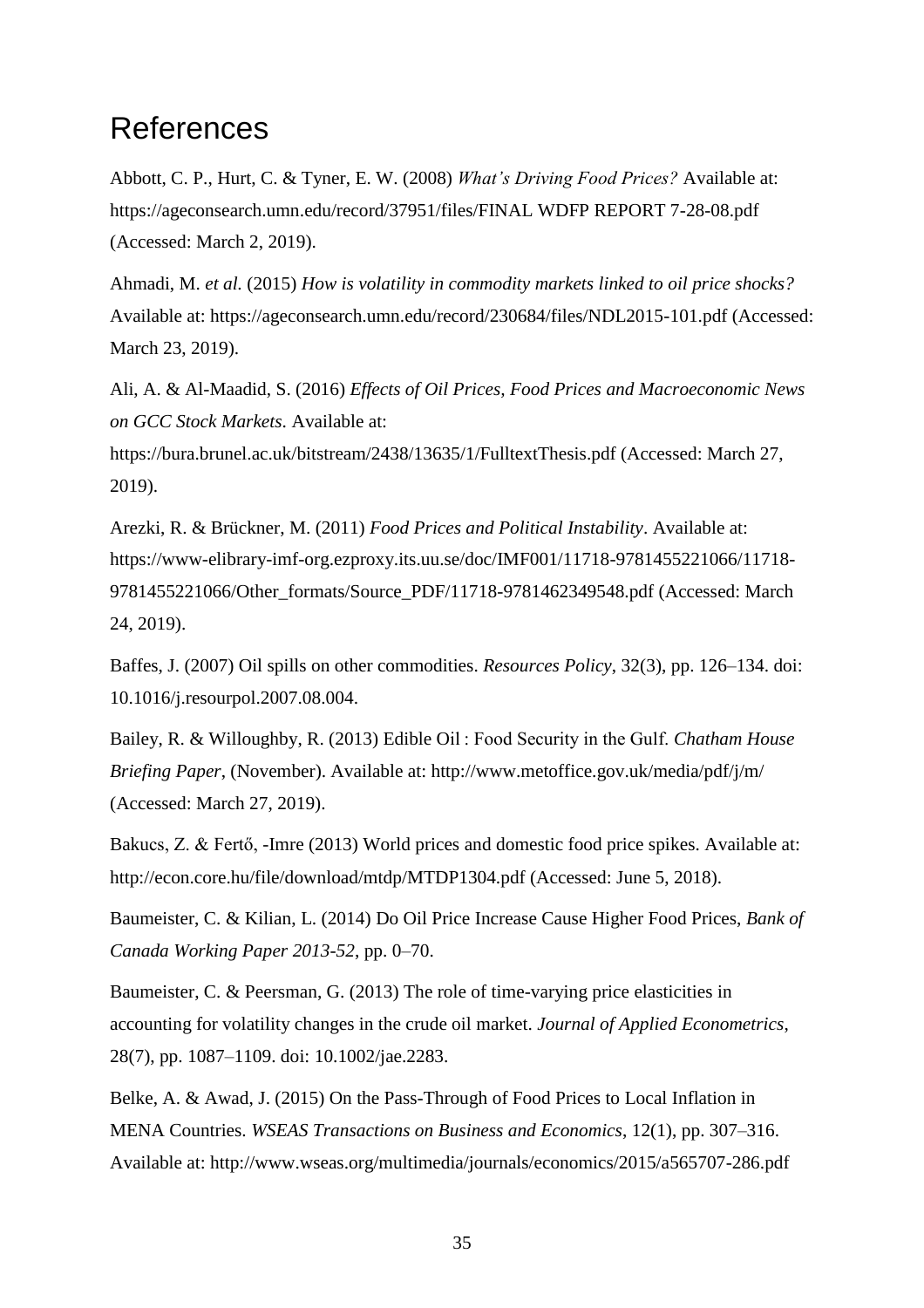(Accessed: March 25, 2019).

Belke, A. & Dreger, C. (2015) The transmission of oil and food prices to consumer prices: Evidence for the MENA countries. *International Economics and Economic Policy*, 12(1), pp. 143–161. doi: 10.1007/s10368-014-0283-x.

Breisinger, C., Ecker, O. & Al-Riffai, P. (2011) Economics of the Arab Awakening: From Revolution to Transformation and Food Security. *IFPRI Policy Brief*, 18, p. 2. Available at: http://www.tropentag.de/2011/abstracts/links/Breisinger\_TtuLcuBW.pdf (Accessed: March 3, 2019).

Burakov, D. (2016) Oil Prices, Exchange Rate and Prices for Agricultural Commodities: Empirical Evidence from Russia. 2(2), pp. 33–47. doi: 10.7160/aol.2016.080203.

Cabrera, B. L. & Schulz, F. (2016) Volatility linkages between energy and agricultural commodity prices. *Energy Economics*, 54, pp. 190–203. doi: 10.1016/j.eneco.2015.11.018.

Campiche, J. L. *et al.* (2007) Examining the Evolving Correspondence Between Petroleum Prices and Agricultural Commodity Prices. pp. 1–15. Available at:

http://citeseerx.ist.psu.edu/viewdoc/download?doi=10.1.1.598.6270&rep=rep1&type=pdf (Accessed: June 5, 2018).

Ceballos, F. *et al.* (2017) Grain Price and Volatility Transmission from International to Domestic Markets in Developing Countries. doi: 10.1016/j.worlddev.2017.01.015.

Chen, S. T., Kuo, H. I. & Chen, C. C. (2010) Modeling the relationship between the oil price and global food prices. *Applied Energy*. Elsevier Ltd, 87(8), pp. 2517–2525. doi: 10.1016/j.apenergy.2010.02.020.

Chiu, F. P. *et al.* (2016) Modeling the price relationships between crude oil, energy crops and biofuels. *Energy*. Elsevier Ltd, 109, pp. 845–857. doi: 10.1016/j.energy.2016.05.016.

Crowley, J. (2010) *Commodity Prices and Inflation in the Middle East, North Africa, and Central Asia IMF Working Paper MCM Commodity Prices and Inflation in the Middle East, North Africa, and Central Asia*. Available at:

https://www.imf.org/external/pubs/ft/wp/2010/wp10135.pdf (Accessed: March 26, 2019).

Dickey, D. A. & Fuller, W. A. (1979) Distribution of the Estimators for Autoregressive Time Series With a Unit Root. *Journal of the American Statistical Association*. Taylor & Francis, Ltd.American Statistical Association, 74(366), p. 427. doi: 10.2307/2286348.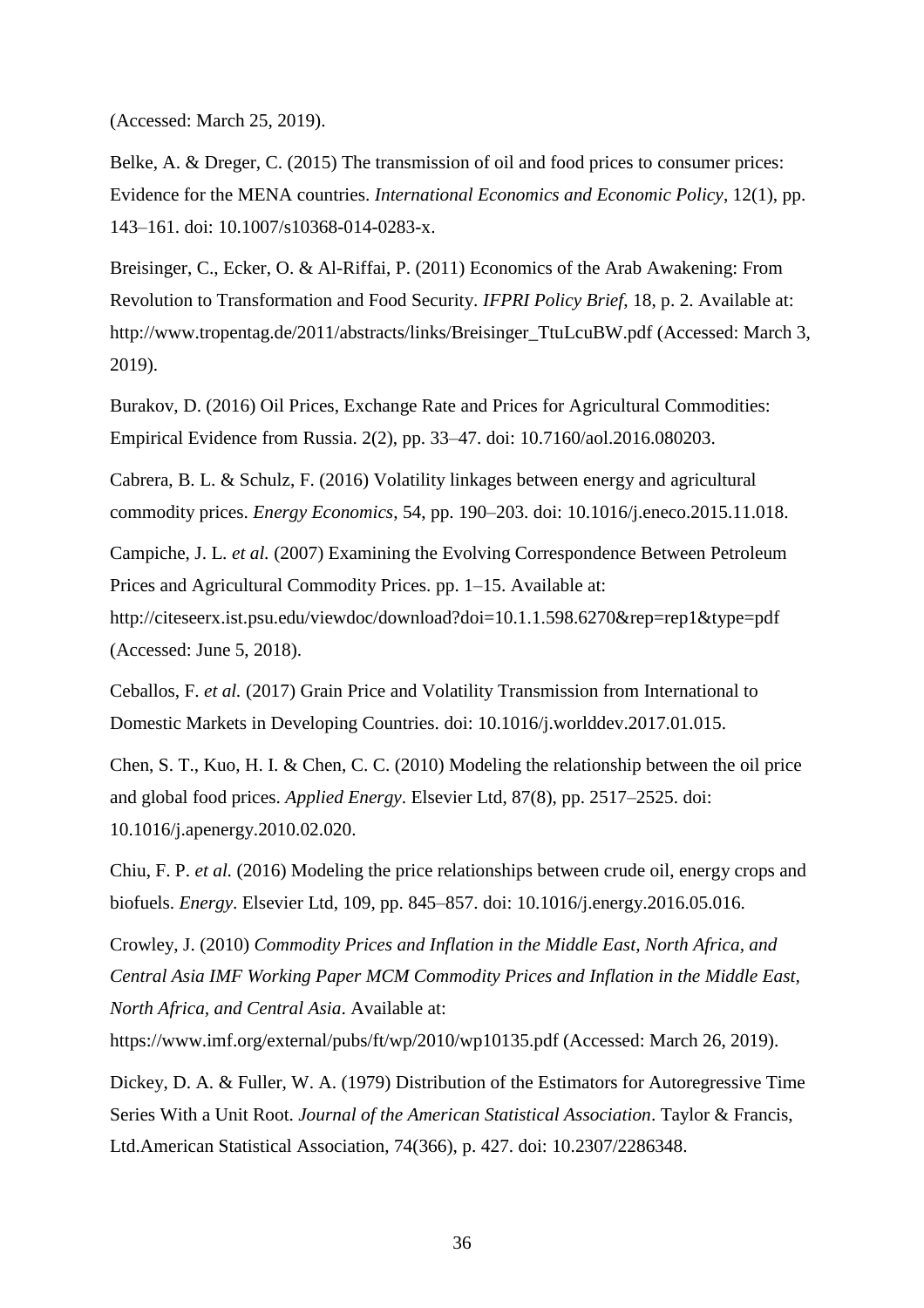Dillon, B. M. *et al.* (2014) Global Oil Prices and Local Food Prices: Evidence from East Africa. Available at: http://barrett.dyson.cornell.edu/files/papers/DillonBarrett\_140424.pdf.

Engle, R. F. & Granger, ; C W J (1987) *Co-Integration and Error Correction: Representation, Estimation, and Testing*, *Econometrica*. Available at: http://www.ntuzov.com/Nik\_Site/Niks\_files/Research/papers/stat\_arb/EG\_1987.pdf (Accessed: March 4, 2019).

Fisher, R. A. (1926) *Statistical Methods For Research Workers*. Available at: https://wwwjstor-

org.ezproxy.its.uu.se/stable/pdf/43430361.pdf?refreqid=excelsior%3Ad5639820252645e5a47 e616ff77f3d8e (Accessed: March 7, 2019).

Gilbert, C. L. (2010) How to understand high food prices. *Journal of Agricultural Economics*. Wiley/Blackwell (10.1111), 61(2), pp. 398–425. doi: 10.1111/j.1477-9552.2010.00248.x.

Harri, A., Nalley, L. & Hudson, D. (2015) The Relationship between Oil, Exchange Rates, and Commodity Prices. *Journal of Agricultural and Applied Economics*, 41(02), pp. 501–510. doi: 10.1017/s1074070800002959.

Hatab, A. A. (2016) *Food Price Volatility & amp*; *Political Unrest: The case of the Egyptian Arab Spring.* Watch Letter n36. Available at:

https://www.iamm.ciheam.org/publications/89/016\_Abu\_Hatab.pdf (Accessed: March 23, 2019).

Headey, D. & Fan, S. (2010) *Reflections on the global food crisis: How Did It Happen? How Has It Hurt? And How Can We Prevent the Next One?* International Food Policy Research Institute. doi: 10.2499/9780896291782RM165.

Hochman, G. *et al.* (2012) Biofuel and Food-Commodity Prices. *Agriculture*. Molecular Diversity Preservation International, 2(3), pp. 272–281. doi: 10.3390/agriculture2030272.

Holt-Giménez, E. & Peabody, L. (2008) From Food Rebellions to Food Sovereignty: Urgent call to fix a broken food system. *Food First Backgrounder*, 14(1), pp. 1–6. Available at: https://foodfirst.org/wp-content/uploads/2013/12/BK14\_1-spring-2008-Food-Rebellions.pdf (Accessed: June 4, 2018).

Ianchovichina, E. I., Loening, J. L. & Wood, C. A. (2014) How Vulnerable are Arab Countries to Global Food Price Shocks? *Journal of Development Studies*, 50(9), pp. 1302– 1319. doi: 10.1080/00220388.2014.928698.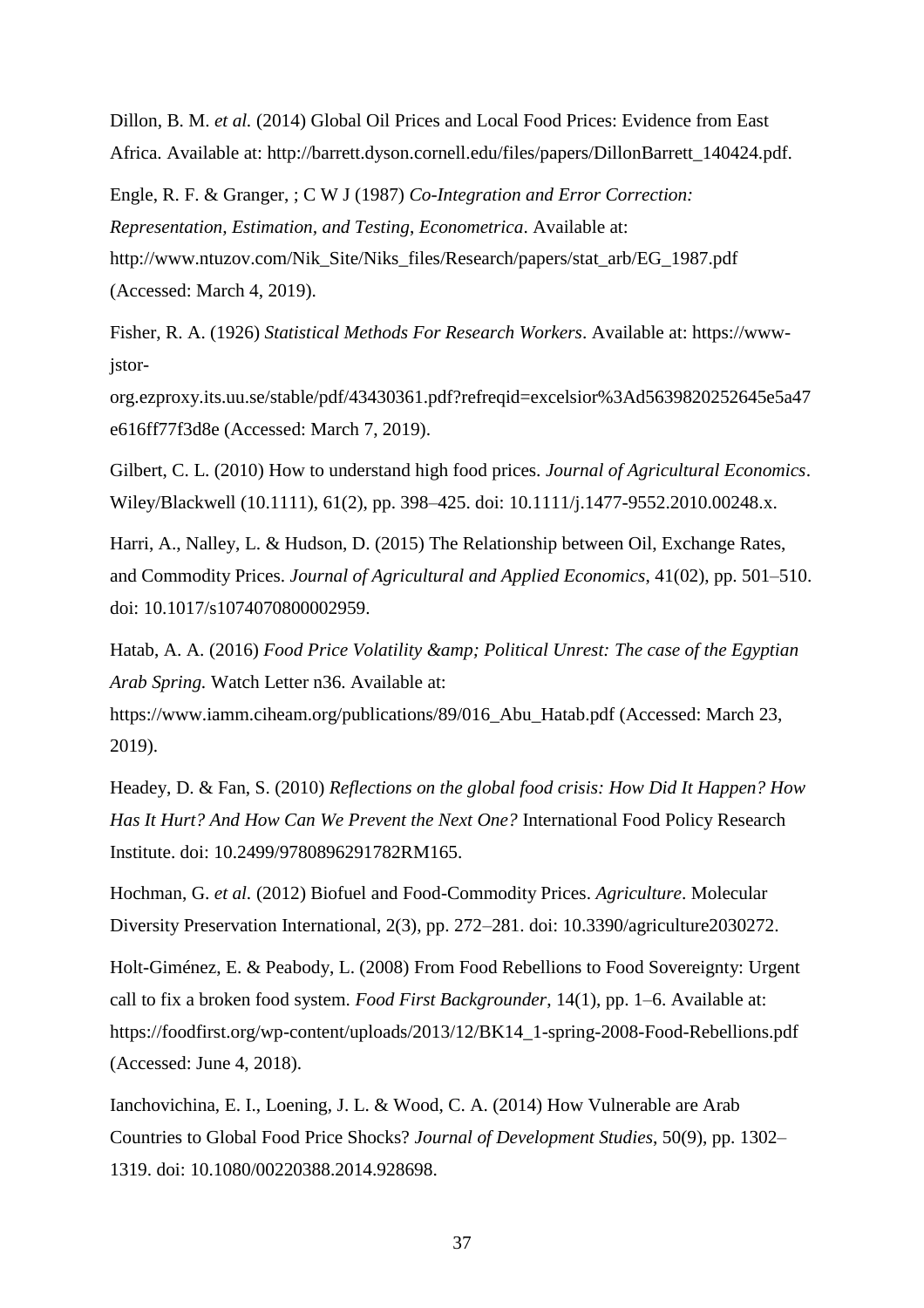Ianchovichina, E., Loening, J. & Wood, C. (2012) *How Vulnerable are Arab Countries to Global Food Price Shocks?* The World Bank (Policy Research Working Papers). doi: 10.1596/1813-9450-6018.

Irz, X., Niemi, J. & Liu, X. (2013) Determinants of food price inflation in Finland-The role of energy. *Energy Policy*. Elsevier, 63, pp. 656–663. doi: 10.1016/j.enpol.2013.09.023.

Johansen, S. (1988) Statistical analysis of cointegration vectors. *Journal of Economic Dynamics and Control*. North-Holland, 12(2–3), pp. 231–254. doi: 10.1016/0165- 1889(88)90041-3.

Kaltalioglu, M. & Soytas, U. (2009) *Price transmission between world food, agricultural raw material, and oil prices*, *GBATA International Conference Proceedings*.

Katkhuda, N. (2017) *Food Security in the Middle East.* EcoMENA*.* Available at: https://www.ecomena.org/food-middle-east/ (Accessed: March 3, 2019).

Lagi, M., Bertrand, K. Z. & Bar-Yam, Y. (2011) *The Food Crises and Political Instability in North Africa and the Middle East*. Available at: https://arxiv.org/pdf/1108.2455.pdf (Accessed: March 25, 2019).

Larson, D. F. *et al.* (2014) Food security and storage in the Middle East and North Africa. *World Bank Economic Review*, 28(1), pp. 48–73. doi: 10.1093/wber/lht015.

Levin, A., Lin, C.-F. & James Chu, C.-S. (2002) Unit root tests in panel data: asymptotic and finite-sample properties. *Journal of Econometrics*. North-Holland, 108(1), pp. 1–24. doi: 10.1016/S0304-4076(01)00098-7.

Maddala, G. S. & Wu, S. (1999) A Comparative Study of Unit Root Tests with Panel Data and a New Simple Test. *Oxford Bulletin of Economics and Statistics*. John Wiley & Sons, Ltd (10.1111), 61(s1), pp. 631–652. doi: 10.1111/1468-0084.0610s1631.

Mckee, M. *et al.* (2017) Demographic And Economic Material Factors In The Mena Region. Middle East And North Africa Regional Architecture: Mapping Geopolitical Shifts, Regional Order and Domestic Transformations. Available at:

http://www.iai.it/sites/default/files/menara\_wp\_3.pdf (Accessed: June 11, 2018).

Mutuc, M., Pan, S. & Hudson, D. (2011) Response of cotton to oil price shocks. *Agricultural Economics Review*, 12(2), pp. 40–49. Available at:

http://ageconsearch.umn.edu/bitstream/56425/2/Response of Cotton to Oil Price Shocks.pdf (Accessed: June 5, 2018).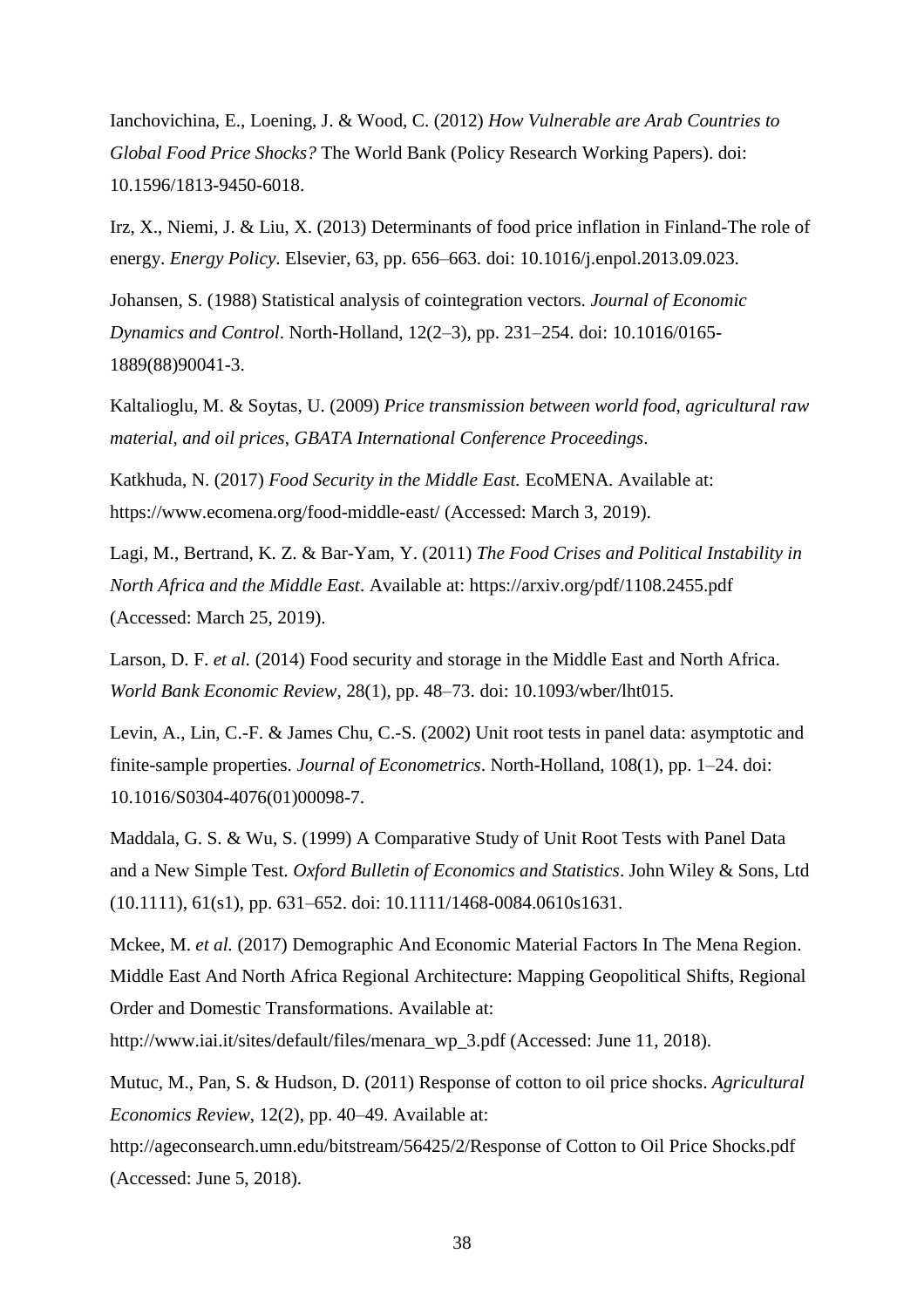Nazlioglu, S. (2011) World oil and agricultural commodity prices: Evidence from nonlinear causality. *Energy Policy*. Elsevier, 39(5), pp. 2935–2943. doi: 10.1016/j.enpol.2011.03.001.

Nazlioglu, S. & Soytas, U. (2011) World oil prices and agricultural commodity prices: Evidence from an emerging market. *Energy Economics*. Elsevier B.V., 33(3), pp. 488–496. doi: 10.1016/j.eneco.2010.11.012.

Nazlioglu, S. & Soytas, U. (2012) Oil price, agricultural commodity prices, and the dollar: A panel cointegration and causality analysis. *Energy Economics*, 34(4), pp. 1098–1104. doi: 10.1016/j.eneco.2011.09.008.

Nwoko, I. C., Aye, G. C. & Asogwa, B. C. (2016) Oil price and food price volatility dynamics: The case of Nigeria. *Cogent Food & Agriculture*. Cogent, 2(1), pp. 1–13. doi: 10.1080/23311932.2016.1142413.

Obadi, S. M. & Korček, M. (2014) Are Food Prices Affected by Crude Oil Price: Causality Investigation. *Rev. Integr. Bus. Econ. Res*, 3(1), p. 411. Available at: www.sibresearch.org (Accessed: March 23, 2019).

Olayungbo, D. & Hassan, W. (2016) Effects of oil price on food prices in developing oil exporting countries: a panel autoregressive distributed lag analysis. *OPEC Energy Review*, 40(4), pp. 397–411. doi: 10.1111/opec.12090.

Ortiz, I., Chai, J. & Cummins, M. (2011) Escalating Food Prices: The Threat to Poor Households and Policies to Safeguard a Recovery for All. *Ssrn*, (February). doi: 10.2139/ssrn.1760162.

Ötker, I. *et al.* (2014) Inflation Pressures and Monetary Policy Options in Emerging and Developing Countries-A Cross Regional Perspective. *IMF Working Papers*, 09(1), p. 1. doi: 10.5089/9781451871487.001.

Phillips, P. C. B. & Perron, P. (1988) Testing for a Unit Root in Time Series Regression. *Biometrika*. Oxford University PressBiometrika Trust, 75(2), p. 335. doi: 10.2307/2336182.

Reboredo, J. C. (2012) Do food and oil prices co-move? *Energy Policy*. Elsevier, 49, pp. 456– 467. doi: 10.1016/j.enpol.2012.06.035.

Rezitis, A. N. (2015) Empirical analysis of agricultural commodity prices, crude oil prices and US dollar exchange rates using panel data econometric methods Examining the relation of agricultural commodity prices and energy prices View project International Journal of Energy. *International Journal of Energy Economics and Policy*, 3. Available at: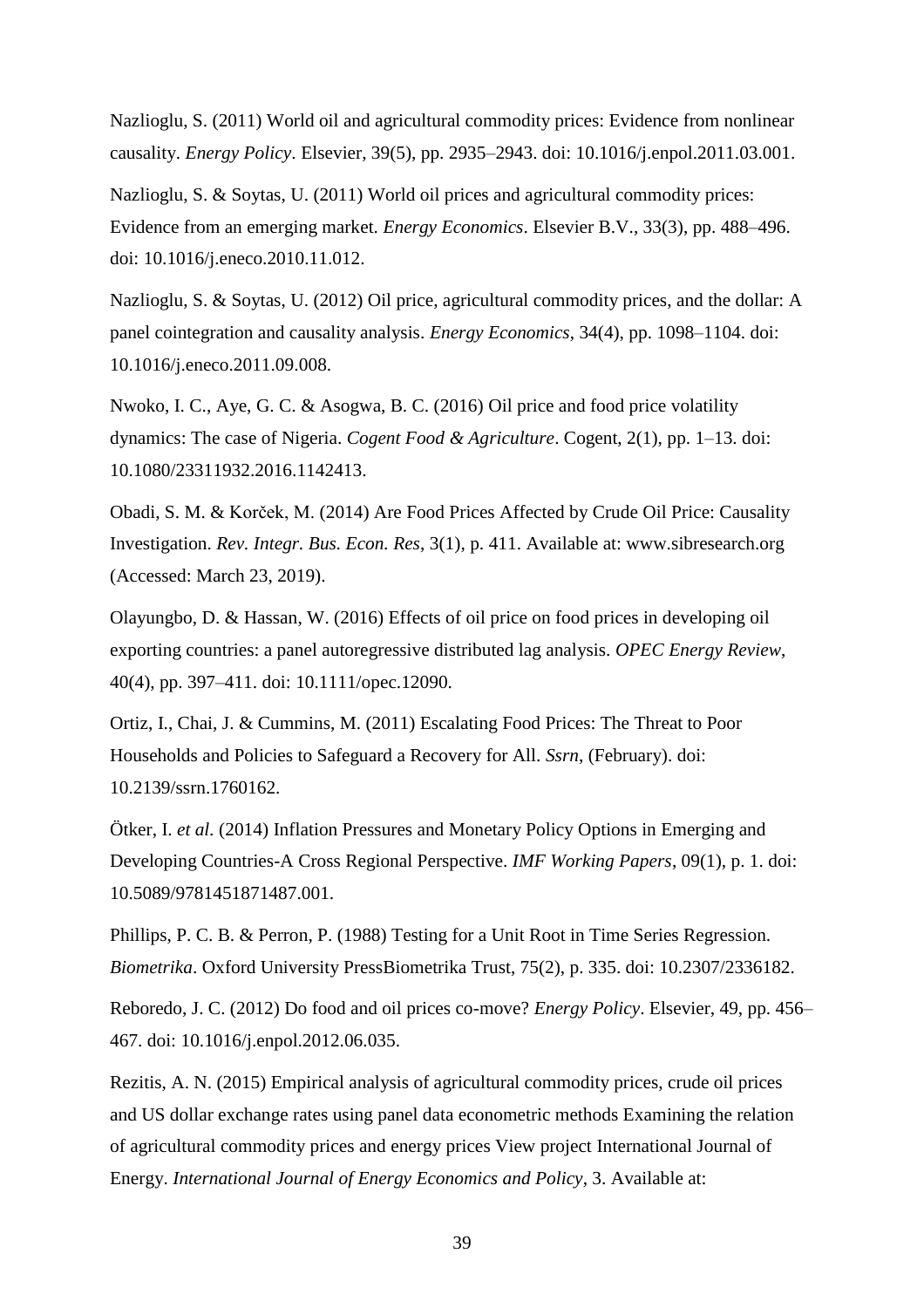http:www.econjournals.com (Accessed: March 22, 2019).

Serra, T. & Zilberman, D. (2013) Biofuel-related price transmission literature: A review. *Energy Economics*. Elsevier B.V., 37, pp. 141–151. doi: 10.1016/j.eneco.2013.02.014.

Tadesse, G. *et al.* (2014) Drivers and triggers of international food price spikes and volatility. *Food Policy*, 47, pp. 117–128. doi: 10.1016/j.foodpol.2013.08.014.

UNDESA / United Nations Population Division of the Department of Economic and Social Affairs (2017) *World Population Prospects - Population Division - United Nations*. Available at: https://population.un.org/wpp/ (Accessed: April 18, 2019).

Wang, Y., Wu, C. & Yang, L. (2014) Oil price shocks and agricultural commodity prices. *Energy Economics*, 44, pp. 22–35. doi: 10.1016/j.eneco.2014.03.016.

World Bank (2011) *Economic Developments and Prospects: Middle East and North Africa Region*. Washington, DC. Available at: www.worldbank.org (Accessed: May 3, 2019).

World Bank (2014) Food Price Watch November 2013. *Food price watch*, (16), p. 5. Available at: http://documents.worldbank.org/curated/en/714181468336283123/Food-pricewatch (Accessed: March 25, 2019).

World Bank database (2017) *WDI / World Development Indicators. DataBank*. Available at: https://databank.worldbank.org/data/reports.aspx?source=2&country=MEA (Accessed: April 18, 2019).

Yang, J. *et al.* (2008) Fighting global food price rises in the developing world: The response of China and its effect on domestic and world markets. *Agricultural Economics*. Wiley/Blackwell (10.1111), 39(SUPPL. 1), pp. 453–464. doi: 10.1111/j.1574- 0862.2008.00351.x.

Yu, T.-H. *et al.* (2006) Cointegration and Causality Analysis of World Vegetable Oil and Crude Oil Prices. Available at: http://ageconsearch.umn.edu/bitstream/21439/1/sp06yu02.pdf (Accessed: June 5, 2018).

Zafeiriou, E. *et al.* (2018) Agricultural commodity and crude oil prices: An empirical investigation of their relationship. *Sustainability (Switzerland)*. Multidisciplinary Digital Publishing Institute, 10(4), p. 1199. doi: 10.3390/su10041199.

Zhang, Q. & Reed, M. (2008) *Examining the Impact of the World Crude Oil Price on China's Agricultural Commodity Prices: The Case of Corn, Soybean, and Pork*.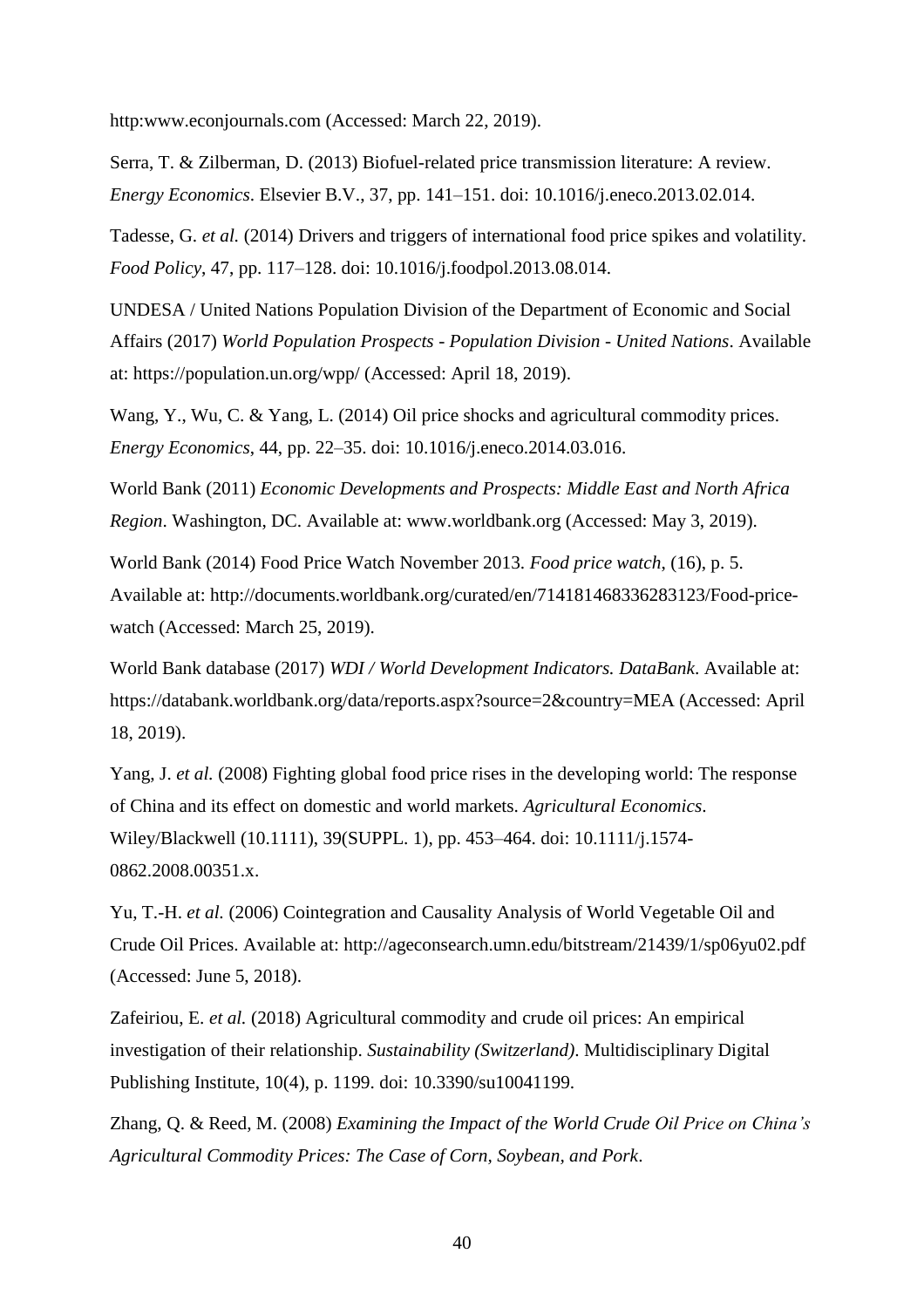# Acknowledgements

I would like to express my sincere gratitude to my research supervisor Assem Abu Hatab at the Department of Economics, Swedish University of Agricultural Sciences, for his continuous support, invaluable suggestions, feedback and professional guidance throughout all stages of the thesis work. I would also like to thank Prof. Yves Surry for taking an interest in my study and providing help and suggestions at the beginning of the research process.

My special thanks go to my family and especially my parents and brother for their support and continuous encouragement throughout my years of study and through the process of writing this thesis. This accomplishment would not have been possible without them.

Thank you.

Madina Alieva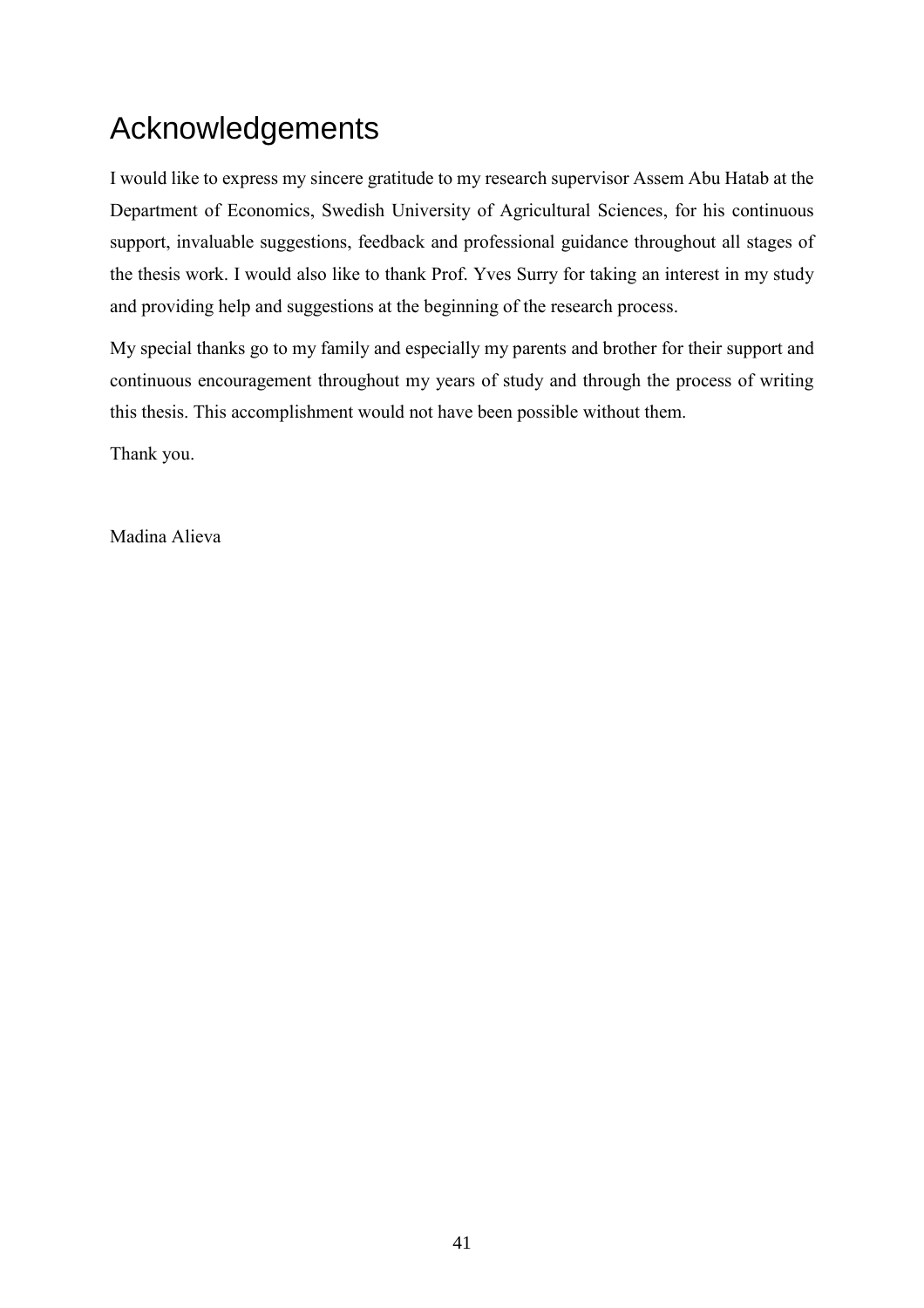# Appendix

<span id="page-49-0"></span>

| Reference                                       | <b>Modeling</b><br>approach | <b>Variables used</b>                                                                                                                                   | <b>Period</b>                      | <b>Frequency</b> | <b>Key findings</b>                                                                                                                                                                            |
|-------------------------------------------------|-----------------------------|---------------------------------------------------------------------------------------------------------------------------------------------------------|------------------------------------|------------------|------------------------------------------------------------------------------------------------------------------------------------------------------------------------------------------------|
| Zafeiriou et al., (2018)                        | <b>ARDL</b>                 | Futures prices of crude oil, corn, and<br>soybeans                                                                                                      | July 1987 -<br>February 2015       | Monthly          | Crude oil prices affect the prices of<br>agricultural commodities used in the<br>production of biodiesel and ethanol.                                                                          |
| Filip, Janda, Kristoufek, &<br>Zilberman (2017) | <b>VECM</b>                 | Prices of 3 markets: Brazil, EU and<br>US; 26 individual commodity prices,<br>stock indices, interest rates, exchange<br>rates                          | March 1989 -<br>May 2016           | Monthly          | No strong support for energy prices link to<br>food prices.                                                                                                                                    |
| Ali & Al-Maadid (2016)                          | VAR-<br><b>GARCH</b>        | Prices of thanol, Brent oil, cacao,<br>coffee, corn, soybeans, soybean oil,<br>sugar, steer and wheat                                                   | January 2003 - June<br>2014        | Monthly          | Strong evidence of variance spillovers from<br>energy to food commodities. Return causality<br>from oil to food prices is affected by the food<br>crisis, the RFS policy and financial crisis. |
| Burakov, (2016)                                 | VAR, IRF                    | Prices of world crude oil, Russian<br>ruble/USD exchange rates, domestic<br>prices of buckwheat, barley, potatoes,<br>wheat, oats, rye, and grain crops | January 1999 -<br>October 2015     | Monthly          | World oil and exchange rate fluctuations do<br>not affect domestic food prices.                                                                                                                |
| Bentivoglio, Finco, &<br>Piedade Bacchi (2016)  | VECM,<br>IRF, FEVD          | Brazilian prices of gasoline, sugar and<br>ethanol                                                                                                      | November $2007 -$<br>November 2012 | Weekly           | Energy prices do not impact food prices.                                                                                                                                                       |
| Nwoko et al. (2016)                             | <b>VECM</b>                 | Nigerian food price volatility index,<br>EIA crude oil prices                                                                                           | $2000 - 2013$                      | Annual           | Positive and significant relationship between<br>oil and food price volatilities.                                                                                                              |
| Chiu et al. (2016)                              | VAR,<br><b>VECM</b>         | Brent and WTI crude oil prices, US<br>price for ethanol, spot prices of corn<br>from CBOT                                                               | January 1986 -<br>August 2015      | Monthly          | Energy prices cause changes in corn prices,<br>while unidirectional causality from crude oil<br>prices to ethanol prices exists throughout the<br>period.                                      |
| Dillon et al. (2014)                            | <b>ECM</b>                  | Maize prices for number 2 yellow<br>maize in US Gulf and crude oil spot<br>prices                                                                       | $2000 - 2012$                      | Monthly          | Charges in world oil prices have large effects<br>on domestic maize prices in east Africa,<br>which is driven more by transport costs.                                                         |
| Harri, Nalley, & Hudson<br>(2015b)              | <b>VAR</b>                  | Prices of corn, soybeans, soybean oil,<br>cotton, wheat, crude oil, and trade<br>weighted average of US dollar value                                    | January 2000 -<br>September 2008   | Monthly          | Commodity prices are linked to oil for corn,<br>cotton, and soybeans, but not for wheat.                                                                                                       |

## **Overview of empirical studies on the relationship between oil and food prices**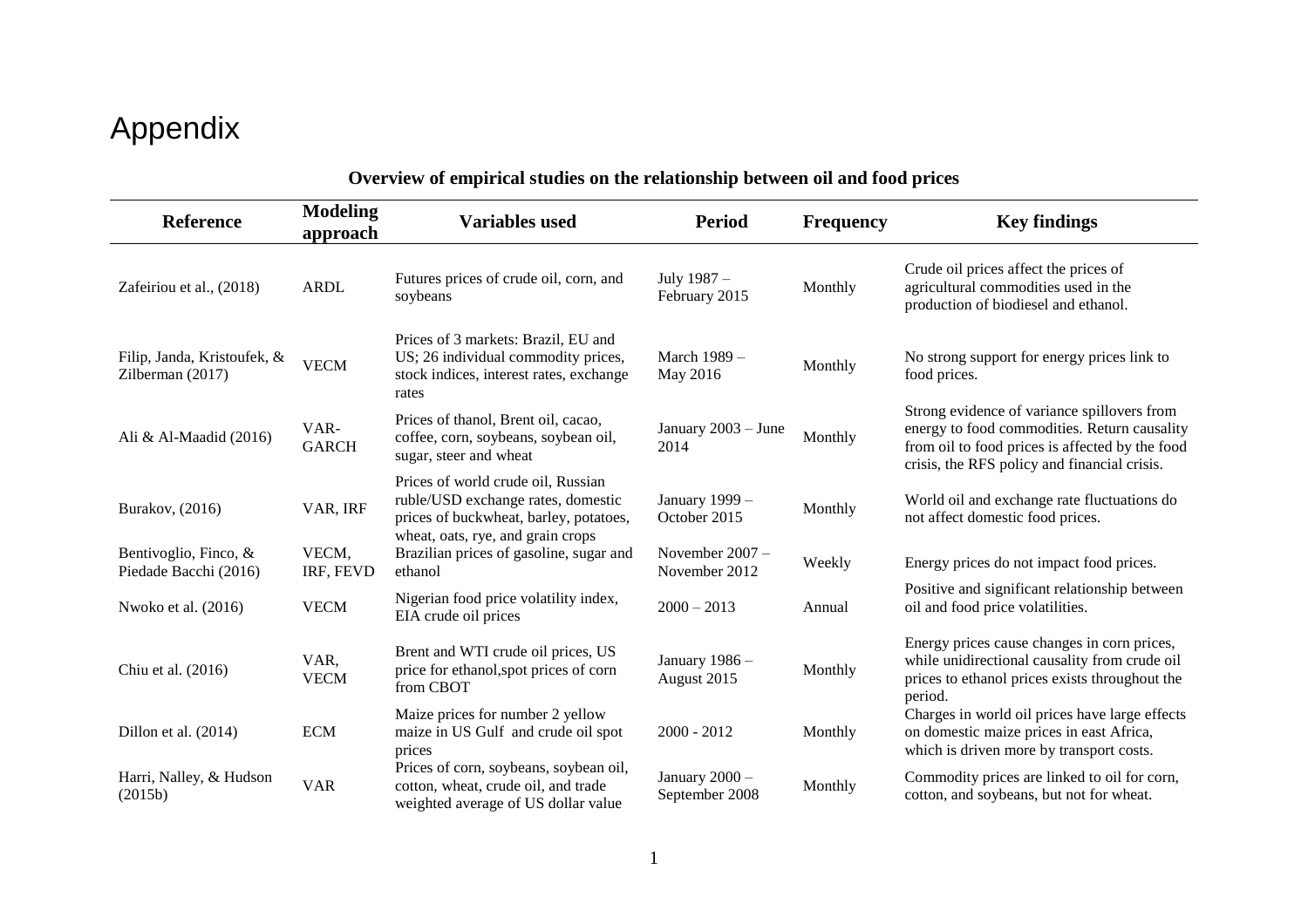| Belke $& A$ wad (2015)         | <b>ECM</b>                                    | against currencies of major trade<br>partners<br>CPI, FCPI, Brent oi prices, bilateral<br>exchange rates                                                                   | January 1990 -<br>December 2011    | Quarterly | Exchange rates do not play important role in<br>the linkage between the prices.<br>Oil and food price shocks positively affects<br>domestic food prices in the long run.                                                 |
|--------------------------------|-----------------------------------------------|----------------------------------------------------------------------------------------------------------------------------------------------------------------------------|------------------------------------|-----------|--------------------------------------------------------------------------------------------------------------------------------------------------------------------------------------------------------------------------|
| Obadi & Korček (2014)          | <b>VECM</b>                                   | Average of spot crude oil prices of<br>Brent, WTI and Dubai, Malaysian<br>palm oil price, US barley feed price,<br>US maize, world meat, chicken and<br>sugar prices       | January 1975 -<br>September 2013   | Monthly   | Long-run relationship between food and oil<br>prices exists with causality running from<br>crude oil to food prices.                                                                                                     |
| Wang et al. (2014)             | <b>SVAR</b>                                   | Spot Brent oil prices, spot prices of<br>cocoa, soybean, barley, wheat, corn,<br>cotton, rice, coffee, tea                                                                 | January 1980 -<br>December 2012    | Monthly   | Oil prices explain minor friction of food<br>price increases before the food crisis of 2006-<br>2008, while the effects are greater in post-<br>crisis period.                                                           |
| Avalos (2014)                  | <b>VAR</b>                                    | World prices of crude oil, corn,<br>soybean, copper, and gold                                                                                                              | January 1986 -<br>April 2012       | Daily     | Cointegration between oil and food prices<br>exists and price transmission of oil price<br>innovations to corn prices is stronger after<br>2006.                                                                         |
| Baumeister & Kilian<br>(2014b) | <b>VAR</b>                                    | International crude oil prices, prices of<br>cereals and baked goods,<br>meats/poultry/fish/eggs, dairy, fruits<br>and vegetables, nonalcoholic and<br>alcoholic beverages | January 1974 -<br>May 2013         | Monthly   | No evidence of oil price shocks affecting<br>food prices in US and increasing cost of food<br>processing, packaging, transportation and<br>distribution.                                                                 |
| Bakucs & Fertő (2013)          | <b>VECM</b>                                   | World agricultural raw materials price<br>index, world crude oil price index,<br>USD/Hungarian forint exchange rate,<br>Hungarian FCPI and output price<br>index           | January 1996 -<br><b>July 2007</b> | Monthly   | Hungarian domestic consumer prices are<br>positively impacted by oil prices and<br>international raw agricultural commodity<br>prices and the effect of exchange rate in<br>horizontal price transmission is emphasized. |
| Reboredo (2012)                | Copulas                                       | International prices of corn, soybean,<br>wheat and Brent crude oil                                                                                                        | January 1998 -<br>April 2011       | Weekly    | Non-contagion between crude oil and<br>agricultural markets, the neutrality of food<br>prices to changes in oil prices.                                                                                                  |
| Nazlioglu, (2011)              | $Toda -$<br>Yamamoto<br>causality<br>approach | Brent crude oil price, Turkish<br>Lira/USD exchange rates, prices of<br>wheat, maize, cotton, soybeans, and<br>sunflower                                                   | January 1994 -<br>March 2010       | Monthly   | Turkish agricultural commodity prices do not<br>react to oil price and exchange rate shocks<br>both in the short and long run.                                                                                           |